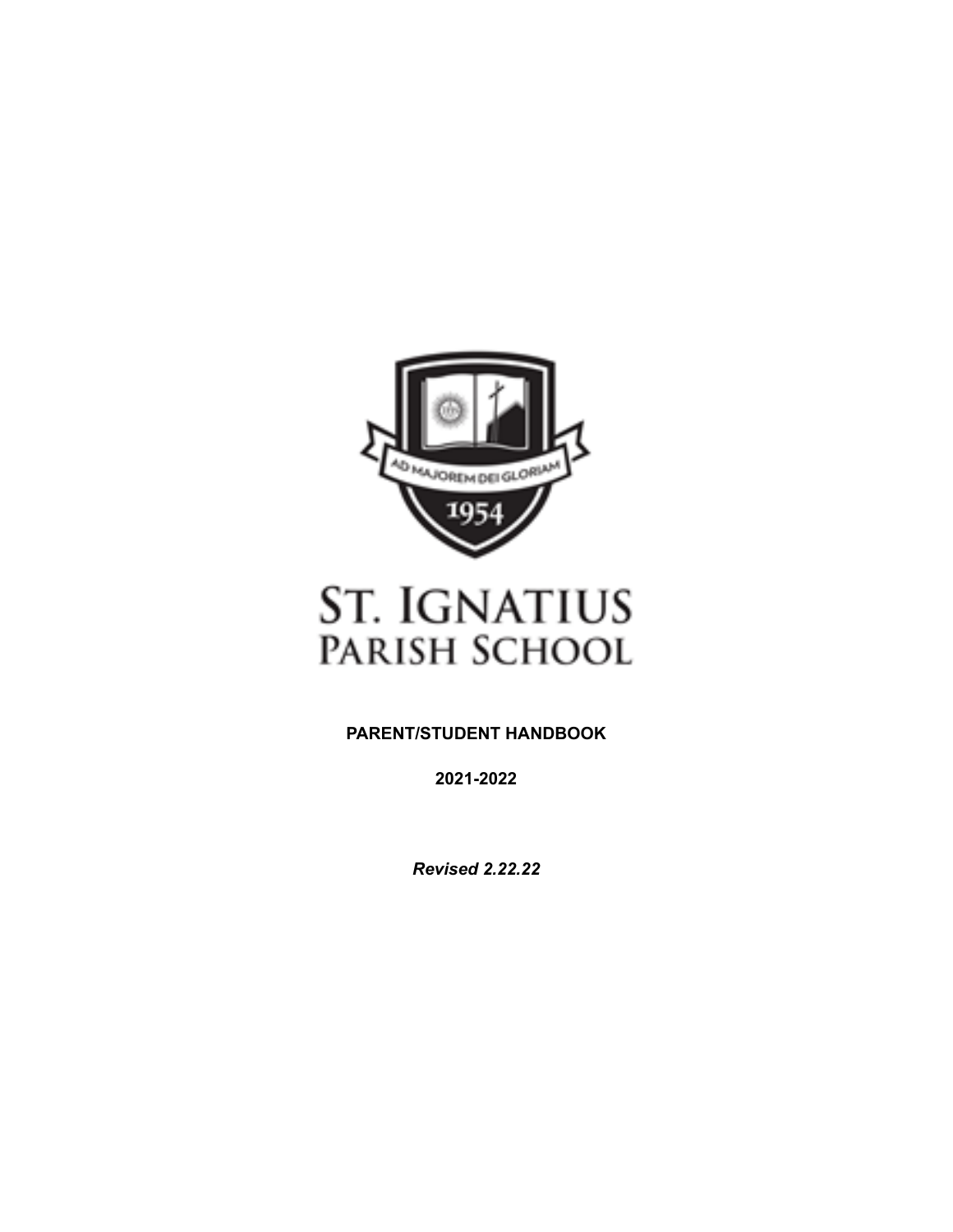*The handbook will be updated on a regular basis and posted on the school website.*

## **Welcome**

On behalf of our entire faculty and staff, we welcome you to St. Ignatius Parish School. At St. Ignatius Parish School, you are part of a close knit community, who live their faith, and see the children thrive under the leadership of our pastor, Father Tom Lucas.

As part of the Jesuit West province, our purpose is "improvement in living and learning for the Greater Glory of God and the common good." Our school is a Catholic community characterized by our Christian mission and Ignatian identity where we form students who are: Open to growth, Intellectually competent, Religious, Loving, and Committed to doing justice. Our goal is to inspire students, parents, faculty, and staff to work together as *Companions* in mission in all we do.

As the only Jesuit elementary school in the Diocese of Sacramento, and one of five in the state of California, we strive to meet the needs of all our students. It has been my honor and privilege over these past thirty-five years to be part of such a special place. As I enter my twenty-first year as the St. Ignatius Parish School principal, I am looking forward to this year with much anticipation, with our outlook positive that the pandemic may be under control and we can return to some sense of normalcy as our story grows and blessings continue to abound.

Thank you for choosing St. Ignatius Parish School for your child's education. Great work is happening between these walls as we do God's work together. We love your children, and for this 2021-22 school-year, we promise to proceed with great care and passion as we work to nurture *Boys and Girls to be for and with Others.* My door is always open and I invite you to stop by or to contact me if there is anything I can do to enhance your family's experience at our school or parish.

## **CONDITION OF ENROLLMENT/STANDARDS OF CONDUCT FOR PARENTS/GUARDIANS**

### **Scope of this Handbook**

Enrollment at St. Ignatius Parish School is a privilege. Ongoing student status is subject to the school's academic and behavioral standards which may evolve and change over time. Decisions regarding academic matters (including but not limited to the issuance of grades), student discipline, and an individual's continuing status as a student at the school are within the discretion of the school administration. The purpose of this handbook is to set forth general guidelines that will assist students and their families in understanding what the school expects of them. The provisions of this handbook are subject to change at any time by the school administration. Questions about items contained in this handbook should be directed to the principal.

### **Parent/Student Handbook Agreement**

By enrolling a student in St. Ignatius Parish School, parents, guardians, and students agree that they have received and reviewed the current version of the school's Parent/Student Handbook and agree to comply with all policies, rules, guidelines, regulations, and directives stated therein, as well as any future updates and revisions to the policies during their time of enrollment.

By enrolling a student at St. Ignatius Parish School, parents/guardians and students also understand and agree that St. Ignatius Parish School has the right as a private religious institution to make rules that govern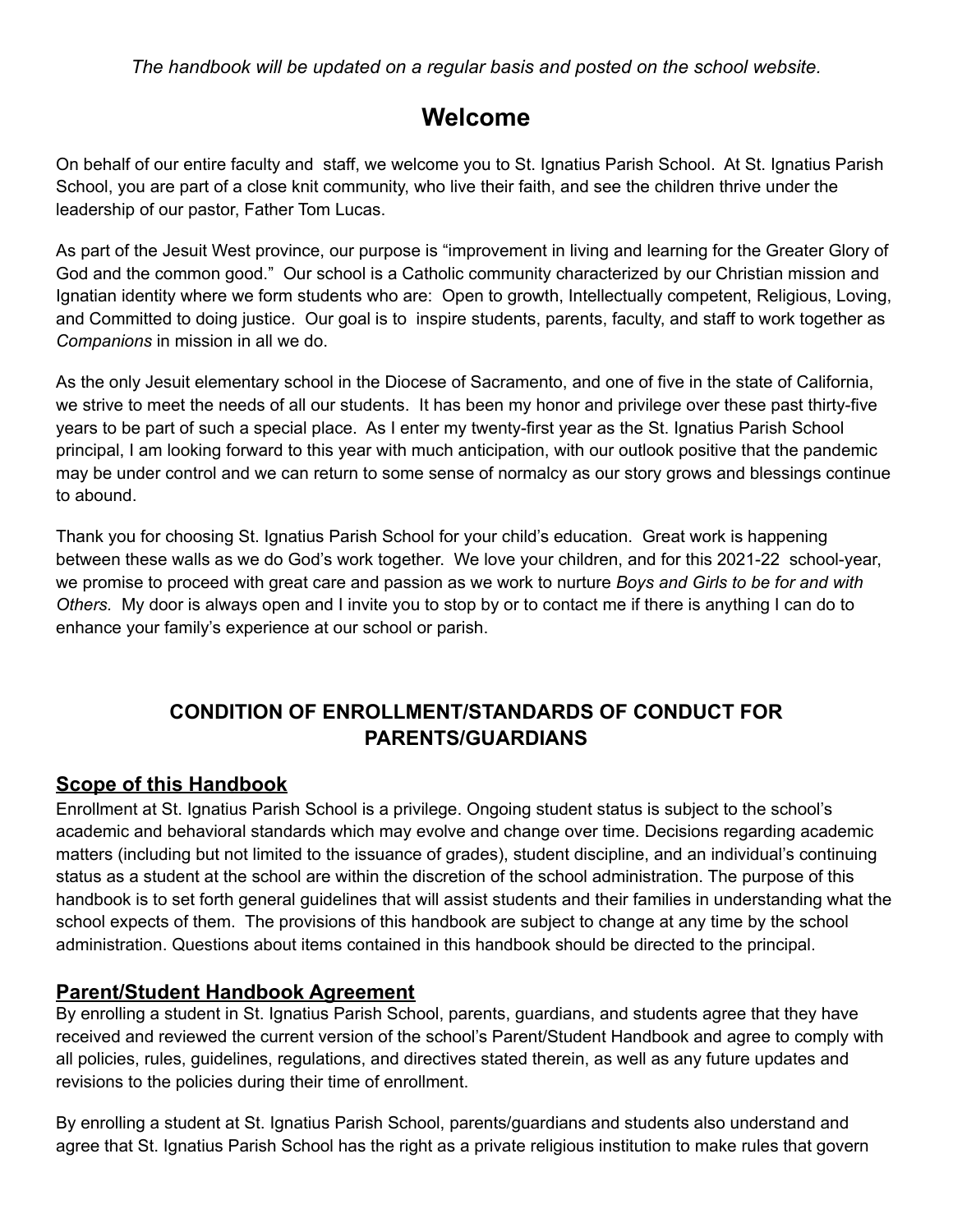conduct on the part of the parents/guardians and students, both on school premises and off. The parents/ guardians and students agree to comply with the standards of conduct set forth in the Handbook, to support the policies and procedures contained therein, and to cooperate fully with St. Ignatius Parish School and its personnel as educational partners. Students may not attend classes or participate in any activities until this agreement is signed during the enrollment/registration process.

### **Right to Amend**

St. Ignatius Parish School reserves the right to amend or waive provisions of this handbook when deemed necessary by the principal. The contents of this handbook are subject to change at any time when this is determined to be necessary by the school administration. If changes are made to the handbook, parents/guardians and students will be notified in a timely manner. This handbook exists to foster the efficient operation of St. Ignatius Parish School. The school administration exercises flexibility to meet this objective and has the discretion to take actions other than those specified in this handbook. This handbook is not intended and should not be considered to create any additional rights for students or parents/guardians, including a right to continued enrollment at the school.

The contents of this handbook are to be accepted by the parents/guardians and students as an essential element of the contract between home and school. Violations of the spirit, intent, or letter of the policies, rules, and regulations found in the handbook will be considered just cause for administrative action. Under no circumstances may a parent/guardian excuse a student from observance of the policies, rules, and regulations of St. Ignatius Parish School if the parent/guardian expects the student to remain in good standing with the school.

### **Good Standing and Continued Enrollment**

Students are enrolled at St. Ignatius Parish School on the basis of an evaluation and acceptance that is ongoing. The school reserves the right to dismiss students at any time for violation of any policy in this handbook, whether on campus or off campus, unsatisfactory academic standing, or for other reasons that, in the judgment of the school administration, adversely affect the welfare of the individual student or other students, the school and its employees, the reputation of the school, or the school community.

In order to continue enrollment at the school, a student must be in "good standing." A student considered to be in "good standing" is one who has not become subject to dismissal for academic reasons, one whose record of conduct is at least satisfactory, one whose family supports the school faculty and the policies and procedures outlined in this handbook, and one who has met all financial obligations to the school or made satisfactory arrangements for those obligations. Continued enrollment, then, is a privilege earned by cooperative personal conduct and fulfillment of academic requirements and financial obligations. The school reserves the right to refuse registration or re-registration. When the school judges that the parents/guardians do not support school policies, the school reserves the right to terminate the student's enrollment.

### **Condition of Enrollment for Parents/Guardians**

It is a condition of enrollment that the parents/guardians of a student shall also conform themselves to standards of conduct that are consistent with the philosophy and Christian principles of the school, as determined by the school in its discretion. These principles include, but are not limited to any policies, principles or procedures set forth in any student/parent handbook and contract of the school.

These Christian principles further include, but are not limited to, the following:

1. Parents/guardians are expected to work courteously and cooperatively with the school to assist the student in meeting the religious, academic, moral, and behavioral expectations of the school.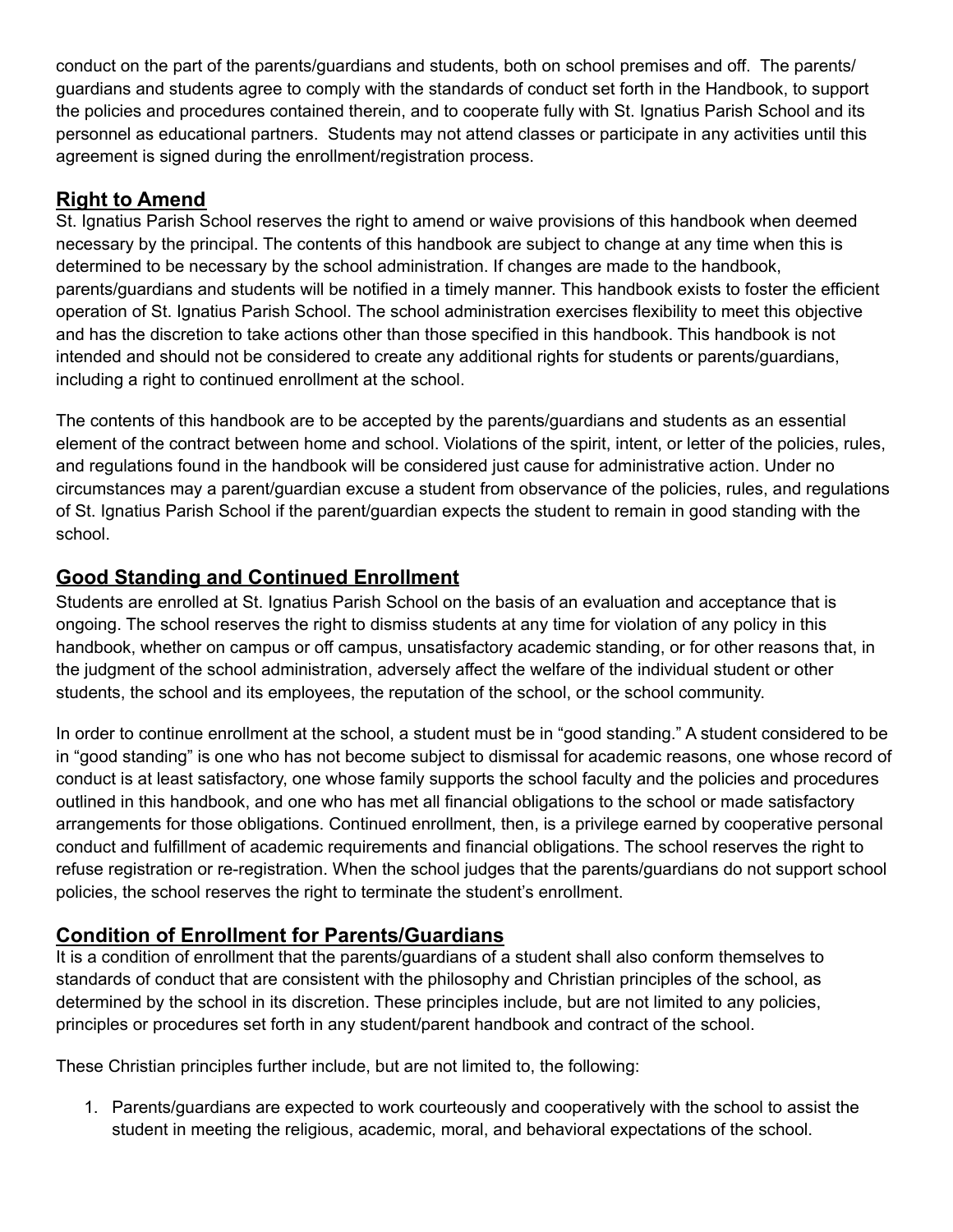- 2. Students and parents/guardians may respectfully express their concerns about the school operation and its personnel. However, they may not do so in a manner that is discourteous, scandalous, rumor driven, disruptive, threatening, hostile, or divisive.
- 3. Parents/guardians and students may not establish personal web sites or participate in blogs, Facebook, Instagram, Snapchat, Ask.fm, twitter, e-mail, or any other communication containing material or connections to material contrary to the mission and philosophy of the Roman Catholic Diocese of Sacramento and St. Ignatius Parish School. This includes expressing displeasure of the administration, teacher, staff member, or any authority at St. Ignatius School and/or Parish in regards to a policy, homework, assignments, or any school related program.
- 4. Parents are expected to work courteously and cooperatively with other parents of the school community. Difficulties in relationships must be addressed and resolved by the parties themselves. If it impacts the environment of the school, the principal has the authority to intervene and work on a solution.
- 5. These expectations for students and parents/guardians includes but are not limited to, all school-sponsored programs and events (e.g. extended care, license child care programs, athletics, field trips, etc).
- 6. The school reserves the right to determine, in its discretion, which actions fall short of meeting the philosophy and Christian principles of the school. Depending on the severity and circumstances of the event, failure to follow the school's philosophy and principles will normally result in verbal or written warning to the student and or parent/guardian. For serious violations of the school's philosophy and principles, the school's response may result in disciplinary actions up to and including the requirement to withdraw from school (e.g. suspension of a student or suspension of parent/guardian's privilege to come on the campus grounds and/or participate in parish/school activities, volunteer work, etc.
- 7. The school reserves the right to determine, in its discretion, when conduct is of such a severe nature as to warrant immediate action without a warning.

### **Mission Statement**

St. Ignatius Parish School is a faith community grounded on Jesuit principles which cultivates excellence in mind, body, and spirit, sending forth students for and with others.

### **Philosophy**

- St. Ignatius School holds as primary a belief in God and the Catholic Church. It is within this committed Ignatian ministry that children develop self-respect, respect for others, and a reverence for all of God's creation.
- We believe that the mission of Catholic education is to teach as Jesus did, developing and nurturing the whole child: heart, mind, body and soul.
- We believe that parents have the primary responsibility for the education of their children. Teachers are facilitators in the educational process. In partnership with parents, St. Ignatius Parish School strives to develop graduates who are religious, loving, open to growth, intellectually competent, and committed to doing justice.
- We seek to inspire students to act with initiative and integrity and engage the world as seekers of justice.
- We believe that every person, as a child of God, has equal dignity and rights.

### **Schoolwide Learning Expectations**

St. Ignatius School students are . . .

- Religious
- Loving
- Open to Growth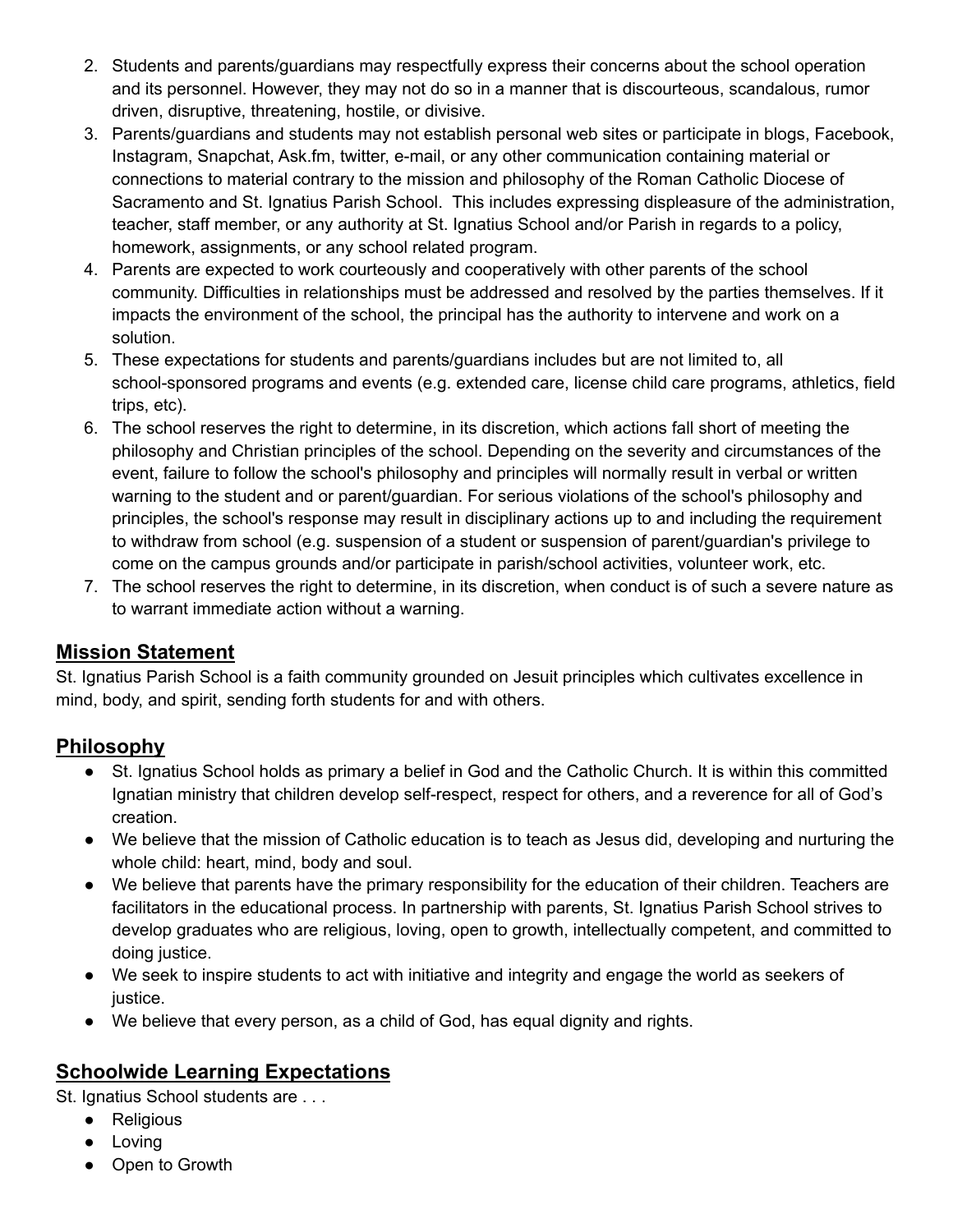- Intellectually Competent
- Committed to doing Justice

### **History**

In the early 1950s, the Most Reverend Robert J.Armstrong, Bishop of the Diocese of Sacramento, realized that the once rural parishes of St.Philomene and Our Lady of Assumption were overflowing with Catholic families. He reconfigured the area and created a new parish – St.Ignatius. The growth of Sacramento had stretched the ranks of the diocesan priests. Bishop Armstrong invited the Jesuit provincial to send priests to staff the new parish, build a school, and eventually build a Jesuit high school. In 1954, the provincial sent Father Fred Cosgrove, S.J., Prefect of Discipline at St. Ignatius High School in San Francisco, to be the first pastor. Father Joseph Keane, S.J., a former Navy chaplain, came as the assistant pastor. They set up housekeeping and business in a home on Berkshire Way – the first St. Ignatius Parish Rectory. A warehouse on the corner of Watt Avenue and Arden Way became the parish church – on Sundays. On March 9, 1954, the first Mass of St. Ignatius Parish was celebrated with an altar borrowed from St. Mary's Cemetery and 200 metal folding chairs borrowed from St. Philomene Parish. This church was affectionately referred to as "the barn".

The families of this new parish saw as their most urgent need a Catholic grammar school. Only blocks away from "the barn" was a vacant lot – 20 acres – called Bishop Armstrong Park. The bishop had envisioned a hospital on this site, but the order of Catholic brothers who were to staff the hospital considered the location "too far out of town" to be effective. The parishioners convinced the diocesan leaders that this was the perfect place for the new school. Without delay, \$130,000 was pledged and the school was constructed. Only a shortage of bricks delayed the opening from September to October of 1954.

The Sisters of the Holy Names staffed the school. The first wing housed the first, second, and third grades. The second wing was completed in 1955 - followed by the third wing in 1956. The front wing was constructed with portable interior walls, and it became the parish church each Sunday morning, replacing "the barn". The first graduating class of thirty-six eighth graders received diplomas in June of 1958.

The parish experienced phenomenal growth during these first years. In 1959 the church building was completed and permanent walls replaced the portable classroom walls in the front wing of the school. St. Ignatius Parish School registered nearly 800 students in the fall of 1960. To accommodate the burgeoning population, two classrooms were set up for each grade, and each individual room was furnished for fifty students.

Over the next decade the enrollment declined as the demographics of the developing area changed. By the early 1970s, there was one classroom for each grade. And as Catholic schools were experiencing declining enrollment, religious orders were finding fewer vocations. Sister Dominica was teaching the first grade, Sister Juan Marie was in the fourth grade, and Sister Maleda Mary was the principal – and the rest of the staff members were from the laity. In October of 1974, the Superior of the Sisters of the Holy Names informed the pastor, Father Carroll Laubacher, S.J., that the order was consolidating and reassigning its members. The sisters would be leaving St. Ignatius at the end of that school year. That was an unfortunate but common occurrence at the time. The Parent Club lobbied the Holy Names provincial to reconsider, but the decision had been made. Faced with this dilemma, many Catholic schools closed. But the parents of the St. Ignatius School community banded together - determined that the school would continue.

Under the guidance of Sister Maleda Mary, a committee was formed to oversee the establishment of a policy-making School Board and draw up a mission statement. The new School Board would be charged with keeping the school Catholic and keeping it affordable. Virginia Robinson was the president of the Parent Club and her husband, Noel, was the first member chosen for the School Board – to act as a liaison to the Parent Club. Vince Quilici was the president of that original board that included Sheilagh Neubuerger and Zip Keitges.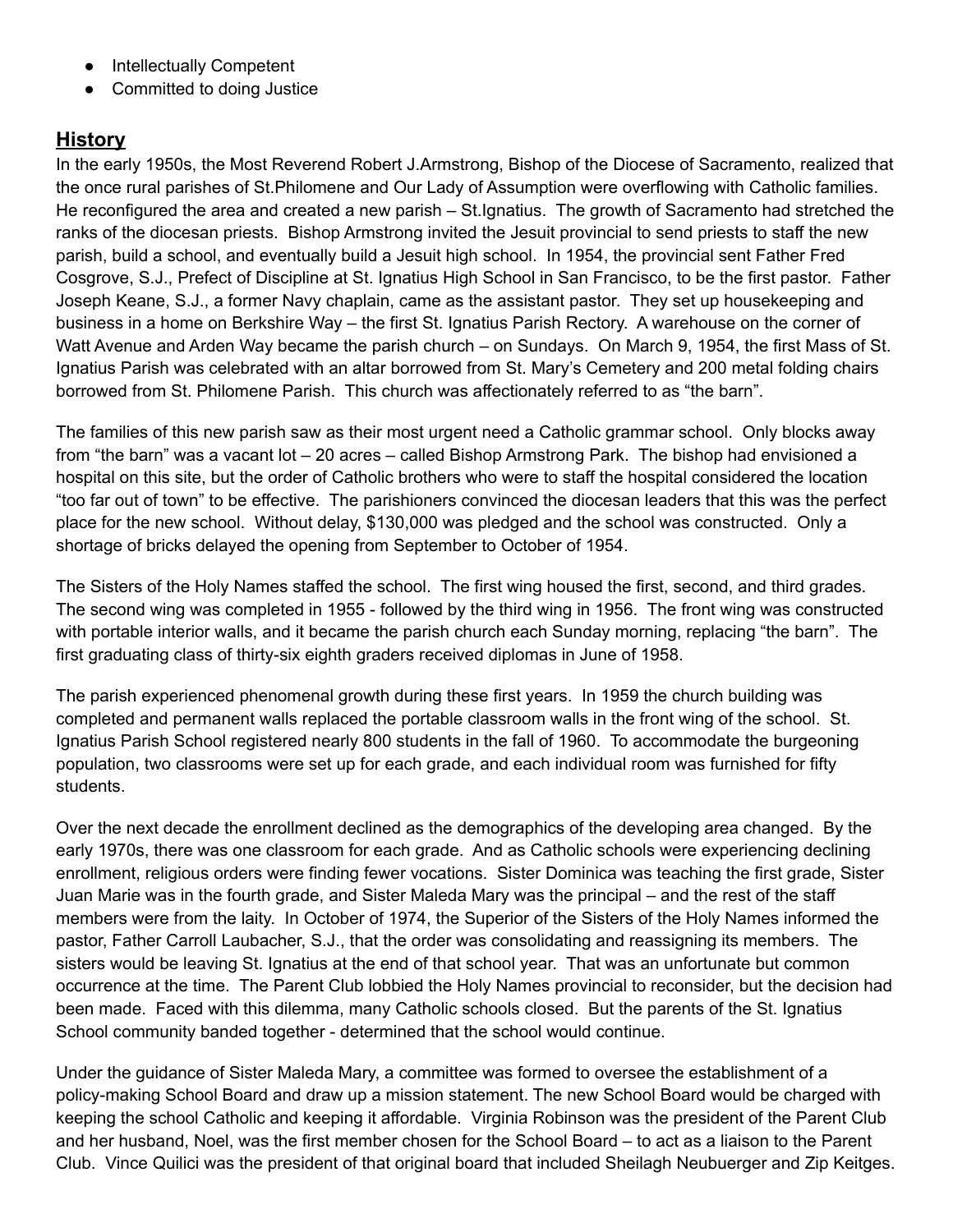A committee of the newly formed School Board was charged with hiring an administrator to take the community through the transitional period. This transition was a precedent-setting venture in the Sacramento Diocese – even in Northern California. Catholic schools in the Archdiocese of Chicago had faced this critical juncture already – and succeeded, and the St. Ignatius School Board looked to representatives from Chicago for guidance. And when St. Ignatius successfully negotiated the passage, the strategy was set for other diocesan schools faced with the same crisis.

In the fall of 1975, St. Ignatius School opened its doors with a new principal, Robert Teegarden, and a full staff of lay teachers that included Susannah Fusich in the first grade, Joyce Cullen in the third, and Catherine Peters in the eighth. Ann Flynn managed the office as the school secretary. The School Board formulated policy. To keep the tuition affordable, the Parent Club fund-raising was now a critical part of the school budget, no longer just for enrichment.

The Parent Club staged the first Family Faire in the fall of 1976, and it became an annual event for the next twenty years. Bob Teegarden strung parachutes between the classroom wings to give shade for the beer garden, and Jack Flynn manned the beer booth. The dunk tank featured Vince Quilici in a wig and his fishing gear, John Dougherty, in his coaching outfit, and Dick Ogan in a tuxedo. Pete Michaels was the clean-up crew. Jolene Todd's spaghetti dinner was always a favorite. Herb Mather did everything electrical and Larry Gage sold all the lucky slots. For the first several years the area chairmen of this event simply traded hats – the Parkers, McIntoshes, O'Reillys, Ogans, Dougherty's, Haleys, Quilicis, Kleins, Cullos. During its early years, the community gained strength supporting the school.

Since 1975, St. Ignatius School has prospered under the leadership of the School Board, lay administrators and teachers, and staff members – all dedicated to the cause and calling of Catholic education. Since its inception, St. Ignatius Parish School has sent more than 1700 graduates on to higher education and then out to make their marks on the world as priests, teachers, lawyers, physicians, business owners, writers, fire fighters, police officers, counselors, artists, volunteers, and parents in our own school community.

In 2009 the school and the church leaders decided to move forward with a long-desired plan to open a preschool for the St. Ignatius Parish community. In doing this, the Parish extended the Catholic faith and Jesuit charism to its tiniest parishioners. St. Ignatius Parish Preschool joins the school in educating children to be Religious, Loving, Intellectually Competent, Open to Growth, and Committed to Doing Justice.

Over the next few years, the school and parish continued to thrive. As the buildings grew older, capital costs began to grow. Consideration for how to address these needs began conversations regarding rehabbing vs. rebuilding. With a substantial six figure donation from the Harry and Kathleen Moore Family, momentum was building. Under the leadership of the pastor, Fr. Michael Moynahan, the parish entered into a feasibility study to consider the parish capacity for fundraising towards a new school and parish office building. The feasibility study was encouraging, enthusiasm was mounting, and the community was supportive of the conclusion of all the background research by the experts to build brand new vs. rehabbing.

The Capital Campaign, approved by Bishop Soto, began. A leadership team was created. Meetings were held, dinners hosted, phone committees were busy, getting the word out and inviting community members to participate with their time, talent, and treasure. Professionally made videos were created and marketed to communicate the need for new buildings, information was provided at Mass and at school functions, the campaign and all its news was buzzing throughout the entire community. A Project Manager was selected, an Administrative Assistant who was dedicated to the Campaign Program to assist with all the mailings and scheduling was hired, and the journey began.

The school and parish lived in a modular set up on the site while the new building was being built. It took nearly two years for the building to be completed and for the parish and school staff to move in. The school officially opened its new building to 410 students on Aug. 20, 2019.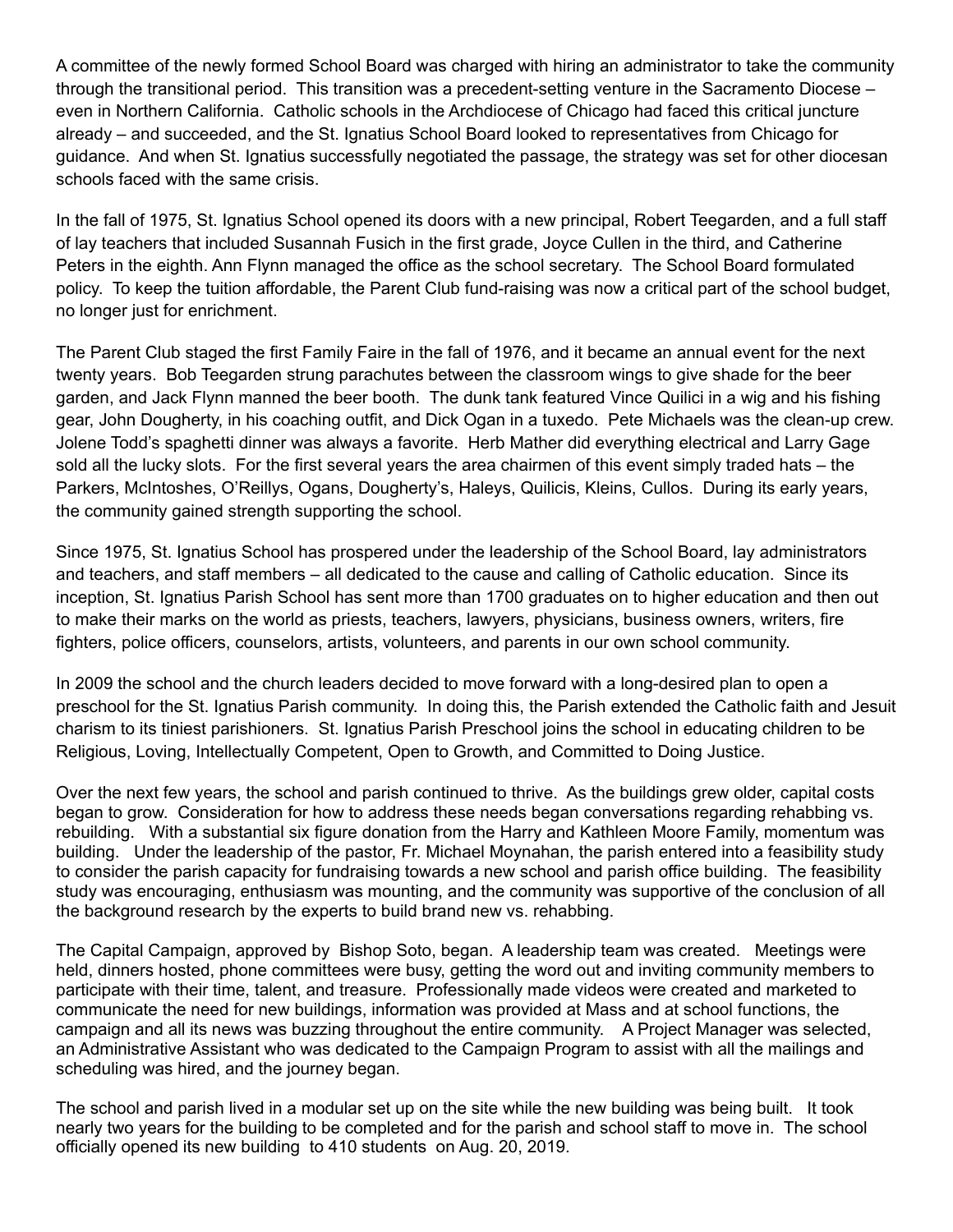The school and parish community enjoyed those first 7.5 months, before a Pandemic, Covid-19 forced a shutdown of all schools on March 13, 2020. The faculty and staff moved to Distance Learning for the remainder of the school-year. The Church services were soon to follow along with a Stay at Home order from the Governor. The school buildings remained closed going into the 20-21 school-year with faculty and staff providing Distance Learning for the students. The CSD was able to secure a Waiver for all Catholic School's to open our doors to in-person instruction for TK-6th grade in September 2020. In October, our 7th & 8th grade students would follow. Covid-19 protocols in place: masks worn by all students, faculty and staff, socially distanced, with regular hand washing, and students remaining in stable groups unable to socialize with other students. Faculty was responsible for also providing Distance learning for those students who remained at home. Several students and entire classes were quarantined throughout the school-year. It was a most challenging year on many levels, but through perseverance, grit and hard work with an amazing faculty and staff, with the support of our families, the year ended with a sense of success. As members of the community are immunized, the hope for the future looks bright.

On June 30, 2020, the school and parish community thanked Fr. Michael Moynahan for his leadership as our pastor for the past 11 years. On July 1, 2020, we welcomed Fr. Tom Lucas as our new pastor.

St. Ignatius School has come a long way from its beginning – as a dream in the hearts of the parish founders. It has kept pace with educational philosophy – technology – and society. It has served its children well. It has served its families well. It lives on as a tribute to those who had the dream. And it has remained true to its mission – to provide an exemplary, affordable, Catholic, Jesuit inspired education to its children.

#### **Accreditation**

St. Ignatius Parish School earns accreditation granted by the Western Catholic Educational Association (WCEA) and the Western Association of Schools and Colleges (WASC). These Associations are non-governmental, nationally recognized organizations whose members include elementary schools through collegiate institutions offering post-graduate instruction. Accreditation of an institution by these associations indicates that it meets or exceeds criteria for the assessment of institutional quality periodically applied through a peer review process. An accredited school or college/university is one which has available the necessary resources to achieve its stated purposes through appropriate educational programs, is substantially doing so, and gives clear evidence that it will continue to do so in the foreseeable future.

#### **Statement of Non-Discrimination**

St. Ignatius Parish School, in the Diocese of Sacramento, mindful of our primary mission to be witnesses to the love of Christ for all, admits students of any sex, race, color, and national and/or ethnic origin to all the rights, privileges, programs, and activities generally accorded or made available to students at this school. St. Ignatius Parish School, in the Diocese of Sacramento does not discriminate on the basis of sex, race, color, national and/or ethnic origin, or disability in the administration of education policies, scholarships and loan programs, and athletic, and other school-administered programs.

## **School Structure and Organization**

#### **Board of Directors**

Catholic Schools Association of Sacramento (CSAS), a fiduciary board of directors made up of Catholic laity under the governance of the Bishop of Sacramento, supervises the Catholic School Department (and specifically the Superintendent) in the delivery of the Bishop's vision for Catholic education. The CSAS board has no direct supervisory or managerial role over individual schools.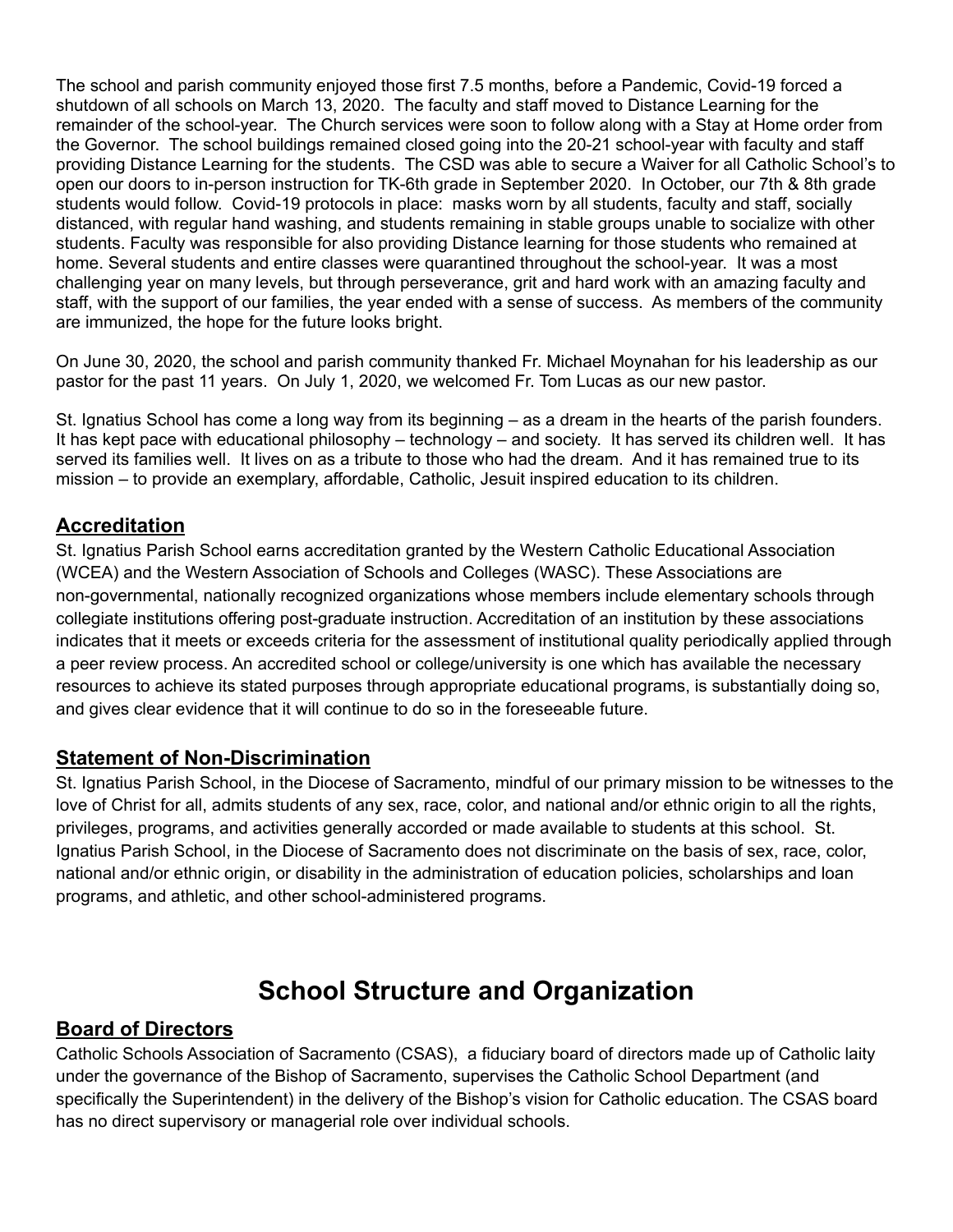### **Catholic School Department**

The Catholic School Department (CSD) endeavors to support the mission of the Diocese of Sacramento in all of its administrative, operational, financial, intellectual, and spiritual pursuits. The CSD is committed to the mission of the Church by supporting Catholic faith formation and academic excellence for all to ensure life-long learning and the development of responsible and compassionate citizens. The CSD is comprised of an Executive Director (Superintendent), a Chief Academic Officer (Associate Superintendent), a Director of Professional Development & Leadership Formation (Associate Superintendent), Regional Directors (Associate Superintendents), a Chief Financial Officer and financial team, a WCEA Commissioner, a Project Manager, an IT and Marketing Coordinator, and Advancement team, and an Administrative Assistant.

### **Executive Director (Superintendent)**

The Executive Director oversees the entire program of the CSD.

### **Regional Director (Associate Superintendent)**

A Regional Director is responsible for overseeing an assigned group of Catholic schools within the Diocese of Sacramento and works as a liaison between the pastor, principal, and the CSD.

### **Pastor**

The Pastor is the ex officio administrative officer of the parish school. As the Bishop is the chief pastor of the diocese, so is the Pastor the head of the parish; he is also responsible for all educational programs within the parish. Just as the Bishop delegates school-related responsibilities to the Superintendent, so does the Pastor at St. Ignatius Parish delegate the administration of the school to the Principal.

### **Parish Finance Council**

The parish finance council assists the pastor in the administration of all financial aspects of the parish.

### **Principal**

The school principal is delegated by the Pastor and the CSD to serve as the educational leader, responsible for managing the policies, regulations, and procedures to ensure that all students are supervised in a safe, traditional, Catholic learning environment that meets the approved curricula and mission of St. Ignatius Parish **School** 

### **Administrative Team**

Faculty representatives from various grade levels, vice-principal, in addition to the principal, make up the Administrative Team. The functions of the Administrative Team include assisting the principal in specific delegated functions and receiving suggestions from teachers and presenting them at regular administrative or faculty meetings.

### **Faculty and Staff**

The faculty and staff are selected by the principal in consultation with the pastor and the CSD. A directory of faculty and staff may be found on the school website.

### **Catholic School Advisory Commission (CSAC)**

The local Catholic School Advisory Commission (CSAC) consists of the pastor, principal, and nine to eleven members of the school or parish community, including a parent club officer and a rotating faculty representative. The CSAC works interactively with the Principal to fulfill the CSAC's consultative responsibilities regarding the school's Catholic Identity, parent engagement, Annual Fund appeal, strategic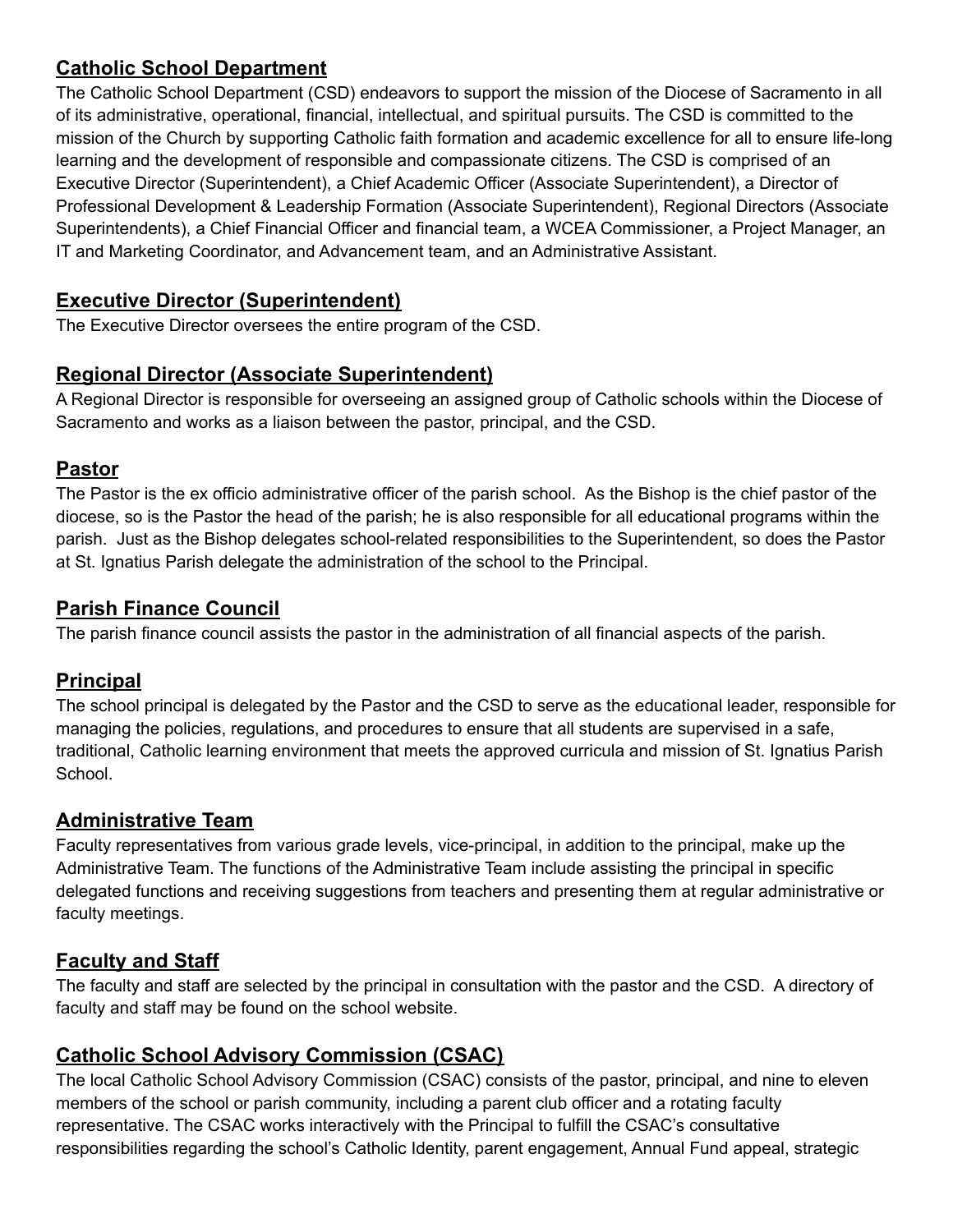planning, facilities, marketing, curriculum, finances, enrollment, staffing, and development activities. The Council endeavors to create better understanding and support of Catholic education. Council membership is open to any St. Ignatius parishioner or parent, twenty-one years of age or older, whose children attend the school. Candidates must demonstrate a positive attitude toward the philosophy of St. Ignatius Parish School; its role is collaborative and advisory only.

### **Parent Club**

The local Parent Club consists of an Executive Committee, Committee Members and Chairs and Co-Chairs of various fundraising events. The Parent Club works with the administration on all parent events, major and minor fundraisers. Parent Club is key for communication of important events and building community. Our St. Ignatius School community believes that the primary responsibility for education lies with the parents and/or guardians of children and that any successful educational program depends upon the positive involvement of the parent community. All families registered in St. Ignatius Parish School are members of the St. Ignatius Parent Club. Your involvement is imperative for the success of our school program.

## **Admission, Registration, and Financial Policies**

### **Partnership of School and Family**

St. Ignatius Parish School works with the parents in the faith formation of their children and continues the value development begun in the home. The school, however, has a mission to be a Catholic school and to form students in the Catholic faith. All students must participate fully in Religion class and other faith-formation activities subject to the restrictions by the Church upon full participation in the Eucharist by non-Catholics.

Acceptance to St. Ignatius Parish School is a privilege, not a right. Parents have a right to apply to St. Ignatius Parish School for admission of their child(ren), but the privilege of attending the school is contingent upon the parents' acceptance of the school's program of formation and instruction and their willingness to accept responsibility for their portion of the cost of education. Admission of any student is at the sole discretion of the principal.

Because the Church acknowledges parents as the primary educators of their children, the school believes that it has a responsibility to continue the child's faith formation. If the parents' public beliefs, values, and practices cause disruption of the school's educational climate, it becomes impossible for the school to support the parents in the faith formation of their children. In cases where parents engage in such conduct, continued enrollment of their children may be denied. Acceptance into St. Ignatius Parish School is dependent upon the ability of the school to meet the educational needs of the child. The school may not have all the resources necessary to meet the educational, physical, psychological, and/or emotional needs of an individual child. While the school will make an effort to accommodate reasonable needs, if the needs of the child exceed the resources of the school, the best interests of the child may be best served by placing the child in a different educational environment with appropriate resources for the child.

### **Admission Priorities**

I. Applications for new enrollment have priority according to the following:

- \*Established Parishioners-with children presently enrolled in the school;
- \*Established Parishioners-without children presently enrolled in the school;
- Non-Parishioner-Catholic with children in the school;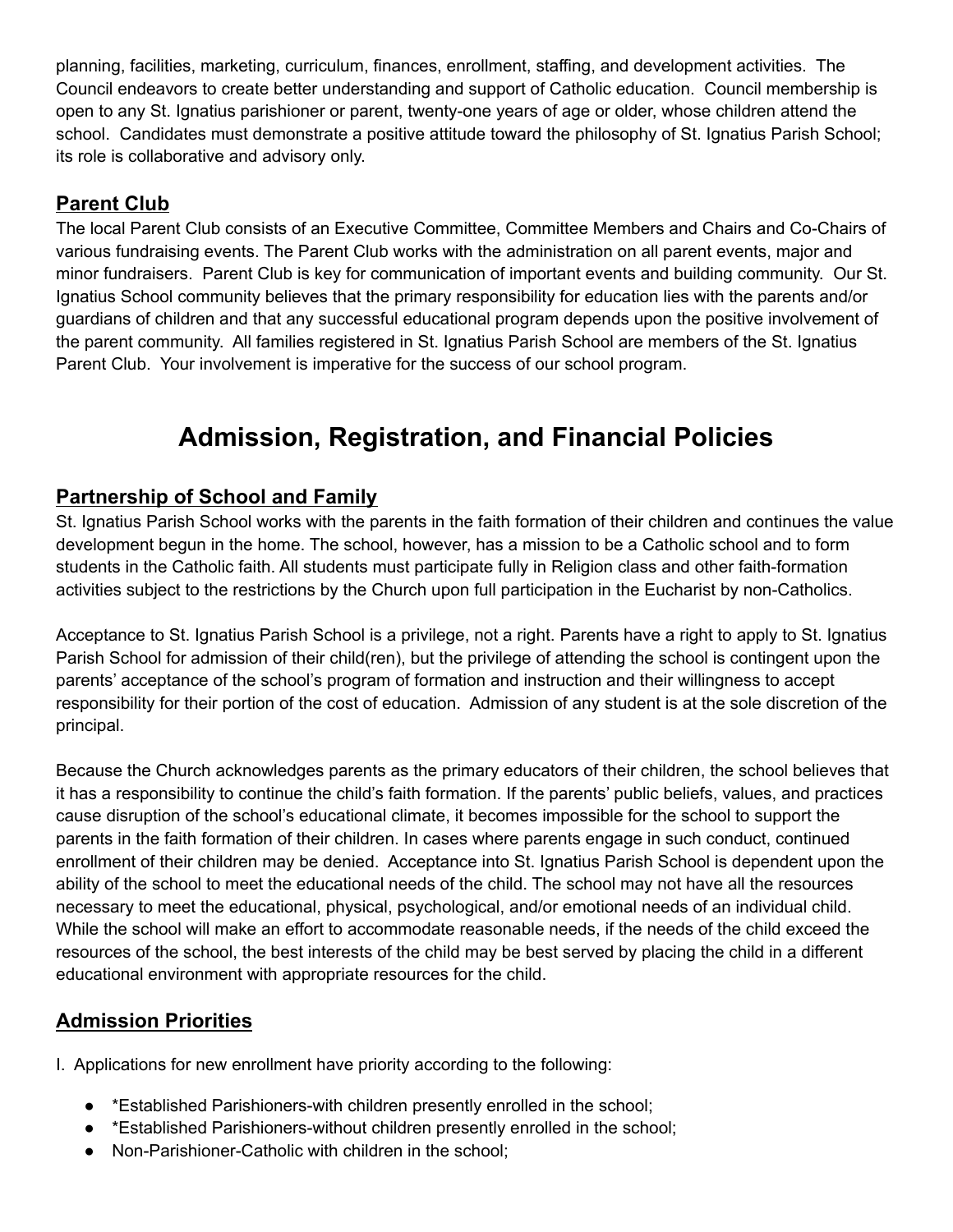- Non-Parishioner-Catholic without children in the school:
- Non-Parishioner-Non-Catholic with children in the school;
- Non-Parishioner-Non-Catholic without children in the school.

\*An established parishioner is one who is registered in the parish and has been a sustaining parish member for at least one year. A sustaining parish member is one who attends Sunday Mass regularly, contributes a minimum of \$800/year (avg. \$68/mo) to the offertory collection, and participates in the life of the parish.

II. When space is available, students are tested:

- To determine the level of their basic skills; and
- To ascertain at which grade level they would be most successful.

III. If the academic skills of the student are found to be behind those of the class one or both of the following may be required as a condition of acceptance:

- Tutoring (Summer and/or during the school year).
- Entering at the appropriate grade level which would accommodate the needs of the child.

IV. If a student has a particular need which cannot be met at St. Ignatius School, it may be recommended that the child be referred to a school where his/her needs can be met.

### **Probationary Admission**

All students are admitted to St. Ignatius Parish School on a probationary basis. This period of time is designed to ensure proper adjustment to the school environment and curriculum. Probation covers conduct as well as grades and general participation. That school administration reserves the right to terminate enrollment at any time.

### **Age of Admission**

- A child may be admitted to Transitional Kindergarten who is 5 years of age on or before December 1<sup>st</sup> of the current year; these children do not yet meet the age requirement or the social and/or academic requirements for the school's Kindergarten program.
- $\bullet$  A child may be admitted to Kindergarten who is 5 years of age on or before September 1<sup>st</sup> of the current year; applicants must be developmentally ready, which shall be determined through appropriate screening.
- $\bullet$  A child may be admitted into the first grade who is 6 years of age on or before September 1<sup>st</sup> of the current school year.

### **Documentation Requirements**

At the time of initial registration, the school will require parent(s) to provide the school with records that establish and verify the student's age, gender at birth, and vaccination history, and whether the student is Catholic and has received his or her Sacraments. As part of the registration, therefore, each school shall require the parent(s) to provide copies of the student's birth certificate, health records including an up-to-date immunization record, and Baptismal certificate (and Reconciliation, Holy Eucharist and Confirmation certificates, if applicable).

### **Physical Examination**

Every new student must have a physical examination report on file in the school office by the first day of attendance. The report must be dated within 18 months of entrance. Students may not attend class until this information is on file. The school will require all children to submit proof of having a health assessment during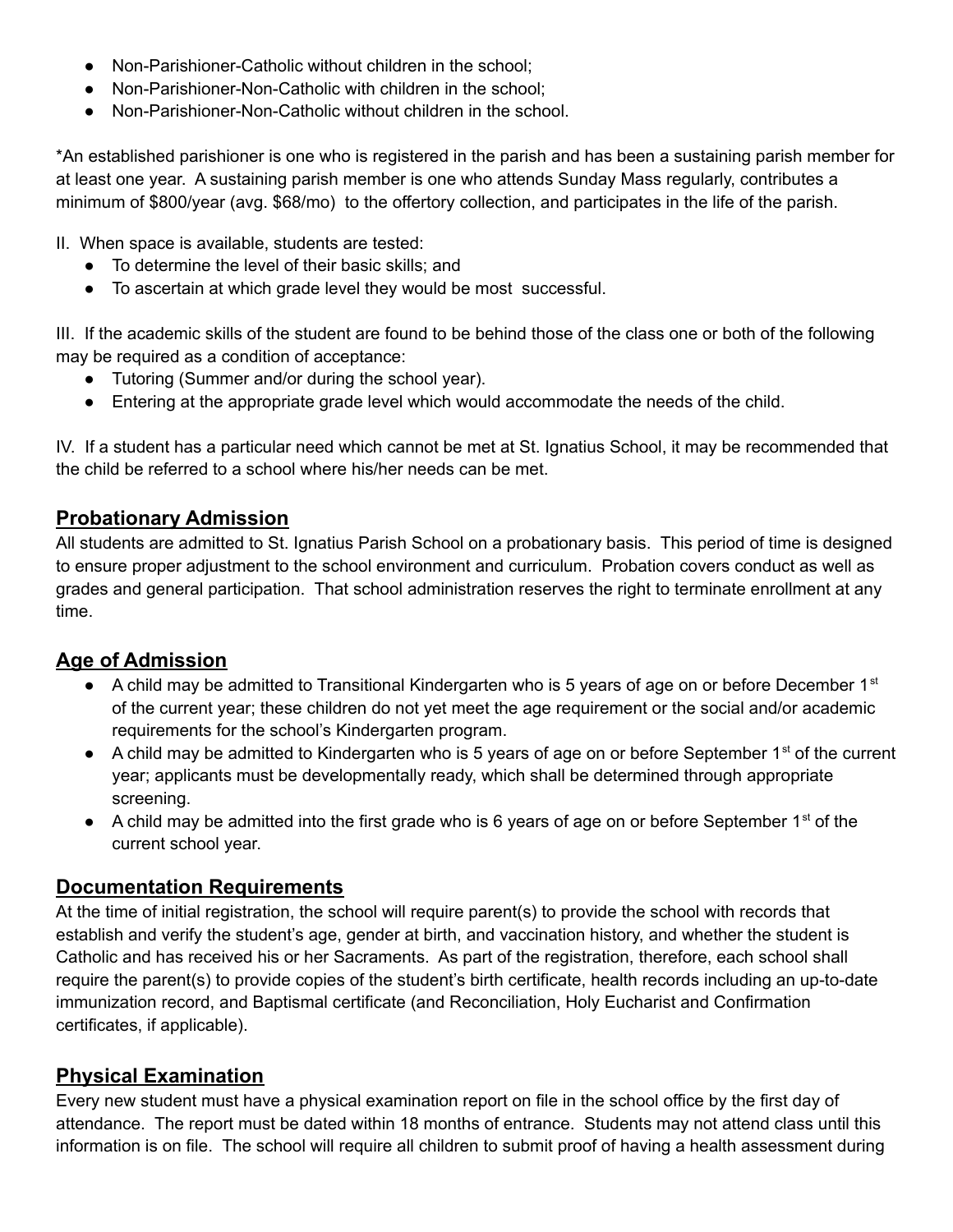the 18 months prior to entrance into first grade. The principal may grant permission to extend this to 90 days after entrance.

### **Immunizations**

Immunizations can be a complicated topic which may be explained more fully by the child's physician. Every child must show up-to-date proof of required immunizations by the submission of a current California School Immunization Record (this can be provided by the physician). This requirement applies regardless of on-site or off-site (e.g., distance learning) school operation.

- The school expects all new and continuing students to be immunized according to current California guidelines. The following website is a good reference: [www.shotsforschool.org](http://www.shotsforschool.org/)
- Continuing students who are not in compliance (missed dose, grade span, etc.) must have immunizations up to date within 30 days of notification or they may not attend school.
- Medical exemptions for enrollment may be considered on a case by case basis. Medical exemptions can only be issued through The California Immunization Registry Medical Exemption website of CDPH (CAIR-ME) by physicians licensed in California: https://cair/cdph.ca.gov/exemptions/home
- The school reserves the right, at the sole discretion of the principal (in consultation with the pastor), to deny admission to any student who is not fully immunized, even if there are qualifying medical or personal grounds for exemption from the immunization requirement.
- In addition to vaccines required for school entry, the CDPH strongly recommends that all students and staff be immunized each autumn against influenza unless contraindicated by personal medical conditions.
- Questions regarding immunizations should be directed to the principal.

### **Application Process**

St. Ignatius Parish School accepts applications year round for both mid-year transfers and for future school years. To apply, you must complete the application, found [here](https://dsca.schoolspeak.com/Public/FormsList.aspx?name=1_Admissio&Community=95825001&group=123) and provide Birth certificates, Sacrament Certificates, report cards, and standardized test scores. You may email those documents to our vice principal, Katrena Paine at [kpaine@signtiussacschool.org.](mailto:kpaine@signtiussacschool.org) For more information, please check our website at: <https://www.stignatiussacschool.org/application>

### **Registration Fees**

Registration fees are \$380.00 per child. Registration fees cover the cost of textbooks, consumable materials, student insurance, Diocesan Student Assessment, Diocesan Testing Services, yearbooks, Parent Club dues, and yard duty expenses. Registration fees are not refundable. If registration is not submitted by the due date there will be a 50% surcharge per child. For 2022-23 the due date will be in early March. If there are mitigating circumstances, contact the administration. Students transferring from another private school must have paid all fees at the previous school prior to registration at St. Ignatius Parish School. Families who do not complete parent hours or fundraising amounts will be charged a higher registration fee for the following year per Parent Club agreement.

### **Tuition and Fees**

Parishioners are those who are registered Catholic members of St. Ignatius Parish, attend Mass regularly, are active in the parish community life, and contribute \$800 annually (\$68/mo.) to St. Ignatius Parish - using their online program, the parish envelopes or a personal check - on a monthly or weekly basis. This status will be assessed regularly by the school and the parish staff. Failure to meet these criteria will result in the assignment of non-parishioner status and the assessment of the non-parishioner tuition rate. Since those receiving the parishioner rate pay only a percentage of the actual cost of educating each child, they have the responsibility of making up the difference through contributions to the Annual Fund, to fundraising activities, or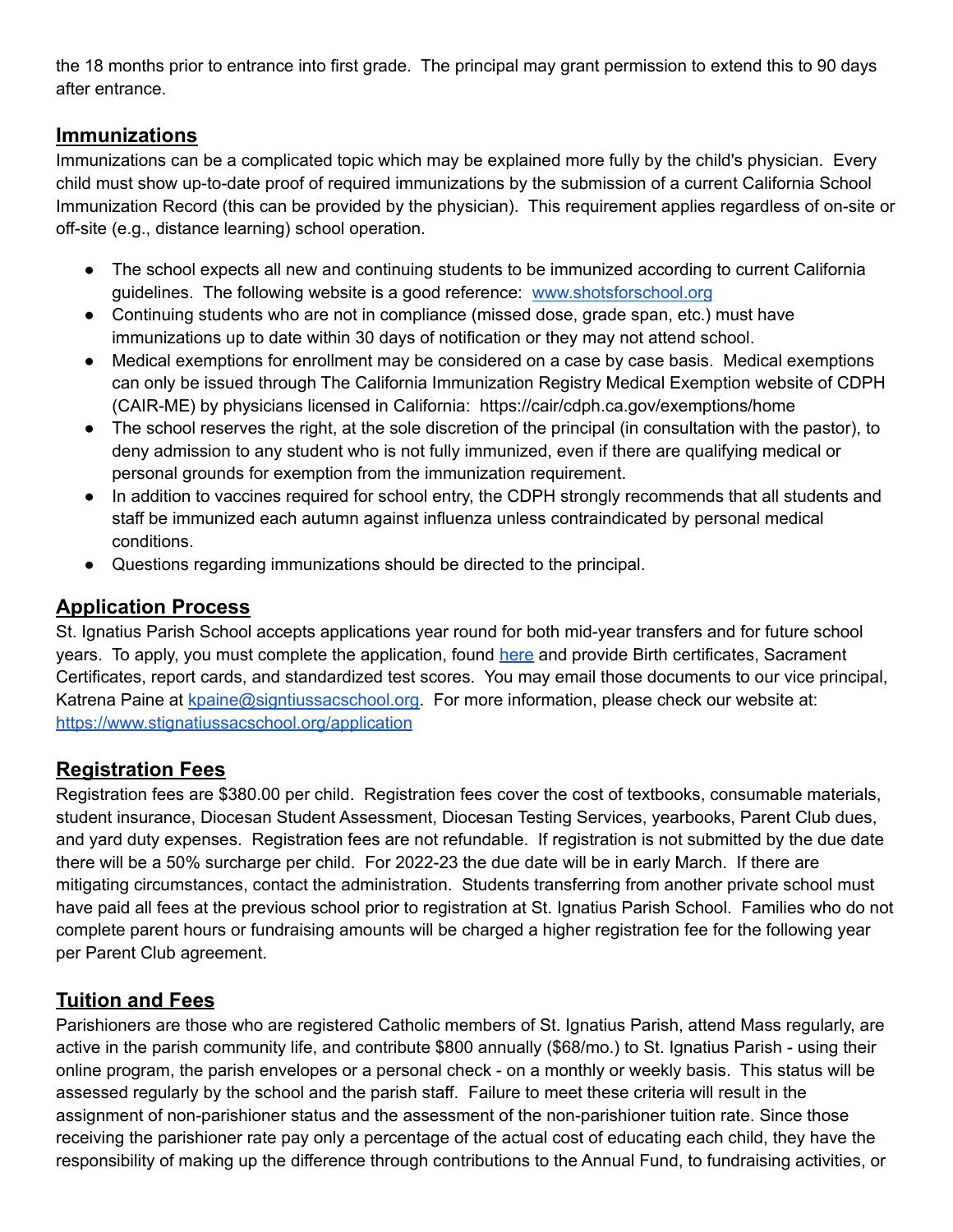through the use of parish envelopes. Transitional Kindergarten is always the parishioner rate; once a child is enrolled in Kindergarten, parishioner status will be assessed to determine the tuition fee due.

Tuition rate for parishioners:

| 1 child in school    | \$5,900 per year  |
|----------------------|-------------------|
| 2 children in school | \$11,100 per year |
| 3 children in school | \$15,000 per year |
| 4 children in school | \$18,700          |
| T.K. tuition         | \$5,900 per year  |

The non-parishioner tuition rate reflects the actual cost of educating each child.

Tuition rate for non-parishioners:

| 1 child in school    | \$8,250           |
|----------------------|-------------------|
| 2 children in school | \$16,500 per year |
| 3 children in school | \$24,750 per year |

### **Tuition Collection**

It is a requirement that ALL families be registered in the FACTS Management Company, even if the family prefers to make cash payments. The school bookkeeper, Laura Legrand can assist families in establishing an account with FACTS. FACTS Management Company manages our tuition, extended care, and other necessary collections such as PAL participation fees. Families can pay their tuition bill in one of two ways:

- 1. One annual payment for the full amount paid by check at registration by June 30, 2021.
- 2. Ten automatic monthly payments through the FACTS Payment Plan. Payments will start July 1, 2021 and end in April 2022. Payments will be due on the 5th, 10th, or the 20th of each month.

If an account is in arrears, a student may be excluded from class until the account is brought current. For special circumstances, arrangements must be made with the pastor and principal. Payments in full must be paid in full before school a student can enroll for the following year. Transcripts and/or cumulative records will be withheld for non-payment.

### **Extraordinary Fees**

There will be a \$25.00 charge on all checks returned by the bank or on accounts that don't support automatic withdrawal.

### **Financial Assistance**

St. Ignatius Parish School shares in the educational ministry of the parish and endeavors to provide a quality Catholic education for all children of parishioners who desire it.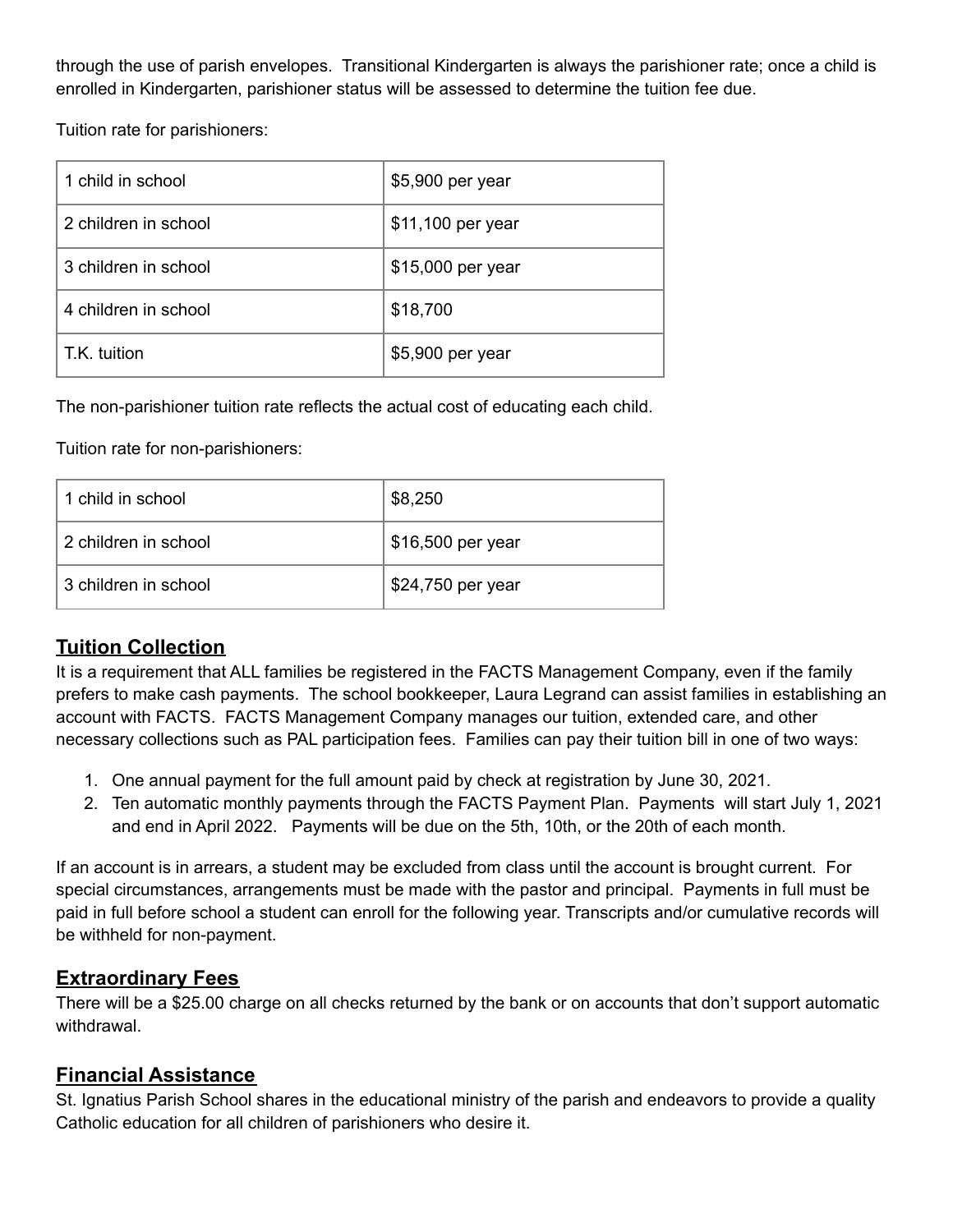- 1. Parents who request financial assistance must be parishioners in good standing, attending Mass regularly, active in parish activities, and contributing a minimum of \$800 per year in their offertory donation.
- 2. St. Ignatius uses an independent company, FACTS Grant and Aid Assessment, to determine qualifications for tuition assistance. Forms can be found on-line and must be submitted directly to FACTS along with all supporting documentation as requested by April 30th. There is a \$20 application fee due with all applications.
- 3. The Grant & Aid Committee will determine Financial Aid Awards based on the FACTS assessment and any other supporting details.
- 4. Partial tuition payment and full registration fees will be required of all applicants.
- 5. Consequences for non-payment: "If, after appropriate procedures, a family refuses to meet its tuition obligations to St. Ignatius Parish School, they will be asked to withdraw their child/children from the school. Future collection procedures on delinquent accounts will be left to the discretion of the administrator." (School Board Policy 303.3)
- 6. Requests for tuition assistance during the school year will be handled on an individual basis using the same format and procedure as above.

### **Cost of Education**

Tuition and fees do not cover the actual cost of educating a child at St. Ignatius Parish School. As a community the difference is covered through your tax deductible Annual Fund donation and our various fundraisers. Your support through these avenues allows the school to provide full time classroom instructional assistants, and Upper and Lower grade Science teacher, Spanish teacher, PE teacher, Tech teacher, Jr. High Advanced Math teacher, a full time vice-principal as well as recruiting and retaining a highly qualified faculty and staff.

### **Other Enrollment Requirements- Parent Club Fundraising and Volunteerism**

The St. Ignatius Parent Club provides a variety of support and resources to the faculty and staff of the school. The Parent Club is also the primary fundraising organization for the school. Through our fundraising efforts, the school is able to maintain tuition at an affordable level while providing many extra academic resources for our children not available at other schools, including teachers in Science, Algebra, Spanish, Physical Education, and Art. The Parent Club also offers opportunities to meet, socialize with, and network with other parents.

All parents are members of the Parent Club and are required to sign a contract to actively participate. Active participation includes attending the annual Parent Club general membership meeting and participating in Parent Club fundraisers by volunteering time and by generating fundraising dollars. The Parent Club Board determines the fundraising events and activities and the level of fundraising commitment necessary to meet our fundraising goals for the school year. \*The Parent Club fundraisers for the 2021-22 school-year are listed below. \*Due to constraints of Covid-19, at the principal's discretion, requirements may be adjusted and be lowered.

- Amazing Grapes
- Boon-Retail
- Wreath Sale & Sees Candy
- Gala Dinner Auction
- Spirit Day/Fun Run

\*Each family is required to support Parent Club fundraisers by generating fundraising dollars in the amount of \$500 by April 15, 2022. Funds can be generated by purchasing admission tickets, raffle tickets and keys,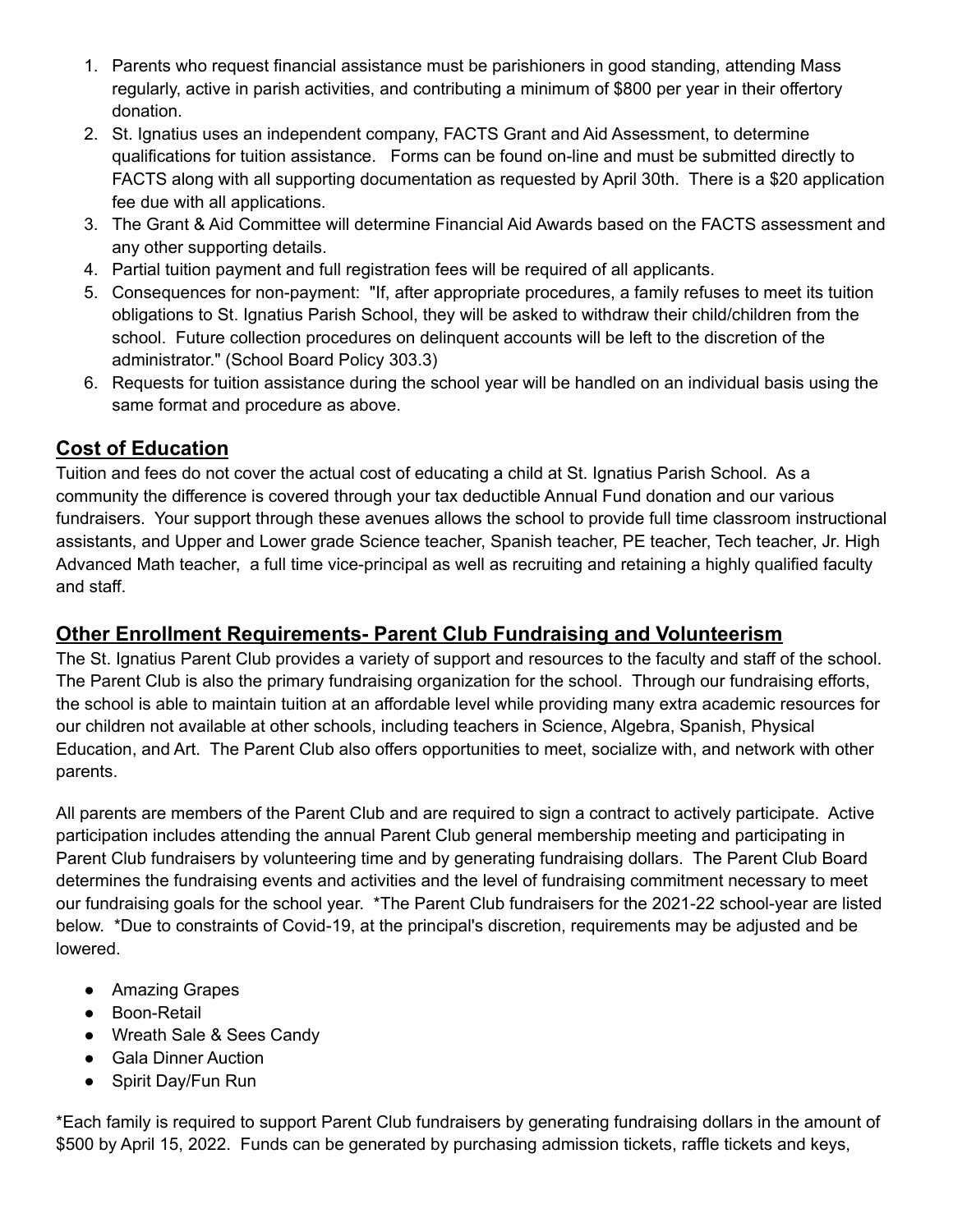donating or purchasing items to be auctioned or raffled, sponsoring events, and making or obtaining pledges. \*Due to the constraints of Covid-19, at the discretion of the principal, requirements may be adjusted and lowered.

Each family is also required to complete 25 hours of volunteer service by April 15, 2022. Fifteen (15) of the 25 hours must be spent on one of the Parent Club fundraising activities or events listed above. The 10 remaining "regular" hours can be done in a variety of ways (field trips, helping out in the classrooms, room moms, coaching, athletic committee, CSAC, Parent Club member, etc), a minimum of 2 of these 10 hours MUST BE completed by volunteering for a parish specific event or ministry. Bounty, security at parish events or Mass, lectors, working parish fundraisers: Superbowl Party, or Magis Dinner, and Capital Campaign committees are just a few examples. Parent Club offers many ways for parents to share their time and talent on behalf of their children. Parents are responsible for completing the Parent Hours Form which can be found on the school website under "Support" or under "Parent Resources" (Parent Club Hours Submission).

\*The fundraising and volunteer service commitments must be completed by April 15 of each year to register your child/children in the school the following year. **Failure to complete 25 hours of volunteer service will result in an additional registration assessment of \$50 per hour for every hour not completed (maximum penalty of \$1,750). Failure to generate \$500 in fundraising dollars will result in an assessment of the difference. \***Due to the constraints of Covid-19, requirements may be adjusted and lowered. The principal will determine what constitutes the completion of a parent hour, the criteria may include on-site work projects, off-site service, in kind or non-monetary donations requested by the school for fundraising events, general supplies, etc.

### **Withdrawal**

When possible, two weeks notice by parents/guardians is appreciated before the withdrawal of a student. An exit interview may take place with the principal. Tuition and monthly extension contracts are prorated by day. All other fees/obligations will not be prorated. The registration fee is non-refundable. The school reserves the right to withhold student records until all financial obligations have been settled.

### **Delinquent Tuition and Fees Payment Policy**

This policy outlines the need for timely payment of tuition and other related fees. If unforeseen financial difficulties arise, families should immediately contact the school principal in order to review the financial hardship and seek to find a mutually agreeable alternative tuition payment plan. Understanding that unexpected situations do arise, the school strives to work with families. However, the school must maintain an adequate revenue stream to meet its financial commitments and to ensure that all students and their families are treated fairly and equitably. When payments are not made in the manner described in the signed tuition contract, the following procedures will be followed by school administration:

#### **30 Days Past Due**

- The family will receive written notification from school administration that their account is past due along with a copy of this policy.
- The family must contact school administration within five business days of the receipt of the past due notice to remedy the situation.

#### **60 Days Past Due**

- The family will receive written notification from the principal that their account is past due along with a copy of this policy.
- At a minimum, students will not be permitted to participate in athletic activities or other extra-curricular activities until payments are current or an alternate payment plan is submitted by the family and approved by the principal.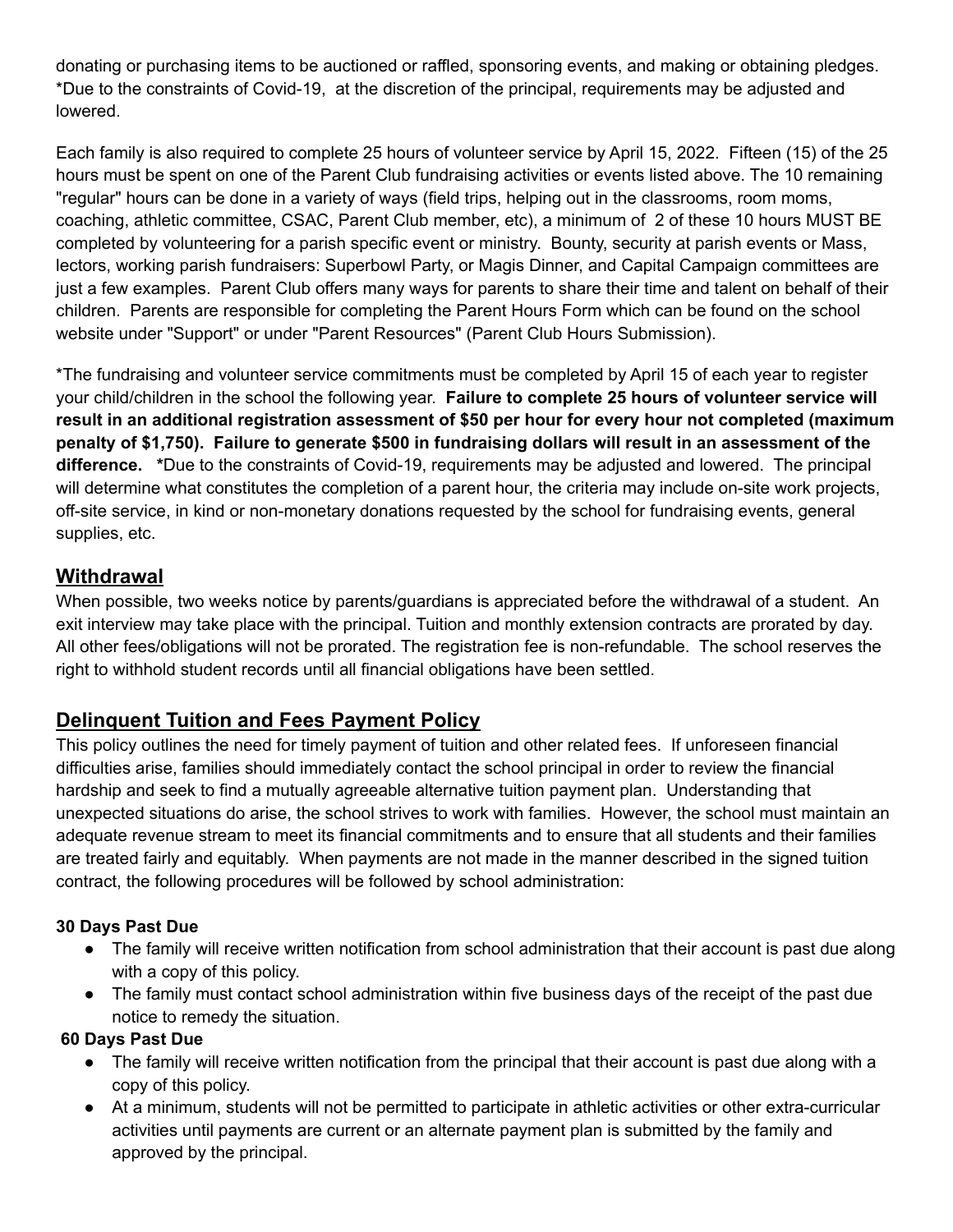● At the principal's discretion, students are subject to dismissal from the school. Students will not be permitted to attend school until the outstanding balance is paid in full or an alternative payment plan is submitted by the family and approved by the principal.

#### **90 Days Past Due**

- The family will receive written notification from the principal and the school's regional director that their account is past due along with a copy of this policy.
- Students will be dismissed from the school. Students will not be allowed to continue their education at any of our diocesan schools until tuition and other related obligations are current.
- Our diocesan schools cannot accept registration from a family with an outstanding balance at any of our diocesan schools.
- Unless an alternative payment is submitted by the family and approved by the principal, delinquent accounts: i) will be turned over to a collection agency; ii) will appear on a family's credit report; and ii) may be pursued in civil court.

#### **Families of Eighth Grade Students with Delinquent Accounts**

- All outstanding student balances for 8th grade students must be paid by May 1 of that academic year, or families must submit an alternative payment plan that is approved by the principal.
- Eighth grade students with past due balances will not be allowed to participate in the school's graduation ceremony until the past due balance is paid in full or an alternative payment plan is submitted by the family and approved by the principal.
- ●

## **Extended Day Program**

The Extended Care Program at St. Ignatius Parish School provides professional care, supervision, homework support, recreation and enrichment activities for the children of families who desire both Catholic school education and supplementary daycare in a Christian environment. All policies of St. Ignatius Parish School, including the contents of this handbook, apply during the Extended Day Program which is only available to students enrolled at St. Ignatius Parish School for an additional fee.

### **Payment**

We have again contracted with FACTS Management Company to help us manage our monthly extended care collections. Families using the monthly plans can pay in one of two ways: Payment in full at the time of registration. Or, ten monthly payments made through the FACTS Payment Plan beginning July, 2021 and ending April, 2022. This option is subject to a \$45 enrollment fee which will be processed within fourteen days of finalizing the FACTS agreement. Families who pay this fee for monthly tuition payments will not be assessed a second fee for extended services payments. Families using the Hourly Fee Plan will receive monthly bills by email beginning September, 2021, with payments made automatically via your FACTS account upon receipt of invoice

### **Hours and Days**

The Extended Day Program is available before school from 7:00am to 7:45am and 2:40pm-6:00pm. For those students in TK, the Extended Day Program is also available 7:00am-6:00pm. The Extended Day Program only operates on regular school days and is not available on holidays or vacations.

### **Minimum Days**

The Extended Care Program is available on minimum days from 11:45am to 6:00pm for children enrolled in the program and for drop-in students. Minimum days are included in monthly rates. All children must bring lunches on minimum days as no lunch program is available.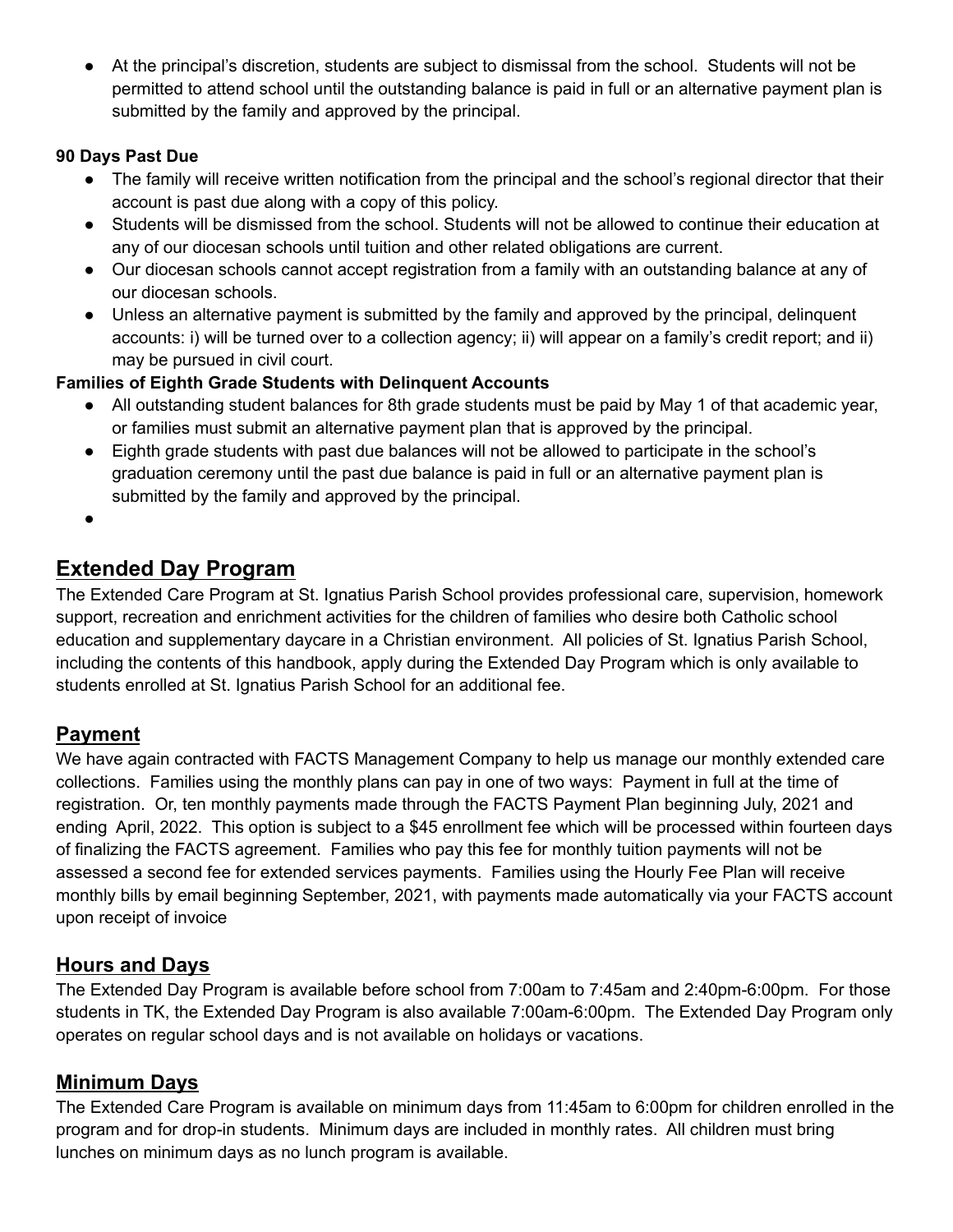### **TK-8 Extended Day Annual Fees**

| Before School Only (7am-7:45am):                       |         |
|--------------------------------------------------------|---------|
| After School Only (2:45pm-6pm):                        | \$1,800 |
| Before and After School (7am-7:45am & 2:45-6pm):       | \$2,000 |
| Transitional Kindergarten Half Day (7am – 10:45am):    | \$1600  |
| Transitional Kindergarten Half Day (12pm-3pm):         | \$1600  |
| Transitional Kindergarten All Day (7:00-8am & 12-6pm): | \$2600  |

### **TK-8 Occasional Use**

\$8.00 per hour billed monthly based on 1/4 hour increments.

### **Preschool Extended Day Annual Fees**

3yr old T & Th Before School (7am-8am): \$220 3yr old T & Th After School (12pm-3pm): \$680 3yr old T & Th After School (12pm-6pm): \$1360 4yr old M, W, F Before School (7am-8am): \$330 4yr old M, W, F After School (12pm-3pm): \$1020 4yr old M, W, F After School (12pm-6pm): \$2040 4yr old M-F Before School (7am-8am): \$550 4yr old M-F After School (12pm-3pm): \$1700 4yr old M-F After School (12pm-6pm): \$2550

### **Preschool Extended Daily Rate**

Occasional use 12pm – 3pm: \$15.00 per day Occasional use 12pm – 6pm: \$22.00 per day

## **Extended Day Program Policies**

All policies of St. Ignatius Parish School, including the contents of this handbook, apply during the Extended Day Program. Due to Covid-19, locations for Extended Day may vary depending on grade level. Any student on campus before 7:45am or after 3:10pm, who is not with their teacher, parent/guardian or team/club, must be signed into the Extended Day program.

- Students are NOT allowed to wait unsupervised off campus before 7:45am or leave school unsupervised at any time to avoid signing in to the Extended Day Program.
- If a student remains at school after 3:10pm, he or she must be enrolled in the Extended Day Program. The teacher supervising dismissal will escort students not picked up by 3:10pm to Extended Day. Parents will be charged the per student hourly rate if their child is not contracted.
- If a student has a reason to remain at school, such as tutoring, math lab, sports practice, or another *supervised* activity, his or her siblings may not remain at school after 3:10pm unless they are supervised by their own parent or are enrolled in the Extended Care Program.
- All children must be signed in and out by an authorized adult each time they use the Extended Day Program (except if a school representative is checking the student in after a school sponsored activity). Children will be released to authorized adults that are listed on the emergency form or coaches/moderators for a school sponsored activity. Preschool parents must walk to the preschool door entry for pick up and drop off.
- It is the responsibility of each custodial parent to update student and family information on Schoolspeak and alert the Extended Day Program administrators of any changes.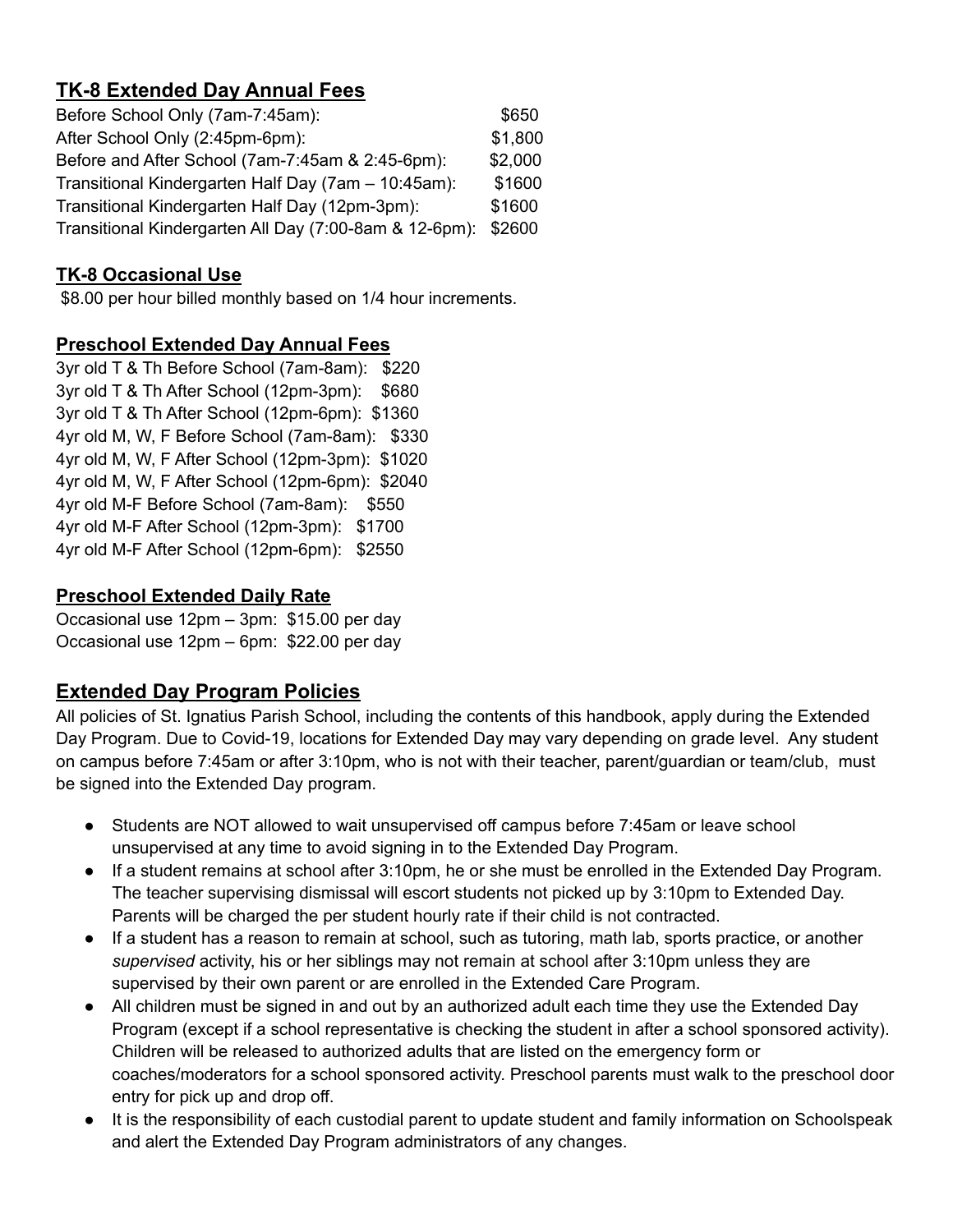- Every student attending the Extended Day Program must have the signature of a parent, guardian, or authorized person(s) on file to sign the student out. Any changes must be in writing, signed, and dated. NO EXCEPTIONS! Emergency cards MUST be kept current.
- The Extended Day Program staff is instructed to ask for picture identification from any parent or adult they do not recognize. For the protection of all the children, these rules are strictly enforced.
- Parents must not take children from the playground or other areas without notifying the Extended Day Program staff and signing out the children.
- Students who attend the Extended Day Program after school must check in immediately after school or be walked in with a school/staff member to their assigned cohort location. Students arriving late are required to have a written excuse from their classroom teachers.
- In accordance with Diocesan Policy, students must either be signed into Extended Day Program or checked into an approved school activity. Students may not remain unsupervised on campus.
- If an emergency arises, and someone not listed on the emergency form needs to pick up a child, the Extended Day Program staff require written or verbal permission from the parents. Upon arrival, the individual will be asked to show picture identification.
- Time is based on the Extended Care Program Program's clock. After 6:00pm, parents will be charged a late fee of \$1.00 per minute. Parents are asked to pay this fee before their child re-enters the program the next day. After three instances of late pickup after 6:00 pm, parents must meet with the Director and develop a plan for pickup.
- School personnel will not release a child to any adult who appears incapable of providing safe conduct or when the child demonstrates anxiety or fear in being released to the adult. In such an instance, school personnel will call others on the approval list to come pick up the child; law enforcement may be called.

## **Communication**

### **School Contact**

School Office (916) 488-3907 ext. 103 Extended Day (916) 488-3907 ext. 101 Website Address: [www.stignatiussacschool.org](http://www.stignatiussacschool.org) Schoolspeak Address: [www.schoolspeak.com](http://www.schoolspeak.com)

Current Information will be posted on the school website on a regular basis. To see the entire school calendar and other pertinent information, you must be logged in. Please check our website often. During the school-year a daily 3pm email will be sent.

### **Parent Contact Information**

It is essential that parent/guardian contact information be kept current at all times on the emergency card in the school office and in SchoolSpeak. In order for the school to contact each family through an emergency text, the mobile phone number AND carrier must be entered and correct.

### **Confidentiality**

Members of the staff will not divulge information concerning any student to anyone who does not have a clear "need to know." In disciplinary or academic situations, the only persons who meet this definition are appropriate members of the faculty/staff and the parent(s)/guardian(s) of the child(ren) involved.

### **Office Telephone Use**

• Calls for students during school hours are to be for emergencies only and are to be left with the school secretary.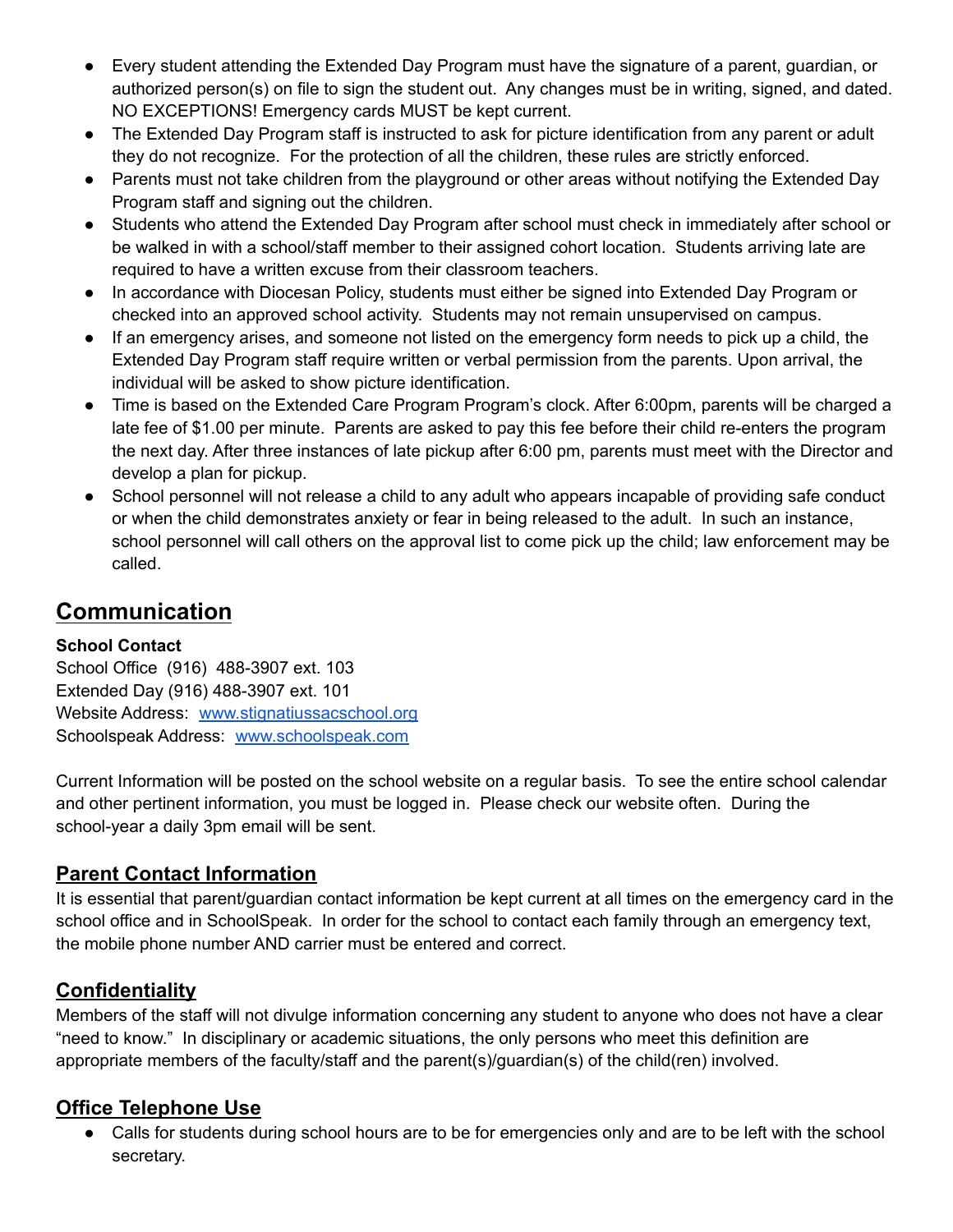Students may use the telephone for emergency calls only. Students must first get permission from their homeroom teacher, before they ask to use the office phone. The following are not considered emergencies: forgotten homework, lunches, or social arrangements after school.

### **Communication from the School**

- The SchoolSpeak portal is the school's primary mode of communication. This login-protected site is for parents to have access to announcements, week-at-a-glance calendars for the school and each class, sign-ups, forms, RSVP's, lunch menus, grades, and homework and progress reports. Please check SchoolSpeak on a daily basis to receive the most up-to-date information and announcements. Progress Report dates are posted on the SchoolSpeak School Calendar. You must be logged in to view all school information and access all calendar information.
- During the school-year, a daily 3pm email will come from the school with reminders and updates.

### **Separated Parents and Blended Families**

- Any biological parent or custodial parent/guardian can reasonably expect to receive communication regarding his/her student; parents/guardians should work with the school to determine the appropriate means of receiving this communication.
- It is the responsibility of each custodial parent to update all student and family information on schoolspeak and alert the school administration of any changes.
- Financial communication will be provided to parents/guardians who are registered in FACTS.
- Parents are expected to be reasonable in expectations regarding information about their student(s).
- Homework and classwork are for students; it is unreasonable to expect that multiple copies of homework, etc., will be provided to students with more than one set of parents or more than one household. Each child will receive one copy of homework assignments, worksheets, etc. It is the student's responsibility to complete the work and take the work to separate households as needed.
- It is expected that one teacher conference will be held for a student and that separated parents come together for that brief time to focus on the student. Families should work with the principal regarding the need for any exception to this expectation.
- To avoid conflicts at school or at school events, parents are asked to follow whatever the courts have determined regarding days and times of custody arrangements.
- The school remains impartial regarding custodial arrangements and will abide by court documents only; it is the responsibility of each parent to see that the school has current copies of all documents. Accordingly, school personnel may not act as a liaison between parties and may not accept or deliver materials of any kind from one party to another.
- School employees will not provide written testimonials in support of a parent in a marital or custodial dispute; employees need to be subpoenaed at which time they can provide honest testimony.
- It is the responsibility of any custodial parent to see that he/she is listed as an emergency contact with the school.

### **Contacting Teachers**

Parents must not interrupt a teacher during class time, which includes arrival and dismissal time. Instead, parents may make an appointment in person, leave a voicemail, or email the teacher directly. Messages will be answered within 48 hours. In the case of an urgent message, the office should be contacted. Parents and students should never call a teacher at home or on his or her cell phone unless previous permission has been received.

### **E-Mail Use**

Email is a great means of communication which has been embraced by schools as an effective way to communicate back and forth between parents and teachers. However, the impersonal face of email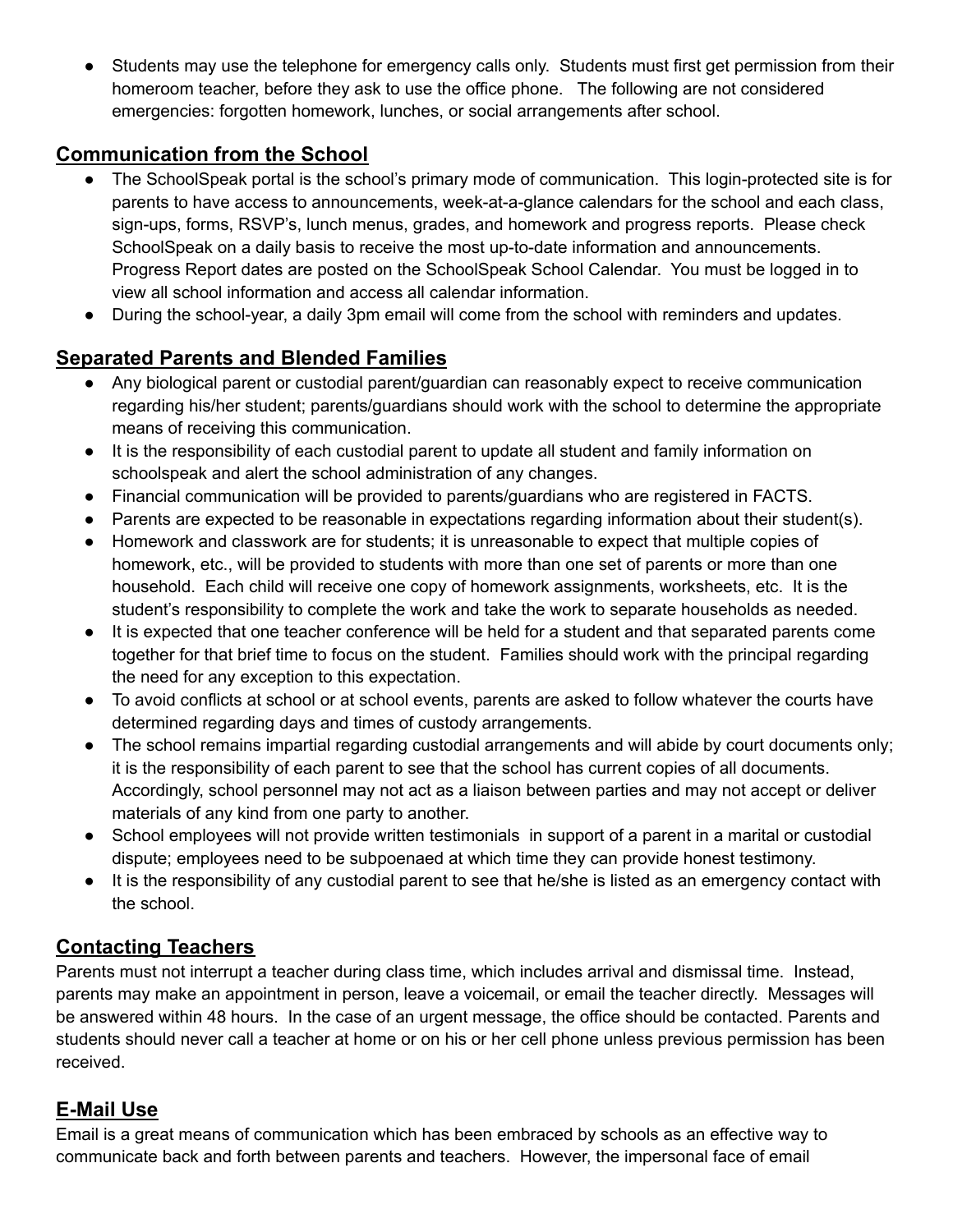unfortunately makes it easy to say things in such a manner that one would not use during a face-to-face meeting or in a personal phone call. The following guidelines govern appropriate e-mail use:

- E-mail is an appropriate vehicle for quick, uncomplicated messages to teachers or administrators when time and/or confidentiality are not critical factors.
- E-mail is not an appropriate communication tool when a parent requires an immediate response or when the requested response would be highly sensitive and/or complex in nature.
- E-mail is an appropriate place to ask questions that require simple, direct answers.
- E-mail is not an appropriate communication for extensive chronologies, opinion statements, critiques, or judgments.
- E-mail should not be used to avoid a difficult situation; the people involved should be spoken to directly.
- E-mail messages lack the nuances of voice inflection or facial expressions that are part of personal conversations and are therefore open to misinterpretation.
- E-mail should not be used when the sender is upset.

### **Deliveries and Forgotten Items**

- Any deliveries to students such as lunches, books, athletic equipment, or homework must be made in the office and not the classroom. Items should be clearly labeled with student first and last name and grade level.
- Birthday presents, balloons, and gifts, etc., are not to be sent to the school office for any student; such items will not be delivered to the classroom but may be picked up by a parent.

### **Lunches**

Students may bring their lunches to school. This year milk is available for students and is paid for in advance through the office.

Parents who bring lunches to school during school hours must leave them in the office with the child's name and grade written on the outside. They will be distributed at the beginning of the lunch period. A parent who needs to see a child during the lunch period must register in the office and this child will be called down to the school office. Parents who wish to eat with their child for a special occasion may sign the child out in the office and take the child off campus. Students are not allowed to leave campus at lunch time unless with a parent or with an adult the parent has clearly authorized. The student must be signed out in the office.

While we certainly understand there are special occasions to take your child off campus, we hope those instances are rare. The lunch hour is a time when the children learn valuable social skills – an important time for them to interact with their peers. The students must eat and play with their classmates.

#### **Hot Lunch**

Our plan is to resume our hot lunch program for our students in October. Kem Flatland is our vendor. All correspondence should go to her. A menu is sent home the previous month to order lunches for the following month. All lunches are paid for in advance.

### **Back to School Night**

Back to School Night is typically held the first week of school, usually on Thursday evening. This is an ADULTS only evening. An agenda for the evening will be shared with the community based on current conditions related to Covid. From 7pm-8pm, you will hear from your child's teachers regarding grade level curriculum, classroom management, upcoming field trips, and/or events for the year. Teachers are not able to conference during this time. You are encouraged to set up a separate time if you feel a conference is needed.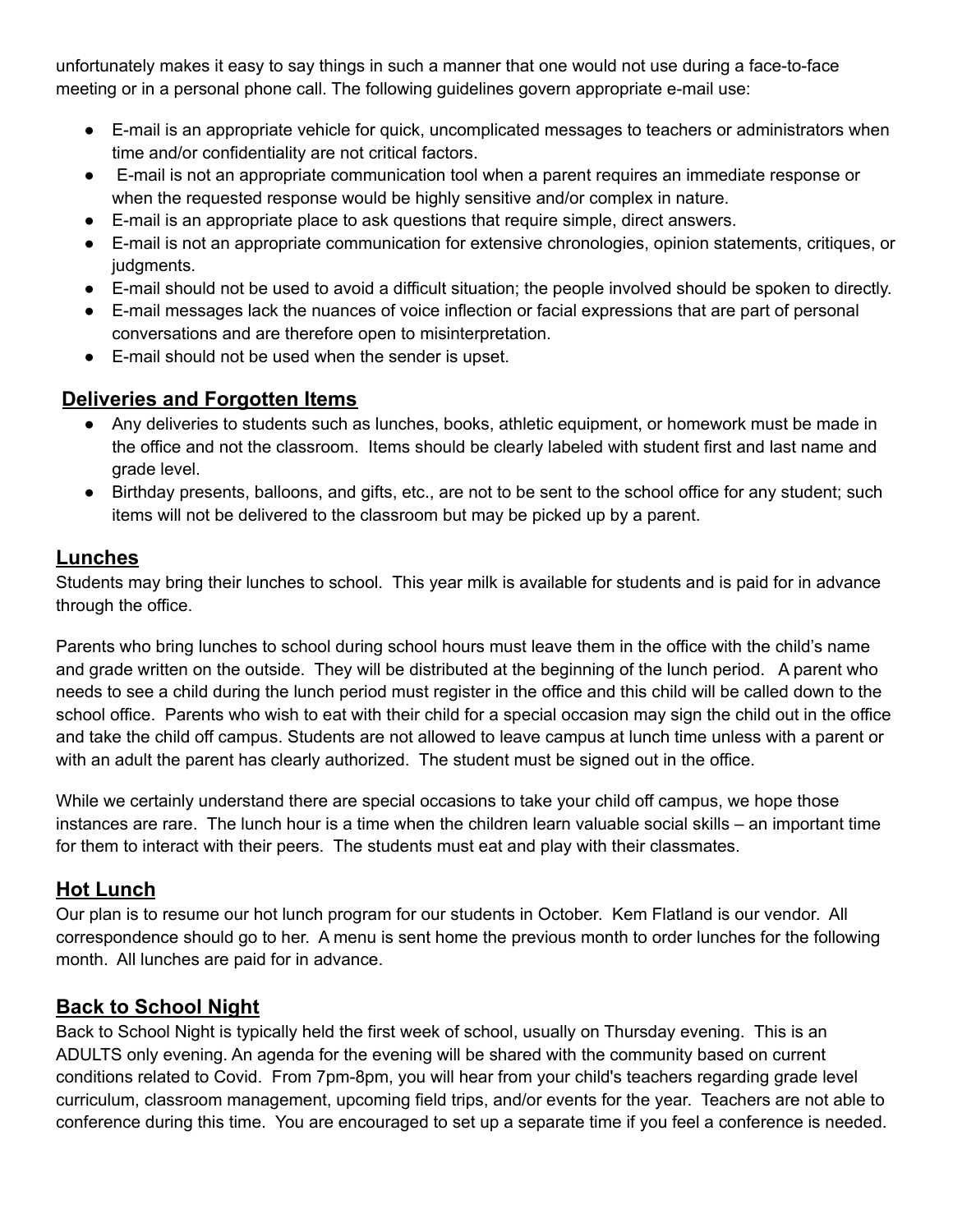### **Process for Conflict Resolution**

Disputes in schools are usually due to misunderstandings, differences in judgment, opposing interpretations of school policy, or perceived inequalities in the relationship between and among students, parents, teachers, and the principal. All parties involved in a dispute are expected to manifest good faith in their efforts to resolve disputes by maintaining an atmosphere of mutual respect, confidentiality, and Christian charity.

Every effort should be made between differing parties, through open and honest discussion at the onset, to resolve the dispute. In each case the parties need to meet to provide the opportunity to state the issue(s) clearly and begin work on solutions. The parties are empowered by their participation in the process to affect the outcome. In every case, the parties should attempt to resolve their differences at the level at which the dispute has taken place. Appeals to higher authorities may not be considered until this attempt at resolution has been completed.

- If a conflict arises between a teacher and a student, a conference will be arranged with the teacher, student, and parent(s). The principal of the school must be informed prior to this contact. Every effort must be made to resolve the issue at this level.
- The next level of appeal is to involve a vice-principal or dean of students, if applicable. A conference will be held with the parties listed previously.
- The final appeal at the local level is to the principal. In parish schools the principal will consult with the pastor who may be invited to a conference with all parties if he or the family so desire. Every effort should be made at this level to be sure that all parties are able to present their cases.
- Such conferences to resolve conflict may only be attended by appropriate school personnel and by parties involved *directly* in the conflict. The conference may not take place if other visitors or legal counsel are present.
- After consultation with the pastor, it is the responsibility of the principal to render the final decision.
- In the event that irreconcilable differences remain, an appeal may be made to the Catholic School Department through the Regional Director only when all steps above have been followed.
- The Catholic School Department will address the appeal according to its procedures in effect at that time, which will be provided to all those involved in the appeal.
- Local advisory commissions (or School Boards) and parent organizations are NOT part of this appeal process.
- Should it become obvious that a parent is unable or unwilling to support the philosophy and policies of the school and/or the implementation of its philosophy and policies, the principal will recommend/require that the parent transfer his child/children to another school.
- In any instance of a dispute between parents (such as over custody of children enrolled at the school), the school will make every effort to remain neutral, and the parents involved in the dispute must make every effort to resolve the dispute between themselves, and to keep it away from the school environment. Individual parents are prohibited from directing any requests to the school or staff members for information or assistance that is designed or calculated to give that parent an advantage in his or her dispute with the other parent.

### **Volunteer Forms and Requirements**

- In order to volunteer in any capacity, whether students will be present or not, must have the following on file with the school office:
	- Volunteer Agreement Form (completed one time)
	- Fingerprint clearance (completed one time)
	- Save Environment Training (to be completed every 3 years)
	- Covid Vaccination Card on File or when required, proof of a negative Covid test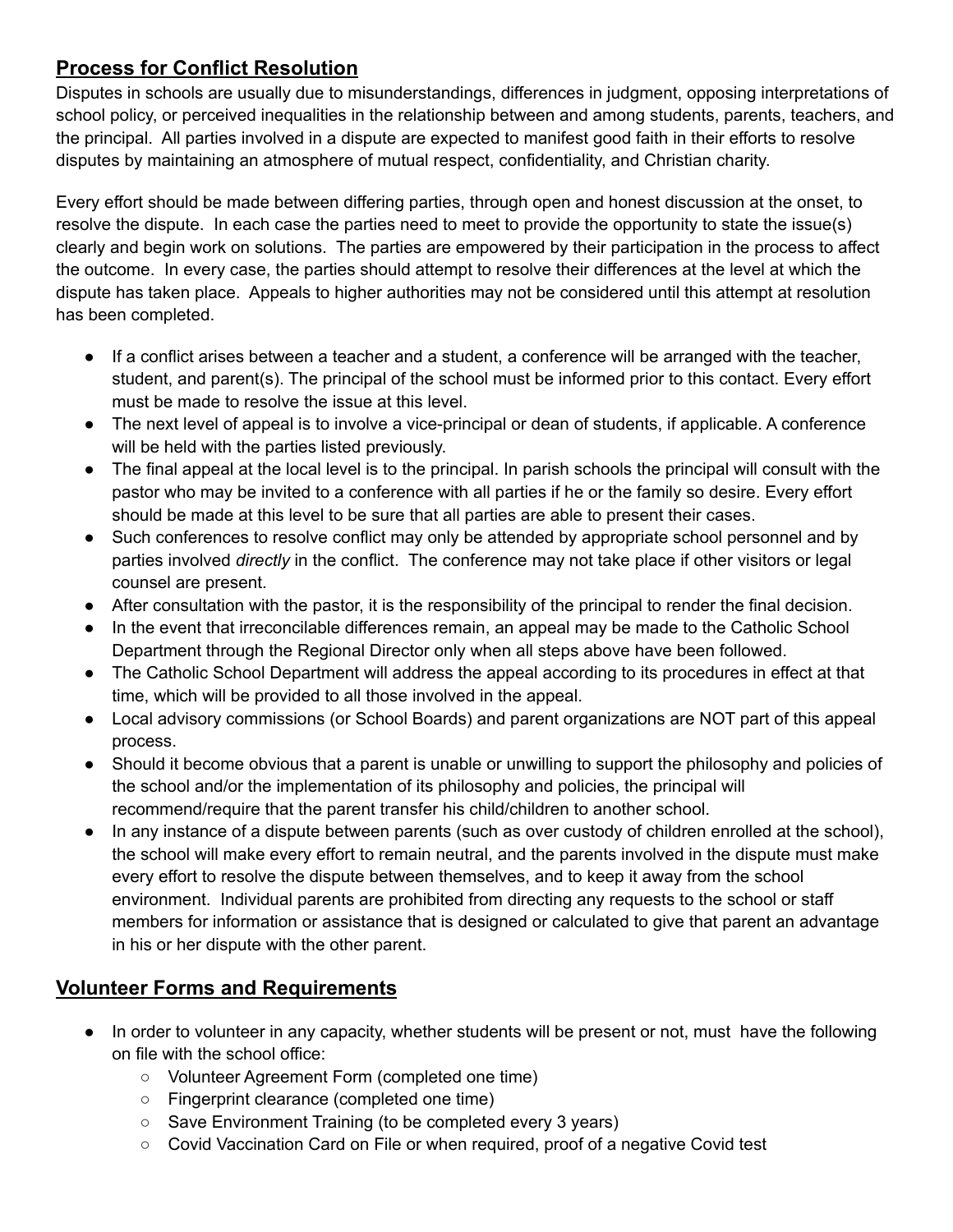○ Driver Verification Form to be completed yearly if driving on field trips

\*All Forms accessed through your Schoolspeak portal

### **Volunteer Code of Ethics**

Adults working with children/youth as part of the ministry of the Diocese of Sacramento must strictly follow the following rules and guidelines as a condition of providing services to the children and youth of the diocese. This Code of Ethics also applies to parents/guardians who are on campus or attending a school event where children are present.

Adults working with children/youth will:

- Treat everyone with respect, loyalty, patience, integrity, courtesy, dignity and consideration.
- Collaborate with other adults in service to children and/or youth;
- Use positive reinforcement rather than criticism, competition, or comparison when working with children and/or youth;
- Refuse to accept expensive gifts from children and/or youth with whom the adult comes in contact;
- Refrain from giving expensive gifts to children and/or youth with whom the adult comes in contact;
- Report suspected abuse (including but not limited to physical abuse, sexual abuse, emotional abuse, and neglect) to the pastor, administrator, or appropriate supervisor. If the adult is a mandated reporter under California law, he/she will also comply with his or her reporting obligation; and
- Cooperate fully with authorities in any investigation of abuse of children and/or youth.

Adults working with children/youth will not:

- Smoke or use tobacco products in the presence of, or provide these products to, children and/or youth;
- Use, possess, or be under the influence of alcohol or marijuana at any time while volunteering, and will not make alcohol or marijuana available to anyone under the age of 21;
- Use, possess, or be under the influence of illegal drugs at any time, and will not make illegal drugs available to children and/or youth;
- Pose any serious health risk to children and/or youth (e.g., contagious illnesses);
- Strike, spank, shake, grab, or slap children and/or youth (unless the physical action is necessary to prevent harm or injury);
- Humiliate, ridicule, threaten, or degrade children and/or youth;
- Touch a child and/or youth for disciplinary reasons, in a sexual or other inappropriate manner;
- Use any discipline that unreasonably frightens or humiliates children and/or youth;
- Use profanity in the presence of children and/or youth;
- Share personal contact information with youth or e-mail, text, or message youth unless principal and parents are included; or
- Take photographs or videos of students or post these to any social media site unless expressly requested to do so by the Principal; these must be checked for authorization by parent/guardian to release.

### **Field Trips**

- Field trips will be on a limited basis while the pandemic still exists.
- Students must have a signed permission slip for each trip which is distributed by the students' teacher.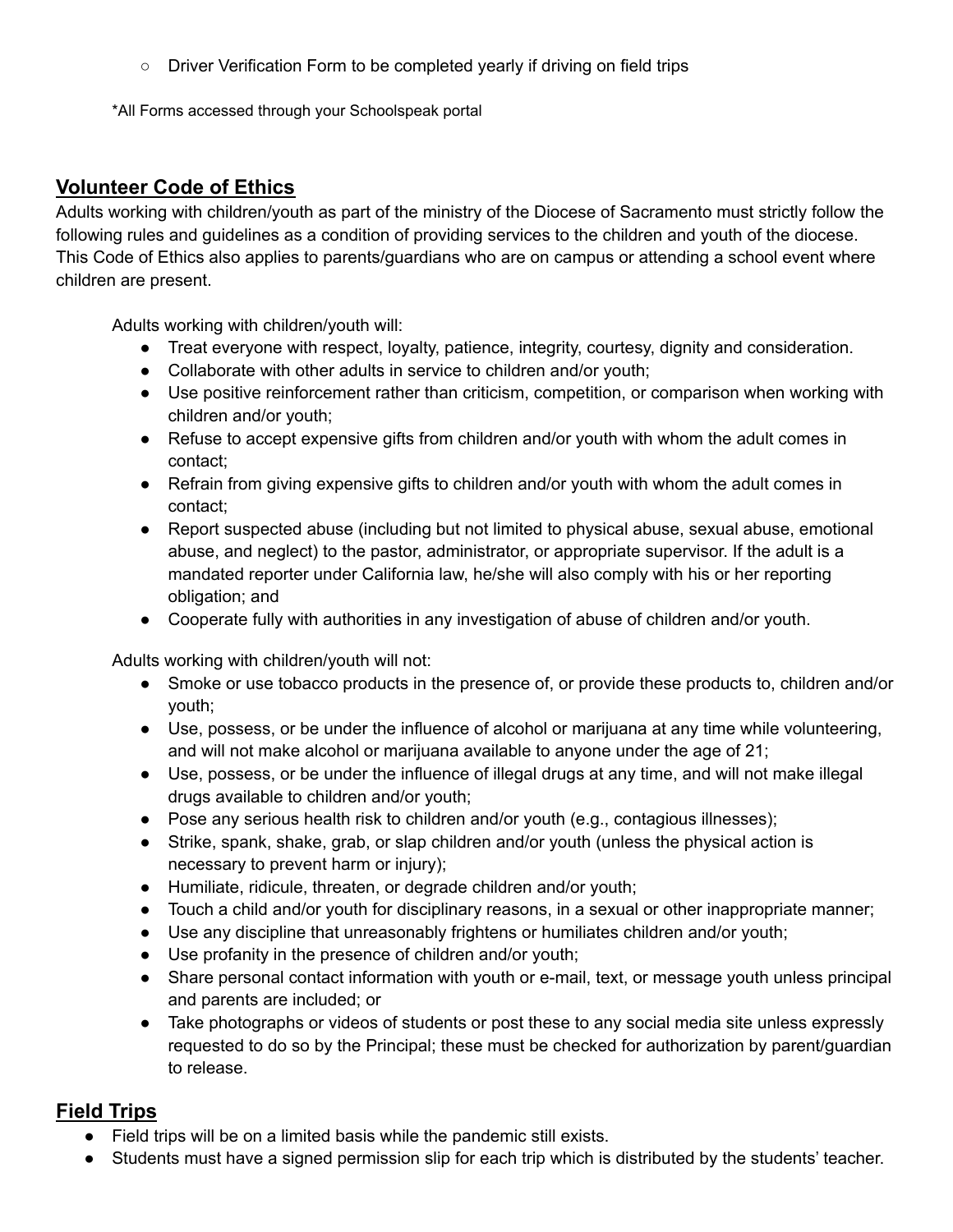No other signed form can be substituted, and no phone call authorization can be taken.

- Those transporting children must have completed the driver's insurance coverage form and follow the volunteer guidelines as listed in this handbook. Volunteers must be fully vaccinated and wear a mask inside the car or transportation such as a bus. The minimum age for a driver is twenty-five (25). Those driving or chaperoning may not bring younger children on the trip. Parents must drive site-to-site according to the field trip form and follow routes given by the teacher; no detours or unscheduled stops may be taken.
- As students are representing St. Ignatius Parish School, they are required to wear the school uniform on all trips away from school unless the principal decides otherwise.

### **Curriculum**

St. Ignatius Parish School embraces the vision of a Catholic educational philosophy. Christian values and traditions of the Catholic faith and our patron, St. Ignatius of Loyola, are integrated into the curriculum and all teaching/learning situations, within and beyond the classroom.

Guidelines for the curriculum at St. Ignatius Parish School are developed and implemented in cooperation with the Catholic School Department of the Diocese of Sacramento. The curriculum is carefully coordinated throughout all grades. Teachers and school administration review and evaluate textbooks cyclically and sequentially according to specified curriculum areas to ensure that Diocesan standards are met. In math and language arts, the school has adopted the California State Common Core Curriculum Standards; in science, next-generation science standards have been adopted. All other subjects will remain aligned to the California State Standards and Diocesan Religion standards. Further specifics regarding the curriculum can be provided by the principal.

### **Essential Core Curriculum**

St. Ignatius Parish School provides complete academic instruction in essential core curricular subjects: English/language arts, reading/literature, religion, mathematics, science, spanish, history/social studies, physical education, technology, and religion.

### **Modified Curriculum and/or Accommodations for Students with Disabilities**

- Students with identified learning disabilities may receive *reasonable* accommodations to assist with their academic success. Such accommodations may include added time to complete class work or homework, preferred classroom seating, minimizing distractions, etc. These accommodations will be discussed on an individual basis with the family, teacher(s), and principal.
- Students with identified learning disabilities who require that the curriculum be reasonably modified to meet their learning needs will have such modifications noted on grade reporting or transcripts with an "M"; however, such notification will not indicate the reason for the modification. A modified curriculum will be the result of collaboration with the family, teacher(s), and principal.

Families with students coming from a public school with an already-established IEP (Individualized Educational Program or Plan) or a 504 Plan are advised that such plans relate to public school; if a family wants the full implementation of an IEP (or full access as outlined in a 504 Plan) from the public system, they must enroll the student in public school. Catholic schools endeavor to work with the public school and the family to address whatever needs they can in terms of an IEP or 504 but are only required to implement *reasonable* accommodations.

### **Student Success Team**

A Student Success Team is used to identify student needs and develop a plan to address those needs in order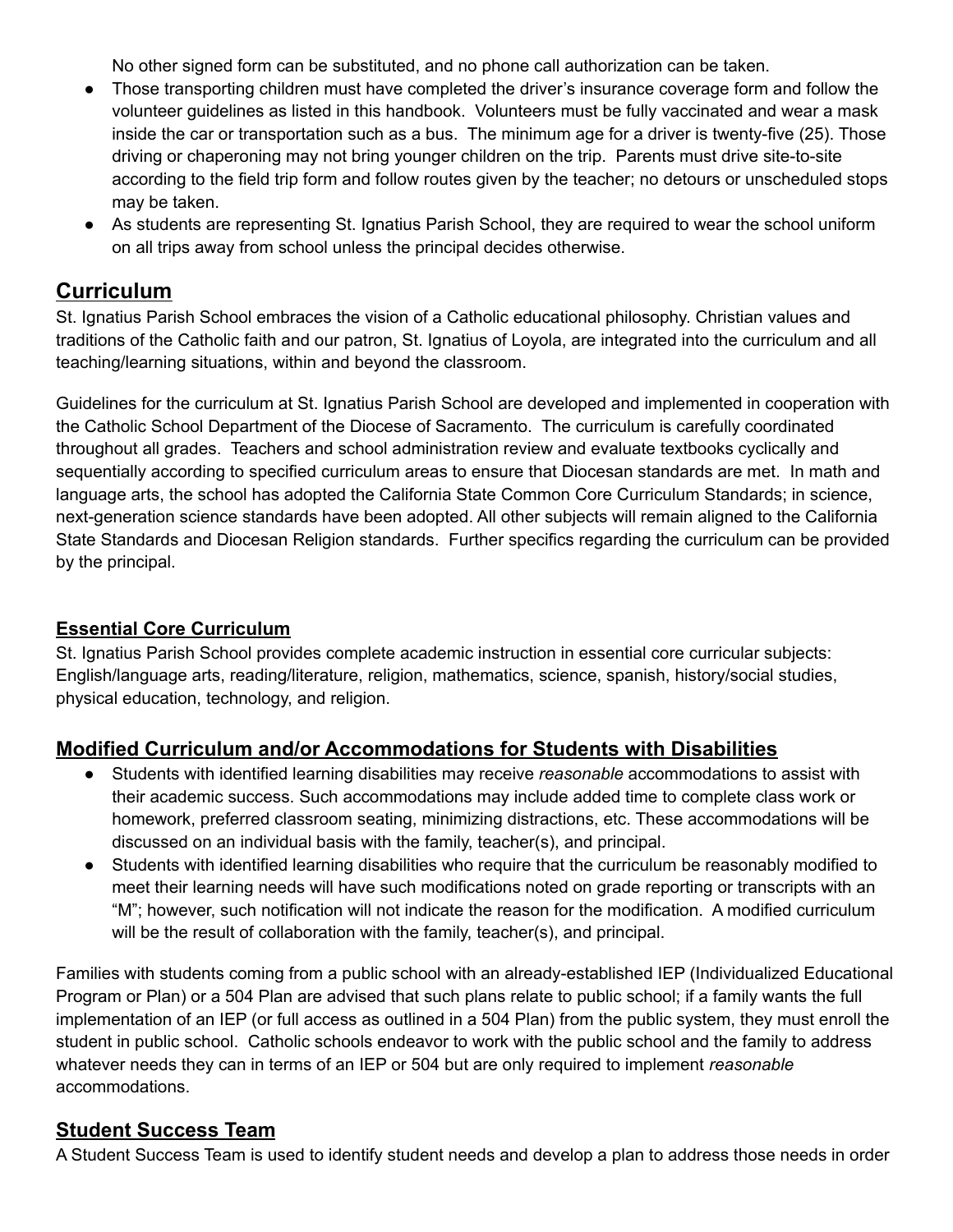to assist individual students. A Student Success Team consists of the classroom teacher, principal, parents, and the student, as appropriate. Intervention responsibilities are clarified for the school, parents, and the student.

### **Religion Classes, Sacramental Preparation, and Worship**

- St. Ignatius Parish School provides daily religious instruction (Catechesis) that educates children every year, at every grade level, in the four pillars of the Catechism of the Catholic Church: The Profession of Faith, The Celebration of the Christian Mystery, Life in Christ, and Christian Prayer. This age-appropriate approach invites students to discover the meaning and presence of God's activity in their lives and to encounter and know the faith of our Catholic Christian community.
- Students in 2nd Grade, prepare for, and receive the sacrament of First Reconciliation and First Eucharist during the school year.
- Students in 8th Grade, prepare for, and receive, the sacrament of Confirmation during the school year.
- All students who receive sacraments must be baptized and active, participating members of the Catholic faith.
- Each school day begins with prayer in the classroom. Opportunities for community and personal prayer are offered throughout the school day (e.g., Assembly, Lunch Blessings, Dismissal Prayers). Prayer services celebrating the church calendar are offered throughout the school year.
- Mass is celebrated as a school community monthly and as a class 1st-8th grade weekly.
- Opportunities for the sacrament of Reconciliation are offered to students at the beginning of each school year, during Advent, and during Lent.

### **Library**

The classroom teacher will make arrangements for the class to visit the library as often as it works with the class schedule. Fully vaccinated parents will be asked to volunteer to help the students when checking out or checking in books. All other volunteer requirements must be fulfilled. Visiting the library did not occur during the 20-21 school-year due to Covid-19. If it is permitted, our plan is to schedule regular visits to our library for the 21-22 school-year.

### **Textbooks**

Textbooks are purchased by the school on a rotating schedule and as CA State adoptions are completed. Each student is given a numbered set of hardbound textbooks for which he/she is responsible during the school year. The books must be covered at all times. The cost of replacing lost or damaged books is the responsibility of the student or parent.

### **Student Evaluations**

#### **Parents as the Primary Educators**

As the primary educators of their children, parents are expected to use SchoolSpeak when progress reports and report cards are published. Parents are also expected to take the initiative to contact teachers should they develop a concern.

### **Standardized Testing**

The Catholic elementary schools in the Diocese of Sacramento use a comprehensive, formative assessment program called STAR Renaissance. These assessments of Common Core standards are administered to grades K - 8 four times per year. They are criterion-referenced and indicate a student's mastery level of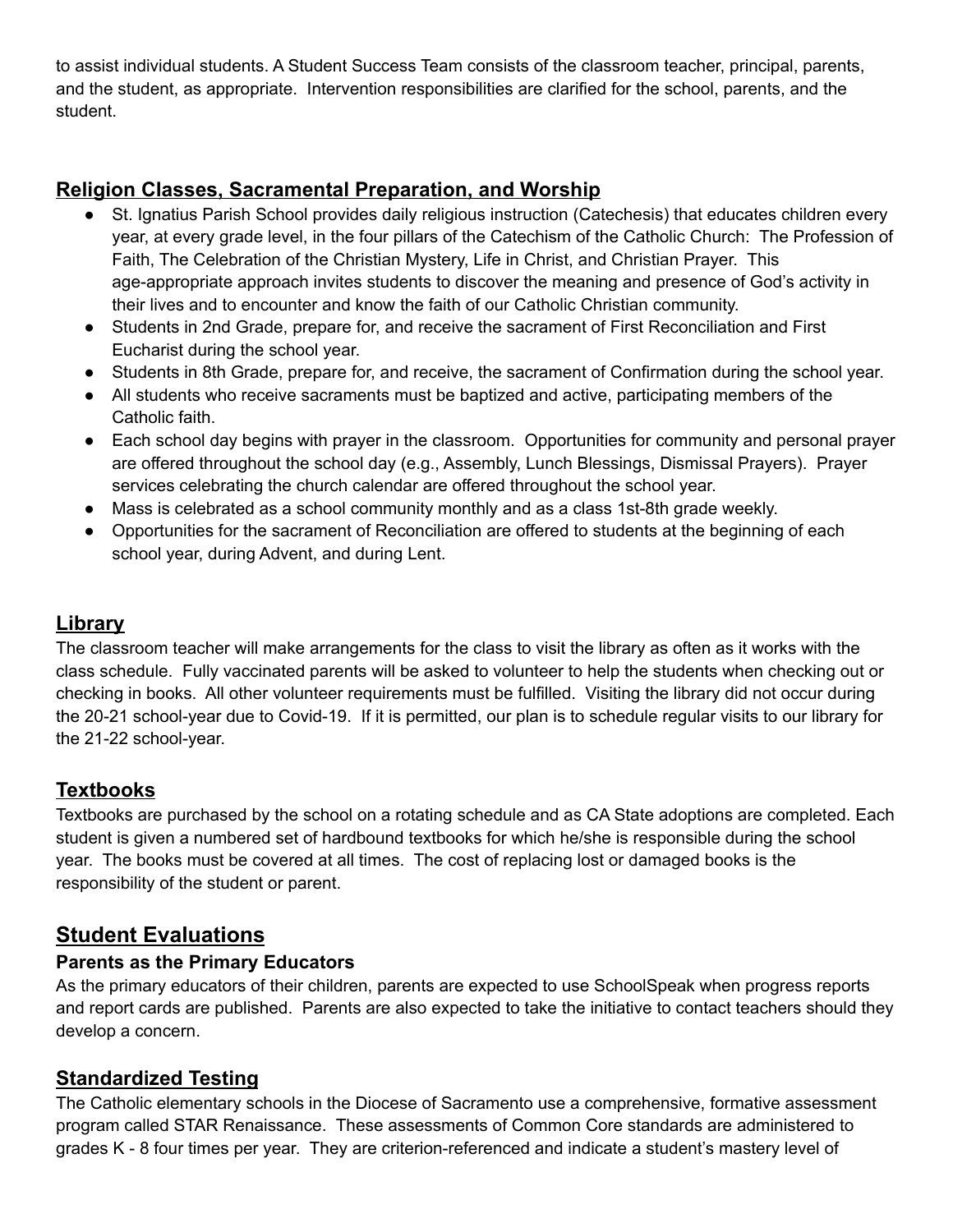specific grade-level standards. In addition, students in grades 3 - 8 take the ACT Aspire test in the spring which provides predictive information on their high school/college readiness.

### **Homework**

Homework is assigned for the purpose of applying and reinforcing concepts, skills, and values being learned in the classroom. Homework supports and enhances previously introduced material and is a valuable way of fostering good, independent study habits. Homework is an effective method for enrichment, as well as, extending the curriculum beyond school hours.

Actual homework time will vary by student; the amount of time provided to work on assignments during the school day, the instructional calendar, and individual use of time are factors impacting the amount of homework a student may have on a given day.

Homework will be assigned on a regular basis. Homework time allotment guidelines per day for Catholic schools within the Diocese of Sacramento are as follows:

| Grades 1 <sup>st</sup> and 2 <sup>nd</sup> | 20-30 minutes  |
|--------------------------------------------|----------------|
| Grades $3^{\text{rd}}$ and $4^{\text{th}}$ | 30-45 minutes  |
| Grades $5th$ and $6th$                     | 45-60 minutes  |
| Grades 7 <sup>th</sup> and 8 <sup>th</sup> | 60-120 minutes |

#### **Missed Homework Due to Absence**

- Missed assignments are the student's responsibility.
- Students who are absent due to illness have one day for each class period absent to make-up the missed assignments, quizzes, or tests. For example, a student who was absent three days would be given three school days to complete the missed work.
- A parent may call the school office before 9:30 a.m. to arrange for the pick-up of homework assignments.
- Any absence that is not due to personal illness or injury, medical/dental appointment, funeral, or for religious observances/celebrations is considered unexcused. When parent(s) wish to take their child out of school for several days for personal reasons, they should discuss the student's progress with the teacher and principal who will advise them of the effect such an absence would have on the pupil's school work.
- The school is under no obligation to provide tutoring, makeup work, or special testing schedules for unexcused absences. The principal, in consultation with the teacher, has final and absolute discretion to determine the conditions and terms governing such absences.
- If a student must leave school prior to the last day of school, an incomplete grade may be given in any affected subject areas. All work necessary to clear the incomplete from the transcript must be completed during the summer in order for grades to be entered for the third trimester for the year. The principal has final and absolute discretion to determine the conditions and terms governing such absences.
- The school calendar provides for extended weekends and vacations throughout the school year. Parents are encouraged to schedule trips or family outings during these times so as to eliminate the need to interrupt a child's learning process.

#### **Grading**

The following academic grading reports and scale has been adopted by St. Ignatius Parish School for essential curricular subjects in accordance with the Report Card Standards determined by the Catholic School Department of the Diocese of Sacramento. (some schools have adopted an approved Standards Referenced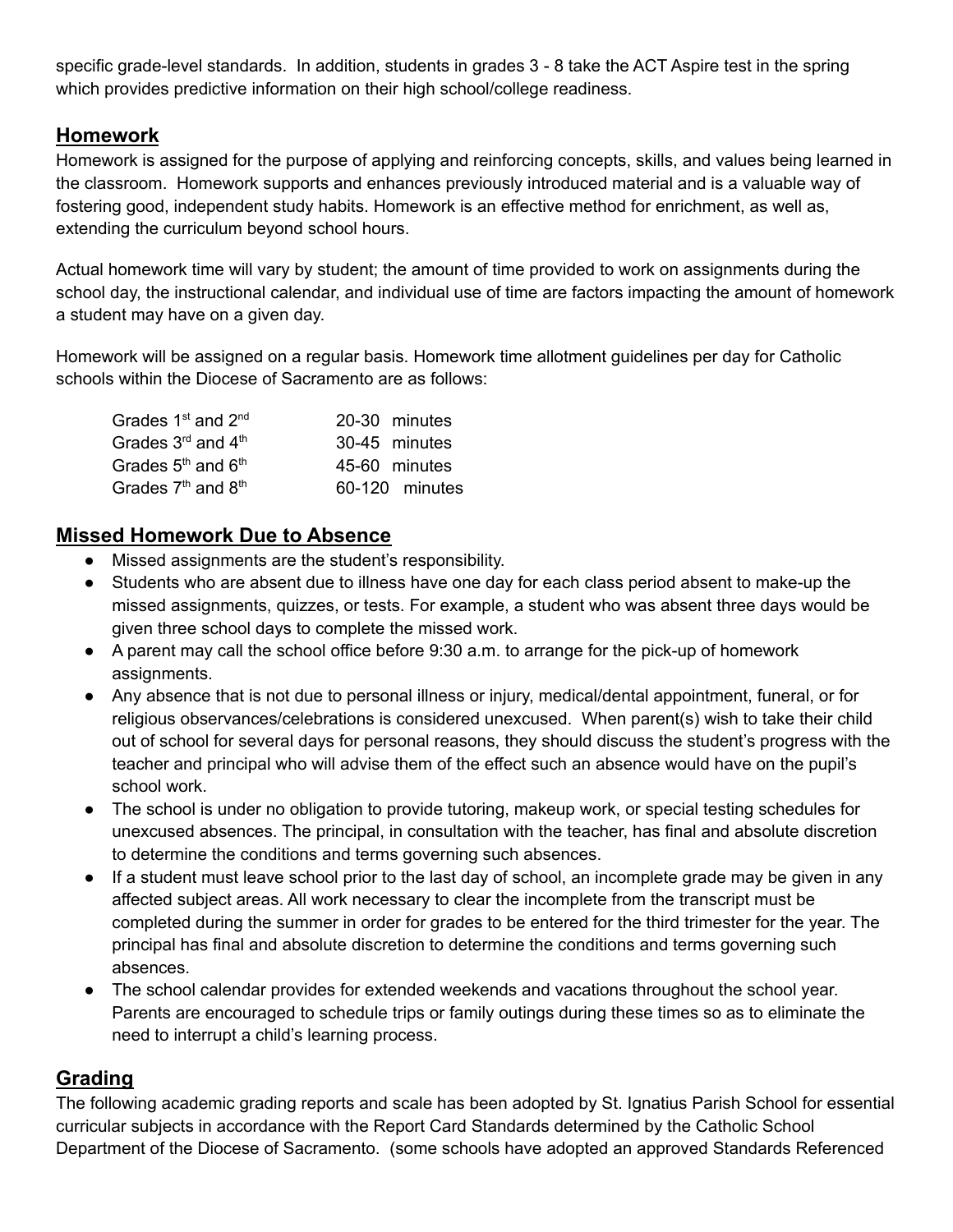Grading report card in grades K-2; the Diocese is in the process of developing a standards-referenced report card for all grades TK-8 ):

Trimester report cards are given in grades TK through eighth. The report card for the first trimester is given at the scheduled parent conference. Subsequent report cards are sent home with each student. Progress reports are sent to all parents in the middle of each grading trimester.

| 96 -100%   |              | A                 | Outstanding               |
|------------|--------------|-------------------|---------------------------|
| 90 -95%    |              | А-                |                           |
| 87 – 89%   |              | B+                | Above average achievement |
| 83 – 86%   |              | в                 |                           |
| $80 - 82%$ |              | B-                |                           |
| 77 – 79%   |              | $C+$              | Average achievement       |
| 73 – 76%   |              | С                 |                           |
| $70 - 72%$ |              | $C-$              |                           |
| 67 – 69%   |              | D+                | Minimum achievement       |
| 63 – 66%   |              | D                 |                           |
| 60 – 62%   |              | D-                |                           |
| $0 - 59\%$ |              | F                 | Below minimum achievement |
|            | OR           |                   |                           |
| S          | Satisfactory |                   |                           |
| N          |              | Needs improvement |                           |
| U          |              | Unsatisfactory    |                           |

- $\sqrt{ }$  Improvement needed in this area
- N/A Not applicable
- M A Student is receiving special education or related services

### **Honor Roll**

Students in grades 6-8 are eligible for the Honor Roll each report card period. All subjects are included in the computation of the grade point average (GPA). Valedictorian and Salutatorian of the eighth grade class will be based on the highest and second highest GPA. To achieve the Honor Roll, the student must have satisfactory grades in all subjects and in citizenship – and have a grade point average listed below.

- High Honors 4.0 GPA
- First Honors 3.50 to 3.99 GPA
- Second Honors 3.00 to 3.49 GPA.

### **Conduct/Effort Grade**

Students are expected to be prepared for daily studies, to be diligent in their academic work, to be prompt in completing assignments, and to contribute to a positive learning environment within class. Each Trimester, students' efforts regarding the Virtue program, based on our 16 Ignatian virtues, are taken into account.

### **Progress Reports**

Progress reports will be posted online at the mid-term of each Trimester for students in Grades TK through 8. It is the responsibility of the student and parent to inquire at progress report time as to the steps which should be taken to correct any deficiency. Families are reminded that the Progress Report is not a report card but rather an indication of progress to date in a specific area. Dates for progress reports to be posted online, are indicated on the school calendar.

### **Report Cards**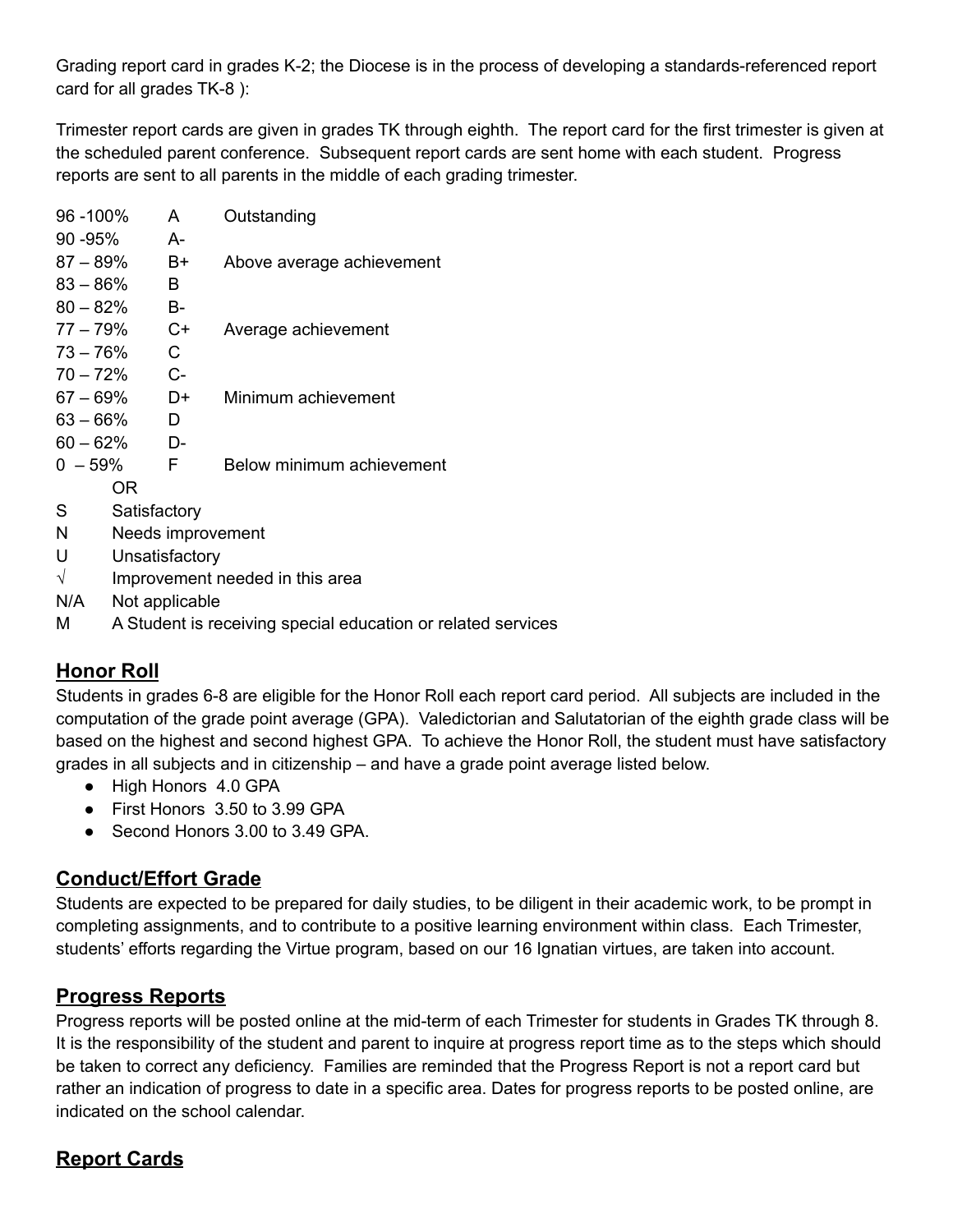Report cards are given in Grades TK-8 at the close of each trimester of instruction. Parents must log into Schoolspeak to view and sign off that they acknowledge viewing the report. Students who have been absent 10 or more days during a trimester may receive an incomplete in the subject areas affected.

### **Parent Teacher Conferences**

Parent-Teacher conferences will be held for TK – eighth grade during the first trimester. These will be scheduled by the classroom teacher with each family. For the 21-22 school-year, we will offer in person and virtual parent conference options. There may be other times throughout the year that the parents or teacher deem a conference necessary. The student may be requested to be present at this conference. Parents are encouraged to take the initiative to keep themselves informed of their child's progress. If there are siblings, parents will be notified of their assigned conference time and are requested to notify the teacher as soon as possible if a change is needed. Parents of an individual child will sign up at a convenient time that is provided by the classroom teacher.

### **Academic/Behavioral Probation**

As outlined in the mission statement and philosophy, the program at St. Ignatius School is designed to guide each child to develop to the fullness of his/her potential. When a student is achieving significantly less than she/he is capable of, every effort will be made to determine the cause. The student and parents will meet with school personnel to devise a plan to remedy the situation. The remedy may include outside tutoring, testing, supervision of home assignments and independent study. Parents are expected to work closely with the school to facilitate the needed improvement.

- $\bullet$  If a student receives a grade below (C-) in academics, or if a student does not maintain a grade point average of (C) or higher on trimester report cards, she/he may be placed on academic probation.
- If a student receives unsatisfactory grades in either conduct or effort on trimester report cards, or consistently disrupts the learning environment of the classroom, she/he will be placed on behavioral probation.
- Students may be placed on a weekly check-in program that involves the administration, the student and his/her teachers. This plan's goal is to motivate the student to refocus and improve in any targeted areas.
- Students will remain on academic or behavioral probation until the next progress report or report card is issued. At that time, students who improve their academics or behavior to the appropriate standing will be removed from probation. If not, they will remain on probation and may be asked to acquire special remedial assistance. If a student does not remediate her/his academics or behavior after an agreed period of time, the school administration will reconsider her/his continued enrollment or re-enrollment.
- Students on academic or behavioral probation may be ineligible for extra-curricular activities. Final end-of-year grading from the previous school year determines a student's initial eligibility status.

### **Promotion**

- Elementary school students satisfactorily completing a grade's work and who are correspondingly mature shall be promoted to the next grade.
- Advancement on the high school level shall be determined by the successful completion of course work.

### **Retention**

If in the teacher's judgment retention is probable, arrangements for a conference with the teacher, parents, and the principal will be made as soon as possible.

### **Honor Roll (Grades 6-8)**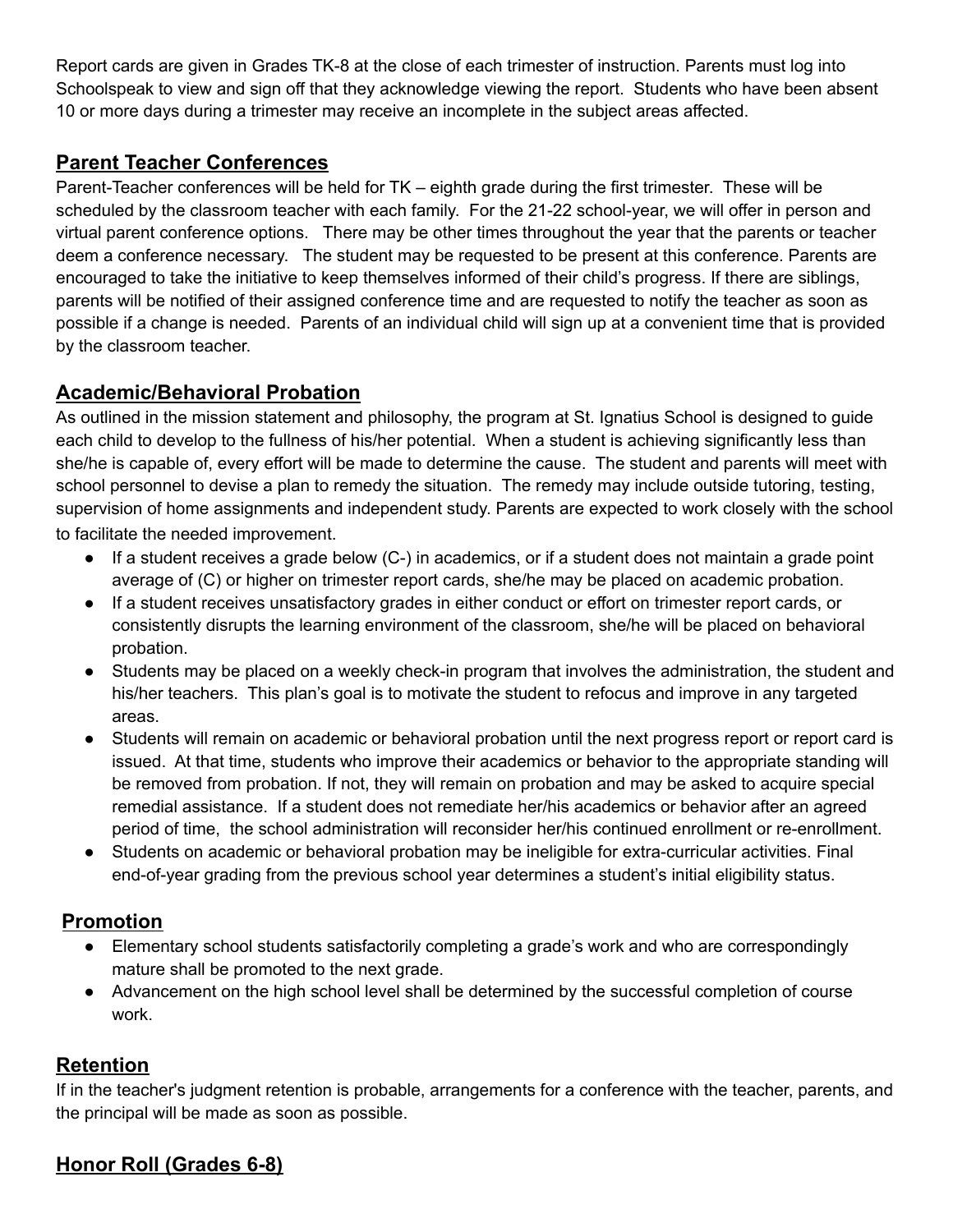Each academic trimester, students who earn either High Honors or Honors will be placed on the Honor Roll.

- High Honors: Students in the  $6<sup>th</sup>$ , 7<sup>th</sup> and  $8<sup>th</sup>$  grade who achieve a Grade Point Average (G.P.A.) of 3.75-4.0 earn High Honors.
- First Honors: Students in the  $6<sup>th</sup>$ , 7<sup>th</sup> and  $8<sup>th</sup>$  grade who achieve a Grade Point Average (G.P.A.) of 3.5-3.74..
- Second Honors: Students in the  $6<sup>th</sup>$ ,  $7<sup>th</sup>$  and  $8<sup>th</sup>$  grade who achieve a Grade Point Average (G.P.A.) of 3.0-3.49
- Any student with an unsatisfactory grade (D+ or lower) in conduct or effort will not be eligible for the Honor Roll.

### **Valedictorian/Salutatorian**

Valedictorian and Salutatorian is based on the highest and second highest grade point average at the end of the 8th grade year.

### **8th Grade Graduation Awards**

Students who are graduating from St. Ignatius Parish School may earn the following awards: Honors, Schoolwide Learning Expectations, Art, Knights of Columbus Phil Bruce Award (boy/girl), Knights of Columbus Altar Server Award, Xavier Award, Science Award, Sacramento Rotary Club, Everett O'Roarke, Student-Athlete (boy/girl), and Athlete of the Year (boy/girl).

### **Eighth Grade Promotion**

- Promotion from the 8th grade to high school requires the following:
- Achievement of passing grade in all subject areas
- Completion and submission of all assignments
- Completion of the SLE Portfolio
- All school property returned in good condition or replaced
- Return of athletic uniform (if any)
- Payment of all financial obligations to the school by May 15th. Catholic High Schools will be notified of any outstanding balances.

Eighth Grade promotion marks an important transition from elementary and middle school to high school, but it should be remembered that this promotion should not eclipse graduation from high school. School promotion celebrations (activities and ceremonies) are a privilege reserved for eighth grade students in good standing. Students on either academic or disciplinary probation or whose school financial account is in arrears may not be allowed to participate in celebrations. Students who pose a disruptive influence will not be allowed to participate in the commencement exercises.

### **School Day and Attendance**

#### **School and Office Hours**

School Main Office Hours:

- Aug. 2, 2021-June 3, 2022 7:30am-3:30pm M-F except Holidays
- June 6-June 30 9am-2pm M-F

#### Extended Day Hours 7am-6pm

#### **Daily Schedule**

- Monday-Friday 8:00 a.m. 12:00 p.m.-TK
- Monday-Friday 10:45 a.m. 3:00 p.m.-TK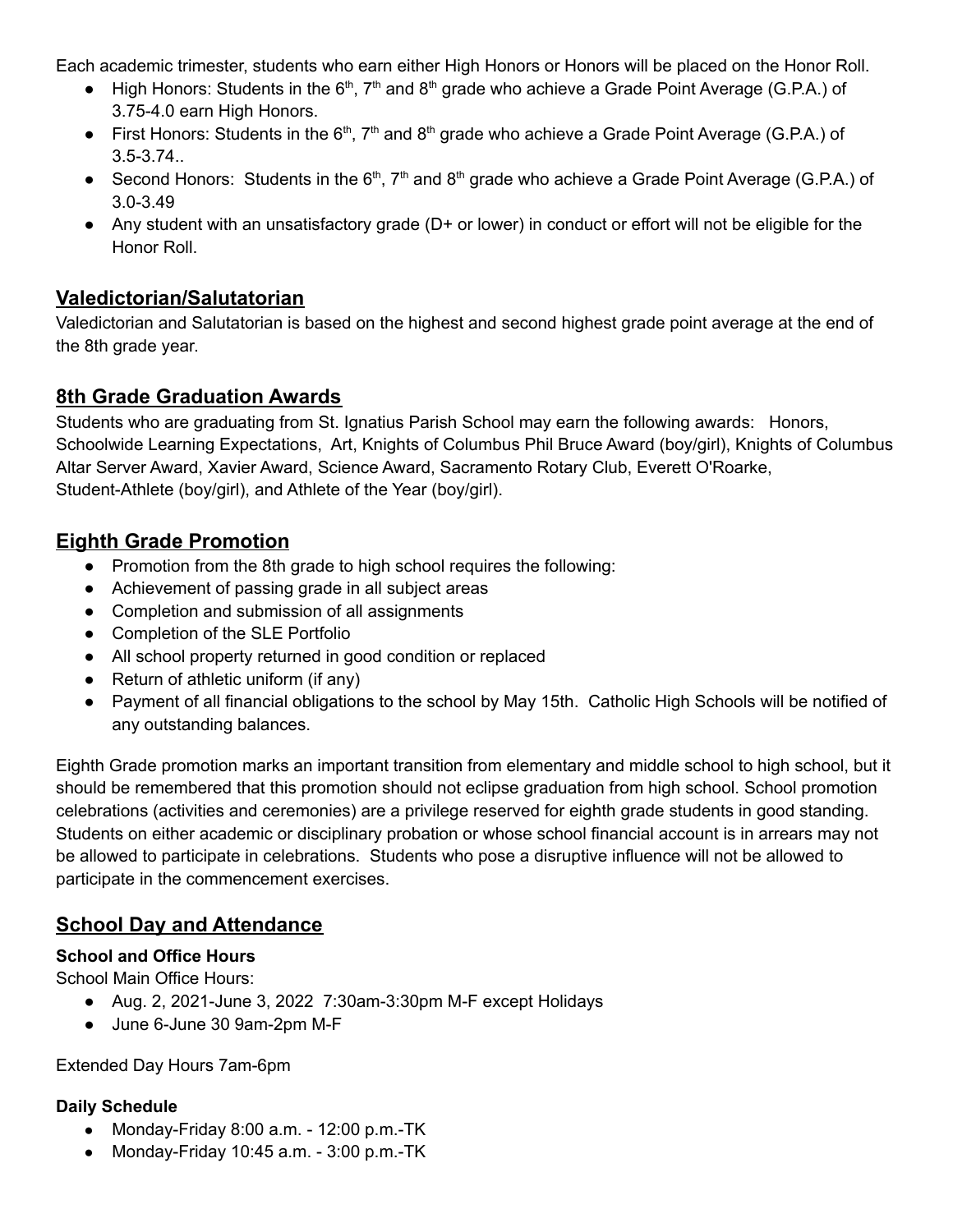- Monday-Friday 8:00 a.m. 2:40 p.m. Kindergarten, 1st, 2nd
- Monday-Friday 8:00 a.m. 2:45 p.m. Grades 3-6
- Monday-Friday 8:00 a.m. 3:00 p.m. Grades 7 & 8
- Recess 10:00 a.m. 10:20 a.m. Grades TK-8
- Lunch 11:40 a.m. 12:30 p.m. Grades K-4
- Lunch 12:00 p.m. 12:45 p.m. Grades 5-8
- $\bullet$  Minimum Days 8:00 a.m.  $-$  11:45 p.m. Grades TK-6
- Minimum Days 8:00 a.m. 12:00 p.m. Grades 7-8

### **Closed Campus**

St. Ignatius Parish School is a closed campus. Once students arrive on campus, they may not leave at any time during the school day unless they are signed out by an authorized adult. At the end of the day, students must follow the dismissal guidelines outlined below. Parents and guests are not permitted to walk around the school grounds or inside the school building without permission and a specific purpose.

### **Parking Lot Safety**

Families are required to observe the following guidelines to provide a safe, quick, orderly, and consistent dismissal and arrival process:

- Drivers should not exceed 5 mph while driving on campus.
- Drivers may not be on their cell phones while driving the car.
- Students who are younger than 8 years old must legally ride in the back seat of the car and it is recommended that even after they turn 8, the child remains in the back seat. Faculty and staff will not knowingly allow a student who is younger than 8 to sit in the front seat of a car.
- Children are to exit/enter vehicles from the passenger side ONLY during the morning.
- Parents must not deviate from the prescribed drop-off and pick-up locations and procedures *even if it appears safe* as these have been carefully determined to keep students out of traffic lanes. See DROP-OFF and PICK-UP PROCEDURES in ATTENDANCE above.
- All instructions of supervising staff must be followed at all times.

### **Arrival**

All students who arrive before 7:45am, MUST be checked into Extended Day. At 7:45am, students may be on campus and walk directly to their classrooms. Any child on the school grounds before 7:45 AM will be sent to Extended Care and the parents/guardians will be billed for this service.

#### **Dismissal**

- All students must be picked up promptly after school unless they are to remain for athletics or other supervised activities. After 15 minutes, students will be sent to Extended Care for supervision, and parents will be billed accordingly.
- If students are taking part in an athletic or other after-school supervised activity and must remain for practice, game, or other event, they must be under the supervision of the coach or other adult supervisor. If there is lag time between dismissal and game/practice time, the student MUST be checked into Extended Day. Siblings who are enrolled at St. Ignatius Parish School cannot, and will not, be supervised by the coaches or other adults and must be enrolled in the Extended Care Program for the period of time that the activity requires; parents will be billed accordingly.
- Under no circumstances is a student permitted to leave the school gated property without immediate supervision of an adult/faculty member/coach. The transfer of supervision must be visible from adult to adult.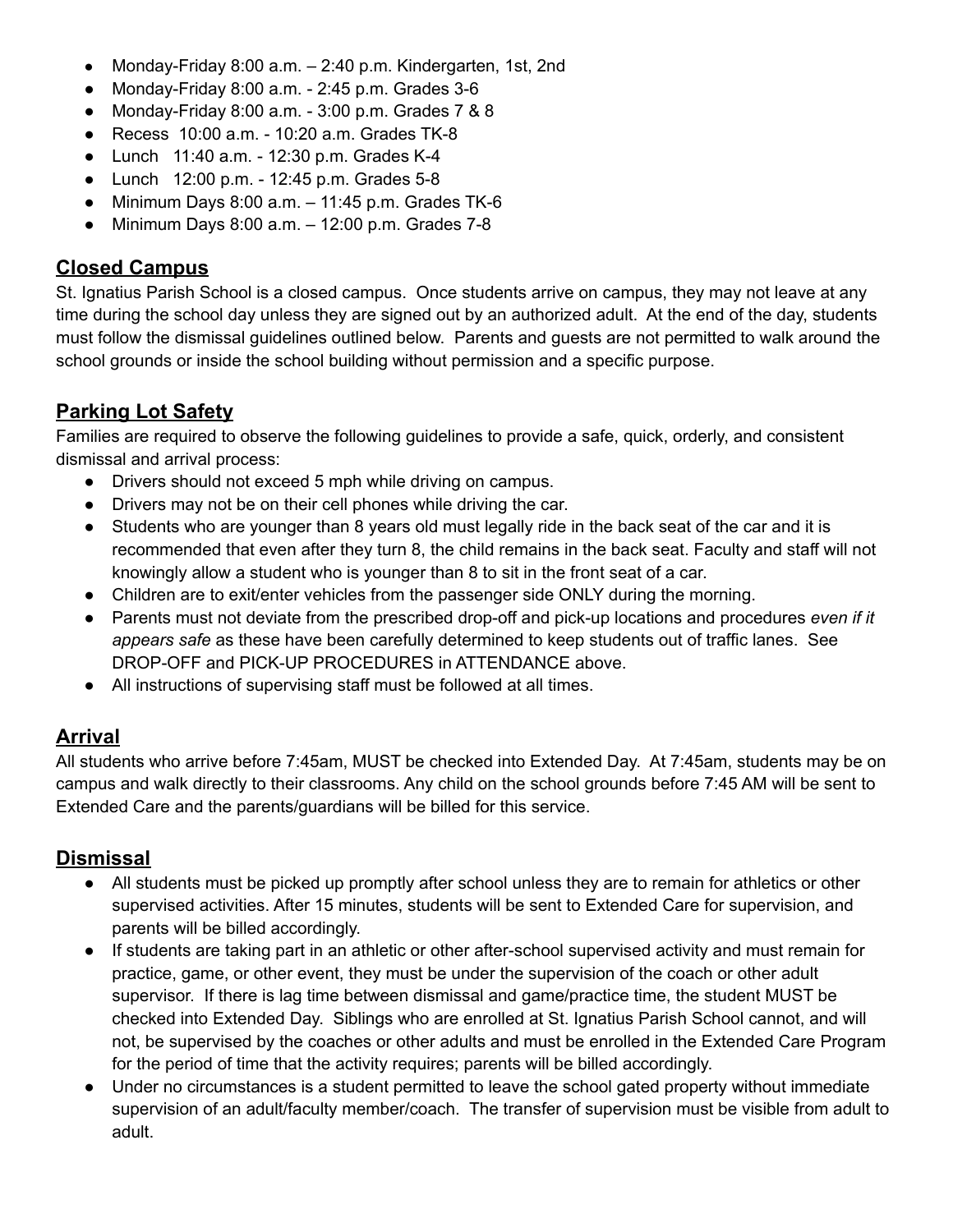- Written permission is required for any student leaving school without being accompanied by a parent (e.g., student is walking or cycling home, etc.).
- No student may leave the school grounds once he/she has arrived at school, unless accompanied by an adult who has prior permission.
- Children are to remain in uniform when leaving school.
- In the case of early dismissal (i.e. dental or doctor appointment), parents should contact the office and classroom teacher indicating the reason for leaving and if the parent is not picking up, provide the name of the person who will be picking the student up.
- It is the responsibility of the parent/guardian to inform the school of custody status and subsequent changes.
- School personnel will not release a child to any adult who appears incapable of providing safe conduct or when the child demonstrates anxiety or fear in being released to the adult. In such an instance, school personnel will call others on the approved list to come pick up the child; law enforcement may be called.

## **Drop-off and Pick-up**

Saint Ignatius School Campus Safety Drop-off & Pick-Up Traffic Procedures

Please abide by the following procedures:

- Drop off and pick up must occur in the back parking lot only. Students are not permitted to use the front parking lot and/or walk through the campus unattended.
- Drop off and Pick Up procedures have been modified due to our Covid-19 protocol.
- The ONLY designated area for drop-off and pick-up is in the most southern end of our property or in front of the main office before 7:45a.m. or when it is raining we will add the Parish Center alcove.
- Parents are to drive their vehicle to the far right at all times and MUST never pass other vehicles. The left side of the vehicle is NOT a passing lane.
- Students must exit their vehicle ONLY on the right side of the car.
- Drive your vehicle FORWARD to the designated area to allow room for as many vehicles as possible. If everyone drives forward in the designated lane, we can reduce the traffic at drop-off significantly.
- Dismissal procedures will also use the designated lane for loading students into the right side of the vehicle.
- Parents and students are ONLY allowed to cross the parking lot in designated/marked locations/crosswalk.
- Children are to walk with their parents or their designated adult in the parking lot. Children are not permitted to walk to their car unattended.
- Parents are NOT TO USE CELL phones when dropping off their children. This is the law!
- Students must not use their cell phones at pick up or drop off.
- A 5 MPH speed limit is posted for the safety of your children.
- Please be respectful and do not linger in the drop-off and pick-up area to talk to children, parents and other drivers.
- When possible, have your child's backpack, gear, etc., inside of the vehicle with them instead of the trunk or rear of the vehicle to expedite the drop-off.
- Finally, be respectful of all faculty, staff, maintenance support, and other parents and students.
- Teachers may keep students an additional 15 minutes after school should they deem it necessary.

### **Pick Up and Drop Off Procedures for 21-22 Pandemic/Covid Protocols**

**Students MUST wear a mask inside the school building. Please have your child masked when they depart your car.**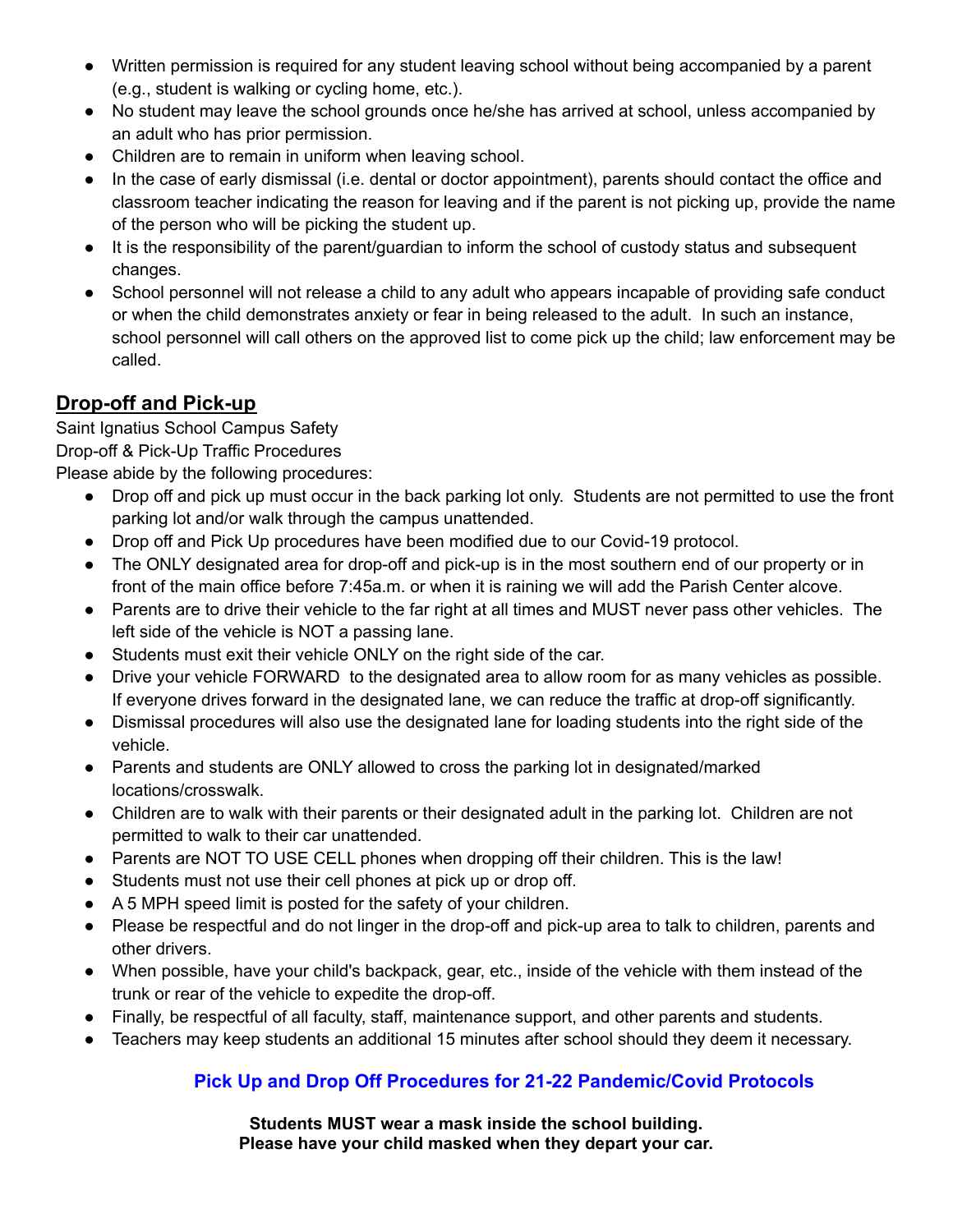

Protocol: Extended Services will be open at 7am-7:45am. Parents will walk their child to the entrance of the gate where a staff member will receive the student, supervise their entrance into Extended Day. Parents will not be permitted to enter Extended Day. Students will stay in areas designated inside the Parish Center and at 7:45am will be walked to their classrooms.

The St. Ignatius classrooms will be open to students beginning at 7:45am. For those students just arriving at that time, they will exit their cars and be directed by staff to head directly to their classroom where they will be greeted by their classroom teachers. See below for designated drop off and pick up areas. Parents will not be admitted inside the school building, except for business.

If the **youngest child is in preschool**, the family parks the car. Parents with ALL their child(ren) enter through the preschool gate. School-age children continue to and past the preschool play structure to the lunch area, enter the doors in the back and will go directly to their classrooms. There will be staff on the first few days to help direct the students.

**If the youngest child in the family is enrolled in TK, K, or 1st** all the siblings are dropped off nearest to the school and walk through the main gate (west side) without their parents through the office directly into their classrooms.

**If the youngest child in the family is enrolled in 2nd-6th** all the siblings are dropped off at the north end of property and walk through the rolling gate to the lunch area and directly to their classrooms. There is field construction occurring but it will be fenced off and the students will be safe.

#### **Protocol:**

- Children exit the vehicle from the passenger side and have belongings with them.
- Except for preschool, TK, and K, parents and drivers should not leave their vehicles.
- All points of access will be supervised to prevent gathering of any sort.
- Students will exit their cars and go directly to their classrooms, where they will meet their teacher. Staff will be available the first week to guide and help the students.

## **After School Pick-Up**

**Time:** 2:40-3:15pm (rainy days pick up will begin at 2:30pm)

**Staffing:** Teachers and Aides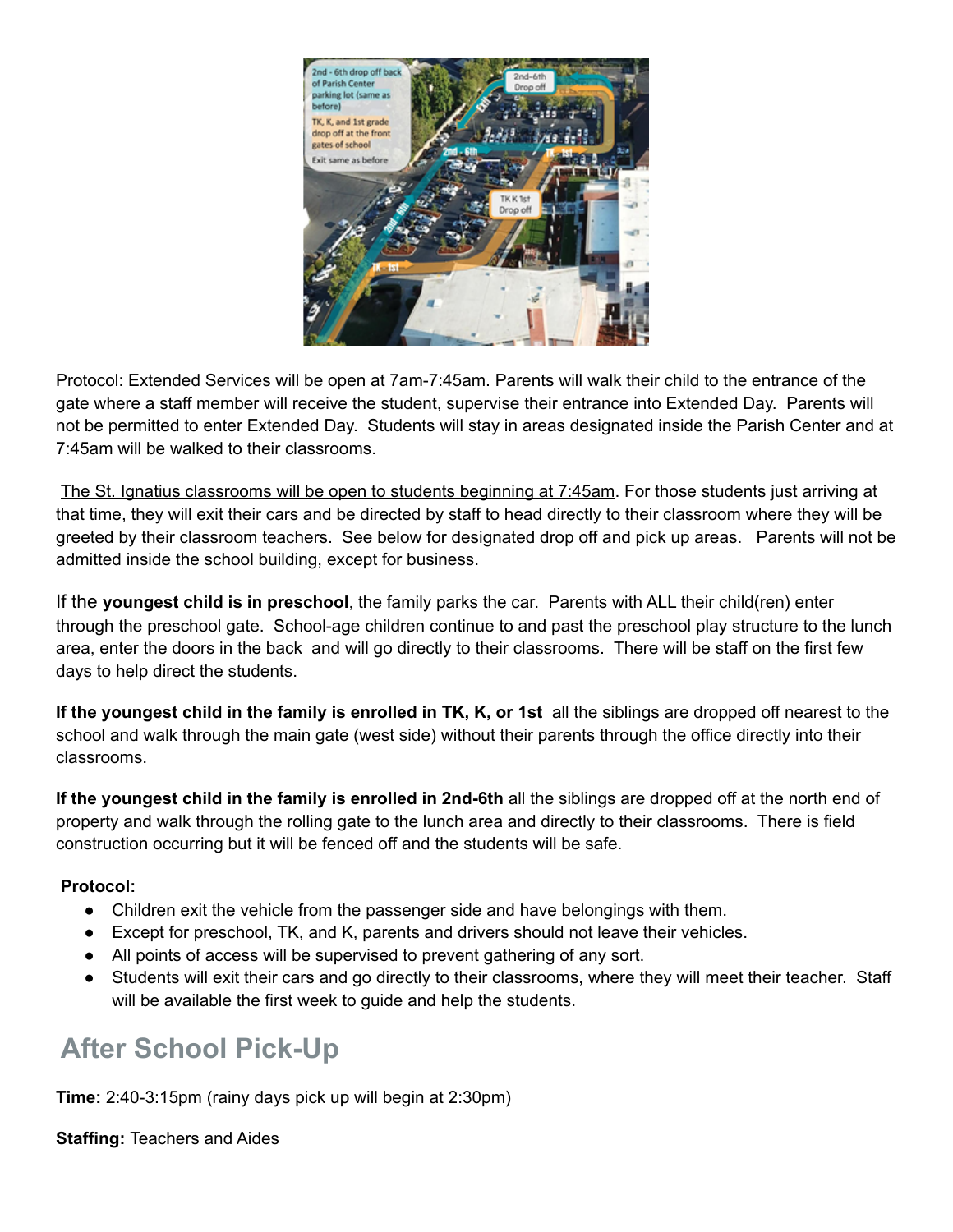**Protocol:** The campus gate will be opened at 2:40pm. Parents of TK-1st will meet their children directly outside of the main west gate, distanced apart. 2nd-6th will depart their classrooms at 2:45pm and be walked by staff to the pick up area at the north end of the parking lot, socially distanced as much as possible and following all safety protocols and and wait in their pick up locations. Children should enter the vehicle from the passenger side. Drivers should not leave their vehicles. Those students who are not picked up by 3:10pm, will be taken to Extended Services.

### Extended Care

**Hours of Operation**: Morning Shift 7 AM - 8 AM; Afternoon Shift 2:45pm-6pm, For TK families Extended is operational throughout the day.

#### **Staffing:** School employees

**Protocol:** In order to ensure proper distancing and safety protocols, Extension will use the Parish Center, the Extended Classroom, and if necessary classrooms. Each student will have their own supplies. Parents will pick-up and drop off inside the gate but may not enter the Extended Day space.

#### **Walkers and Bike Riders**

Students who walk or bike to school must have written parental permission on file in the School Office. Students riding bicycles must wear helmets. Bicycles may not be ridden on school grounds but must be walked to and from the bicycle rack. Bicycles are not to be left school overnight. The school is not responsible for bicycles left in the bicycle rack, and students are encouraged to use locks to secure their property. Students who walk or ride to school may not leave campus once they have arrived.

#### **Minimum Days**

Certain school days are designated minimum days; dismissal is at 11:40, 11:45, 12pm. These days are noted on the calendar.

### **Absences**

If your child is unable to attend school, please telephone the school office between 9:00 a.m. and 10:00 a.m. Upon returning, the student must present a note explaining the absence. The note must include the child's name, the date(s) of the absence, and the parent's signature. In addition, a medical excuse signed by the doctor or dentist must be presented if the student is late/absent due to an appointment.

Parents/guardians must notify the office if a child has been diagnosed as having a contagious condition (e.g., chicken pox, strep, lice, etc.) so that precautions can be taken and notifications sent home. Student confidentiality will be observed.

All school days are mandatory attendance including minimum and special-event days. We strongly recommend that appointments are made outside of school hours, and we expect all vacations to occur during scheduled school -vacation days. Only absences for illness or a death in the family are excused. Unexcused absences include vacations and extra-curricular activities. For all absences, it is the parents' responsibility to notify the homeroom teacher and all other special- subject teachers. There is no expectation that a classroom teacher can provide work ahead of time for a family vacation. When students are not in class for any period of time, they miss instruction, practice, review, labs, projects, and group work. Some of this work cannot be made up, and missed work will result in lower academic achievement.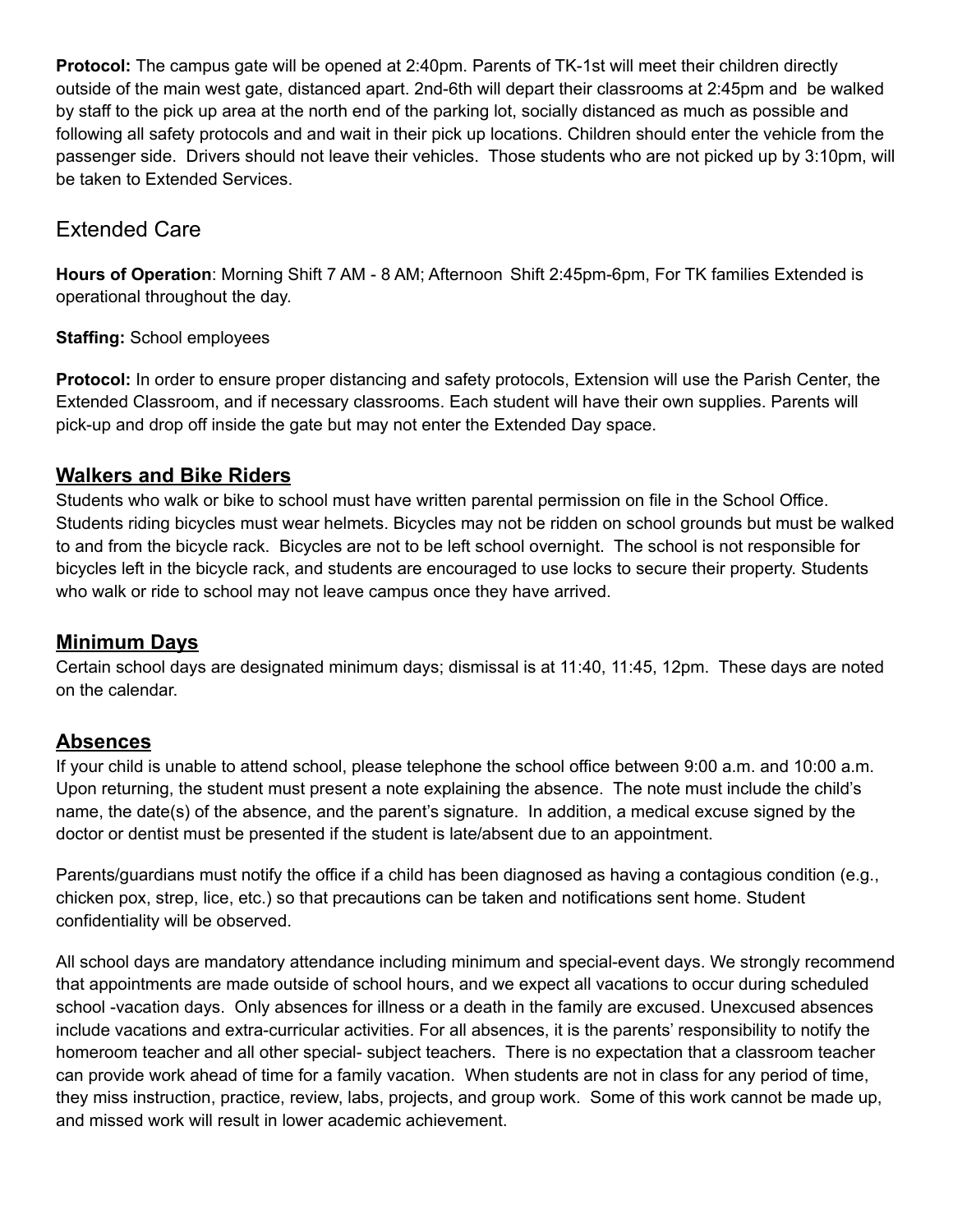### **St. Ignatius Attendance Policy for TK-4**

Excused Absences

● Absences due to illness or a death in the family will be given a reasonable amount of time to complete missed work, which usually is equal to the number of days absent.

Unexcused Absences

- For an unexcused absence, a parent must notify the classroom teacher at least one week in advance. If possible, the classroom teacher will provide the work to be completed during the absence. It is the student's responsibility to complete all assigned work. This work is due on the day the student returns. Late work will be penalized. Students will be expected to make up all missed tests on the day they return. Students may be required to complete missed tests and assignments either before or after school.
- When students are not in class for any period of time, they miss instruction, practice, review, labs, projects, and group work. Some of this work cannot be made up, and missed work will result in lower academic achievement.
- A continued pattern of unexcused absences may result in lower academic or citizenship grades. A meeting with the principal may be required.

## **St. Ignatius Attendance Policy Grades 5-8**

Excused Absences

● Absences due to illness or a death in the family will be given a reasonable amount of time to complete missed work, which usually is equal to the number of days absent.

Unexcused Absences

- For an unexcused absence, work will not be given ahead of time. It is the student's responsibility to obtain and complete all assigned work. This work is due on the day the student returns. Late work will be penalized. Students will be expected to make up all missed tests on the day they return. Students may be required to complete missed tests and assignments either before or after school.
- When students are not in class for any period of time, they miss instruction, practice, review, labs, projects, and group work. Some of this work cannot be made up, and missed work will result in lower academic achievement.
- A continued pattern of unexcused absences may result in lower academic or citizenship grades. A meeting with the principal may be required.

### **Tardies**

- It is the responsibility of parents/guardians to see that their children arrive by 8:00am. It is critical that your child be given the best opportunity to start their day on time and ready to start. A child is considered tardy if he/she is not in line or in the classroom by the 8:00am bell.
- The parent/guardian must sign-in the tardy student at the office; students must not be taken directly to the office. Students who are tardy must receive a tardy slip from the office prior to admittance to class.
- Students who are habitually tardy will receive detention. Please alert the office if transportation is an issue, we can help to see if a carpool is available.

### **Early Dismissal**

A written request, can be an email to the classroom teacher, from the parent or guardian must be submitted if a pupil is to leave during school hours. A teacher may not be able to read their emails until the end of the school day so 24hrs in advance, at minimum, is suggested. Any child leaving school must wait in the lobby until he is called for and signed out by his parent or an adult designated by the child's parent. Phone calls are not a substitution for this written request. If the child returns to school that day, he/she must first report to the office before proceeding to class.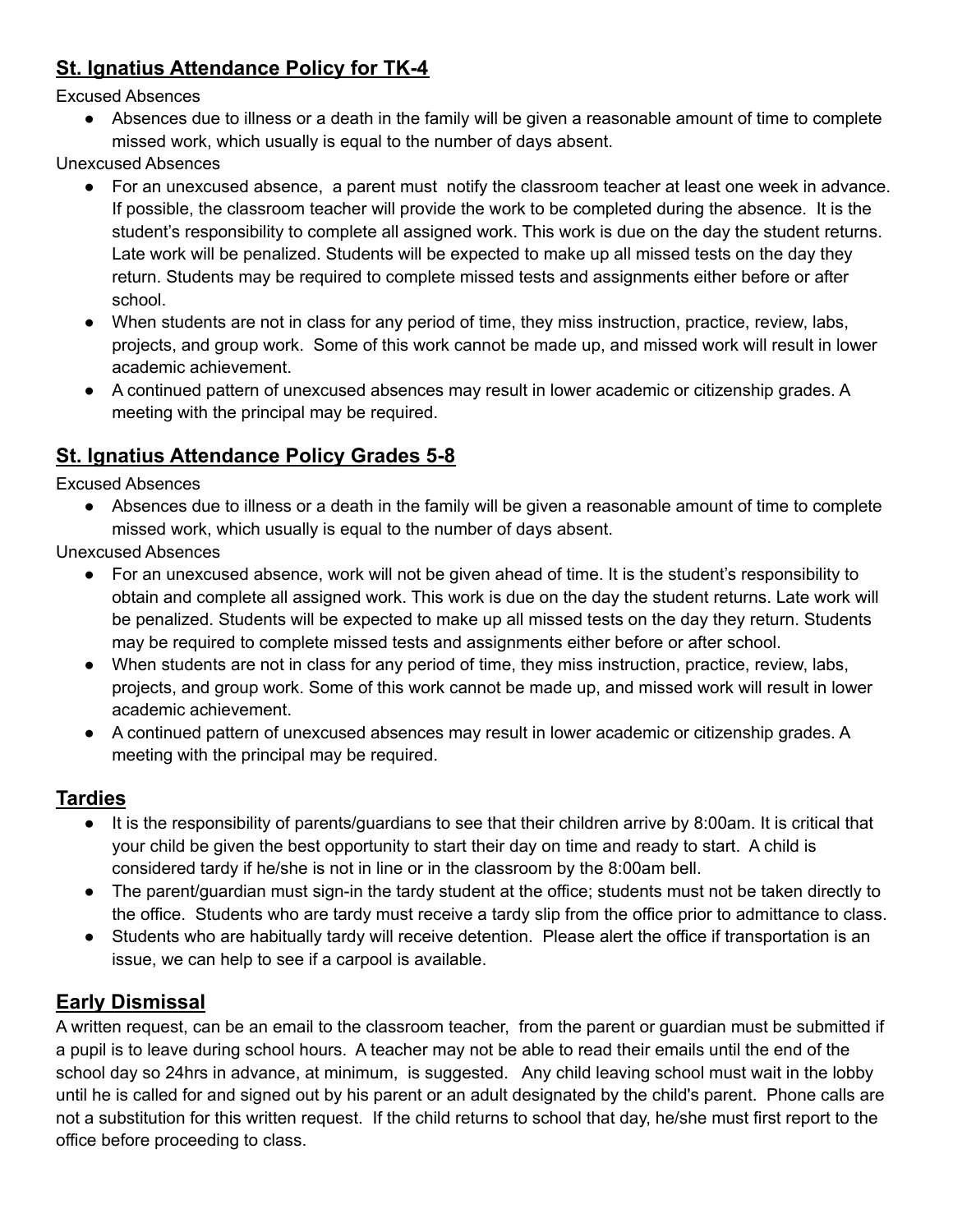### **Excessive Absence and Tardies**

Excessive absence is considered a total of 18 days per school year.

- Excessive absence for reasons of illness will be handled on an individual basis.
- Excessive tardiness or absence will result in a parent conference with the teacher and/or principal. Persistent tardiness or absence may, at the discretion of the principal, result in decreased academic credit or disciplinary action including dismissal from school.
- Any student who is absent from school without a valid excuse or who is tardy in excess of thirty minutes may be considered truant. The principal may contact an appropriate government entity, such as Child Protective Services, if there is concern regarding neglect.

### **Absences and Make-Up Work**

- Missed assignments are the student's responsibility.
- Students who are absent due to illness have one day for each class period absent to make-up the missed assignments, quizzes, or tests. For example, a student who was absent three days would be given three school days upon return to complete the missed work.
- When a student is absent for three or more days due to illness, a parent may call the school office before 9:30 a.m. to arrange for the pick-up of homework assignments.
- Any absence that is not due to personal illness or injury, medical/dental appointment, funeral, or for religious observances/celebrations is considered unexcused. When parent(s) wish to take their child out of school for several days for personal reasons, they should discuss the student's progress with the teacher and principal who will advise them of the effect such an absence would have on the pupil's school work.
- The school is under no obligation to provide tutoring, makeup work, or special testing schedules for unexcused absences. The principal, in consultation with the teacher, has final and absolute discretion to determine the conditions and terms governing the way such absences will be addressed.
- If a student must leave school prior to the last day of school and a make-up period is no longer available, an incomplete grade may be given in any affected subject areas. All work necessary to clear the incomplete from the transcript must be completed during the summer in order for grades to be entered for the third trimester for the year. The principal has final and absolute discretion to determine the conditions and terms governing such absences.
- The school calendar provides for extended weekends and vacations throughout the school year. Parents are encouraged to schedule trips or family outings during these times so as to eliminate the need to interrupt a child's learning process.

## **Appearance and Student Uniform Requirements**

#### **Introduction**

Student dress, grooming, and personal cleanliness impact the image of St. Ignatius Parish School. It is a part of school tradition to wear uniforms to avoid class distinction and over-interest in fads. Besides representing school families, the clean, up-to-code uniform draws students' attention to community responsibility. A neat, clean, and tasteful appearance with well-groomed hair creates an atmosphere of confidence, respect, and learning. Moreover, it is an opportunity to uphold, reflect, and respect the dignity of the human person. In adhering to the St. Ignatius Parish School uniform and dress code, students practice the virtues of humility, modesty, obedience, and respect.

It is the joint responsibility of parents and students to see that the uniform and dress code of the school is carried out daily; it is the responsibility of the teacher and staff to monitor and report non-compliance. Every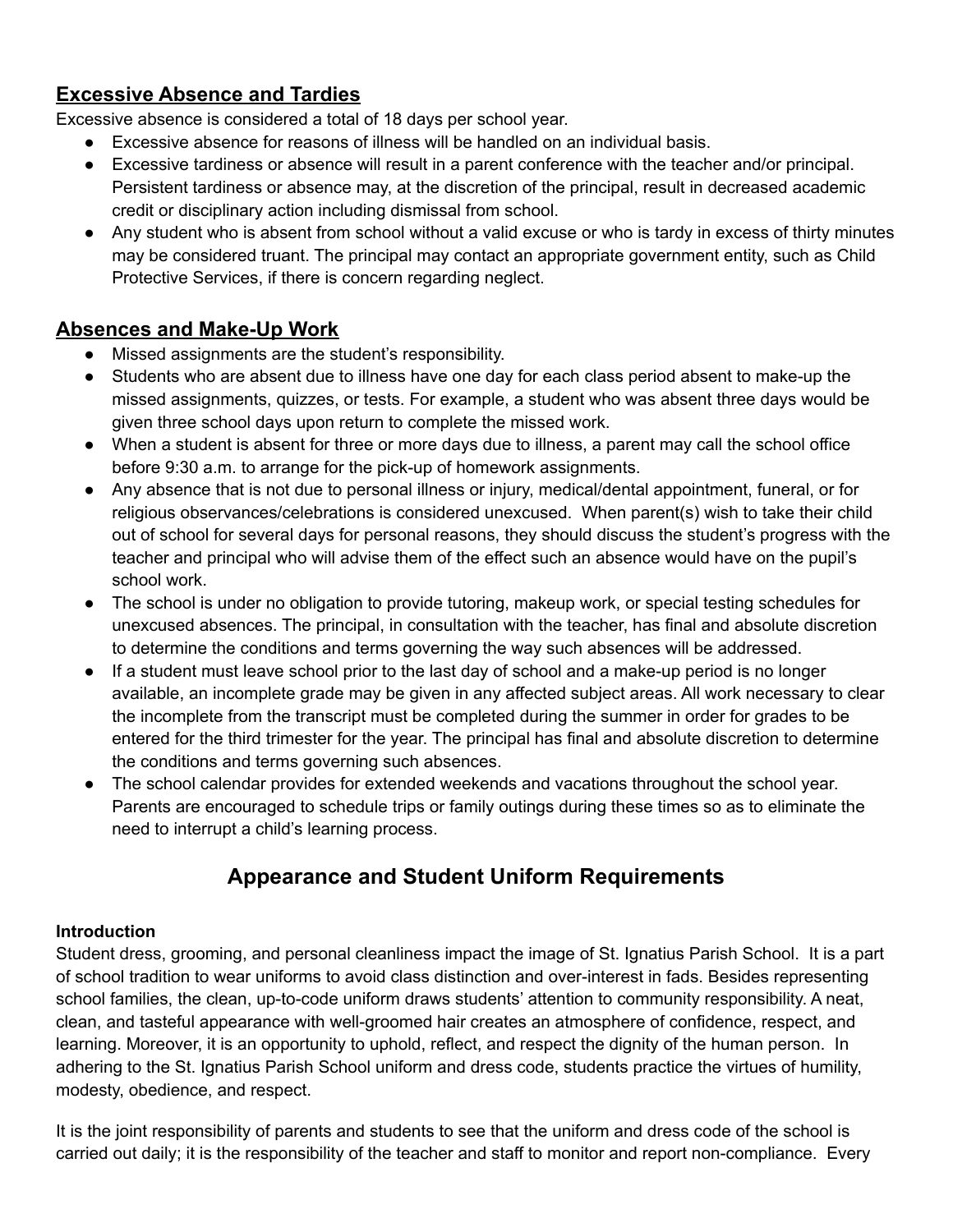student is expected to be in proper uniform every school day unless otherwise authorized. The uniform should be neat, clean, and in good repair. Violations of any uniform, dress code, and appearance requirements are subject to school disciplinary sanctions.

The school cannot anticipate every fashion trend that may develop and therefore reserves the right to make judgements regarding the application of these general guidelines to specific items at any time.

### **Uniform Policy and Free Dress and Grooming Guidelines**

Uniform Policy: All students must wear the school uniform each school day unless specifically excused. It is the responsibility of the parents to make sure that each child comes to school in proper uniform. A written excuse must be presented to the classroom teacher when a child comes to school out of uniform.

#### **Boy's Uniform:**

- Navy blue slacks or uniform walking shorts
- White or hunter green, collared dress shirt or polo-style shirt
- If an undershirt is worn, it must be a plain white undershirt.
- St. Ignatius uniform sweatshirt
- Cargo shorts are not acceptable unless prior permission is provided. (medical necessity to carry equip.)
- White, navy, black, gray crew socks (must be clearly visible a few inches above the ankle). A small logo is permitted. White crew SI athletic socks are permitted.
- Hair must be clean, well-groomed, and cut above the collar and over the ears.
- Athletic shoes that are tied or use Velcro are the preferred choice. However, slip-ons that are safe are permitted, such as Vans and TOMS. Flip flops, sandals, moccasins, slippers, uggs, and boots are not permitted on uniform days.

● Jewelry is not permitted except a religious necklace, and/or a watch, pedometer only FITBIT (cannot be a SMART watch).

### **Girl's Uniform:**

- Plaid or navy blue school jumper or skirt, navy blue "skort", navy blue pants, capri, or uniform walking shorts,
- Skirts, skorts, and shorts must be no more than three inches above the knee.
- White or hunter green tailored blouse or polo-style shirt
- Shirts must extend at least two inches below the waistband.

● White, black, gray, navy, crew socks (must be clearly visible a few inches above the ankle), A small logo is permitted. White Crew SI athletic socks are permitted. Black, red, blue, white, knee socks, tights, and leggings (with socks covering the bottom of the leggings). If wearing leggings, they must be worn underneath a skirt, jumper, or skort and socks must come up over the leggings.

- St. Ignatius uniform sweatshirt, Dennis uniform cardigan, or v-neck
- Cargo shorts are not acceptable, unless prior permission is given (to carry medical equipment).
- Athletic shoes that are tied or use velcro are the preferred choice. However, slip-ons that are safe are permitted, such as Vans and TOMS. Flip flops, sandals, moccasins, slippers, uggs, and boots are not permitted on uniform days.
- Make-up is never permitted except on special approved days by the teacher (Graduation photos).
- Nail polish and/or fake nails are never permitted.
- Jewelry is not permitted except for post earrings, religious necklace, and/or a watch, pedometer only FITBIT (cannot be a SMART watch).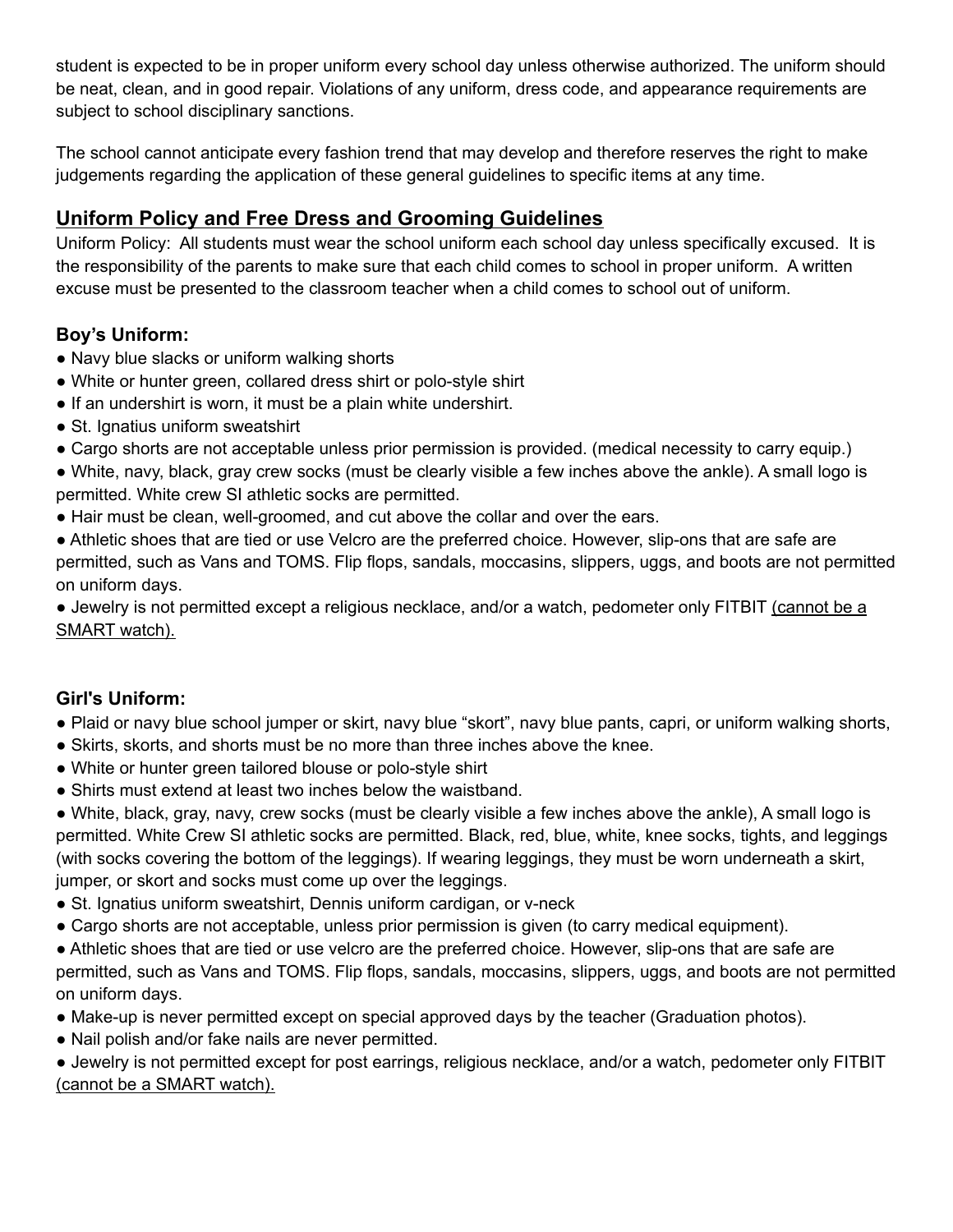#### **Sweatshirts**

- Students in TK through grade five wear red school sweatshirts.
- Students in grades six through eight wear navy blue sweatshirts.
- St. Ignatius gray or green athletic sweatshirts (offered through the Athletic Committee) may be worn. Hoods and sleeves may not be cut off of approved uniform sweatshirts and worn to school.

#### **Formal Uniform**

We require formal attire on Mass days, Special School Days, and Picture Day. School sweatshirts (red or blue, depending on the grade) are required on Picture Day. On other formal attire days, if the student wants to wear a sweatshirt, it must be their red or blue sweatshirt. Dennis uniform red cardigan and v-neck pullover is permitted.

#### **Purchase of Uniforms**

Uniforms can be purchased through Dennis Uniforms, 10266 Rockingham Drive, Suite 150, Sacramento, or online at www.dennisuniform.com. The telephone number is 916.361.6717. Scrip for uniform purchases is available in the school office and after all weekend Masses.

#### **Uniform Exchange**

All families are encouraged to utilize the St. Ignatius Parish School uniform exchange program. As students outgrow their uniform jumpers, skorts, sweatshirts, shorts, pants, and tops...families can donate them to the exchange (clean and in good condition). Our Uniform Exchange chairs keep everything organized by size and gender. You can access the Uniform Exchange just off our main entrance in the Conference room. There is no fee to access this program.

#### **Free Dress Opportunities**

On the last Friday of each month, unless it is a Mass Day, and on certain special occasions, students will have Free Dress Days. Please check your school calendar for Free Dress Days. Each student may have free dress on his birthday unless the birthday falls on a School Mass day. In this case, students may choose another day for free dress.

Students must dress appropriately for school on Free Dress Days. They may wear jeans that are neat and clean; no holes, etc. are allowed. **For all grades, Leggings are permitted if worn with a top/dress/skirt that COVERS TO MID THIGH, with socks worn that cover the bottom of the leggings.** Legging/jeggings may not be worn as pants. Skirts and shorts should be of modest length – no more than two inches above the knee - and fit appropriately. Tops must have a modest neckline. Shirts must extend at least two inches below the waistband. Cold shoulder tops, off the shoulder tops, sleeveless tops, tank tops, crop tops, halter tops, bare midriffs, sandals, and flip flops are not to be worn to school. Spandex shorts, and leggings may not be worn on their own. Words are not permitted on the backside of pants, shorts, or skirts. Political sayings, inferences to political groups or any groups that would cause a negative emotional reaction or be found offensive by others, are not permitted. Groups of students are not permitted to create shirts or matching outfits unless the entire class has been invited/included for Free Dress Days or Class Party Days. Shoes that are safe and appropriate for play should be worn. Clogs, sandals, flip flops, moccasins, slippers, and shoes with heels are not permitted. Uggs and boots may be worn; however, appropriate shoes must be worn during PE time.

#### **Dress and Grooming Guidelines**

During school and at all school-sponsored events, students must be in uniform or, on free dress occasions, dressed in compliance with the free dress code. Students must be clean and well-groomed. Their uniforms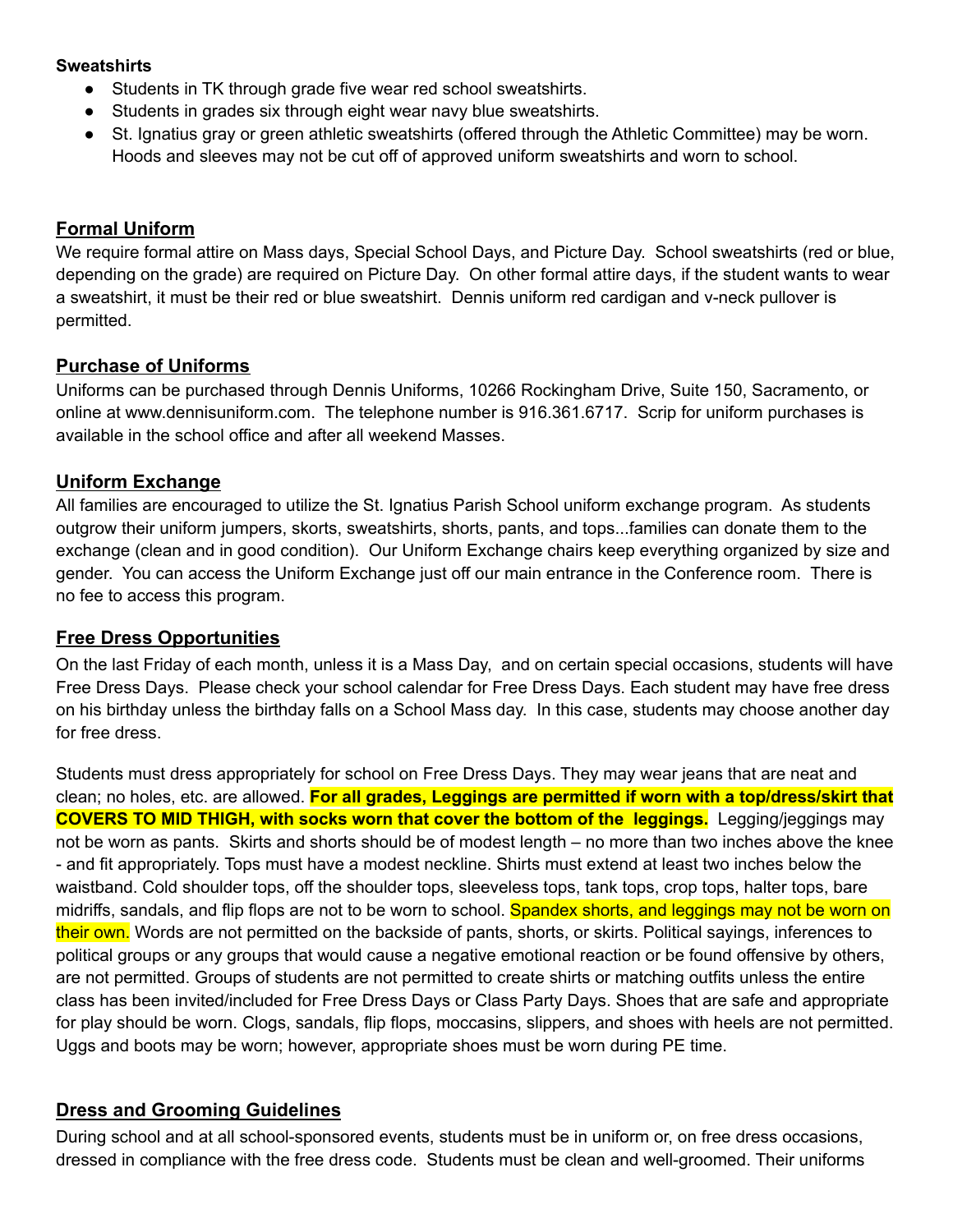and free dress clothes must be clean and in good condition. Parents will be notified when students are not giving the proper attention to cleanliness and grooming. Students may be sent home to correct the problem. Parents are asked to guide their children in this important area.

Make-up is not permitted to be worn by any students at any time, unless specified on special days (Graduation photos). Students are not permitted to have fake nails or nail polish on at any time.

Students' hair must not be bleached or colored in any unconventional or distracting manner. Hair must be clean, combed, and worn in a style appropriate for school. Boys must be clean shaven.

Students may not wear hats, scarves, wigs, nail polish, or make-up to school. No tattoos. Girls are permitted to wear headbands. Headbands, ribbons, or hair ties worn may not be part of a costume or a novelty headband. Girls with pierced ears may wear one post or small hoop earring in each ear lobe. Only chains/necklaces that are religious may be worn around the neck, and must be tucked inside the shirt. Boys may not wear earrings. Boys and girls may wear wristwatches. Smart watches or any watch that can be communicated with and all other jewelry is not permitted.

Final discretion in areas of dress and grooming is left to the administration. If a student comes to school not dressed in accordance with school dress code policy, parents will be called to bring clothes or clothes will be provided out of our uniform exchange.

Labels: All articles of clothing should be identified with permanent marker or labels.

#### **Lost and Found**

The Lost and Found closet is located on campus. You must check into the school office before you can access it. Please check it regularly. After a reasonable time, accumulated articles will be given away to charitable organizations. PE, Extended Day, and our Athletic Dept. may have their own "stash" of Lost and Found as well.

## **Health and Safety**

#### **Immunization and Student Medical Examinations**

Referenced in the ADMISSIONS section

#### **General Student Health Guidelines**

- All students enrolled in St. Ignatius School must have a physical examination report on file in the school.
- It is a requirement for all students wishing to participate in organized PAL sports to have a physical examination (doctor's sports release) dated after June 15th of the preceding summer.
- We strongly encourage all students to have a general physical examination at regular intervals throughout their school years. Each time your child has a physical, please send the results to the school to update your child's health record.
- Students who become ill during the school day will wait in the school office. A parent will be contacted immediately. The parent or guardian should pick up their child as soon as possible. Please have a back-up plan in place in the event you will not be able to pick up your child promptly. **Children must be fever free for 24 hours before they can return to school.**

#### **Health Forms**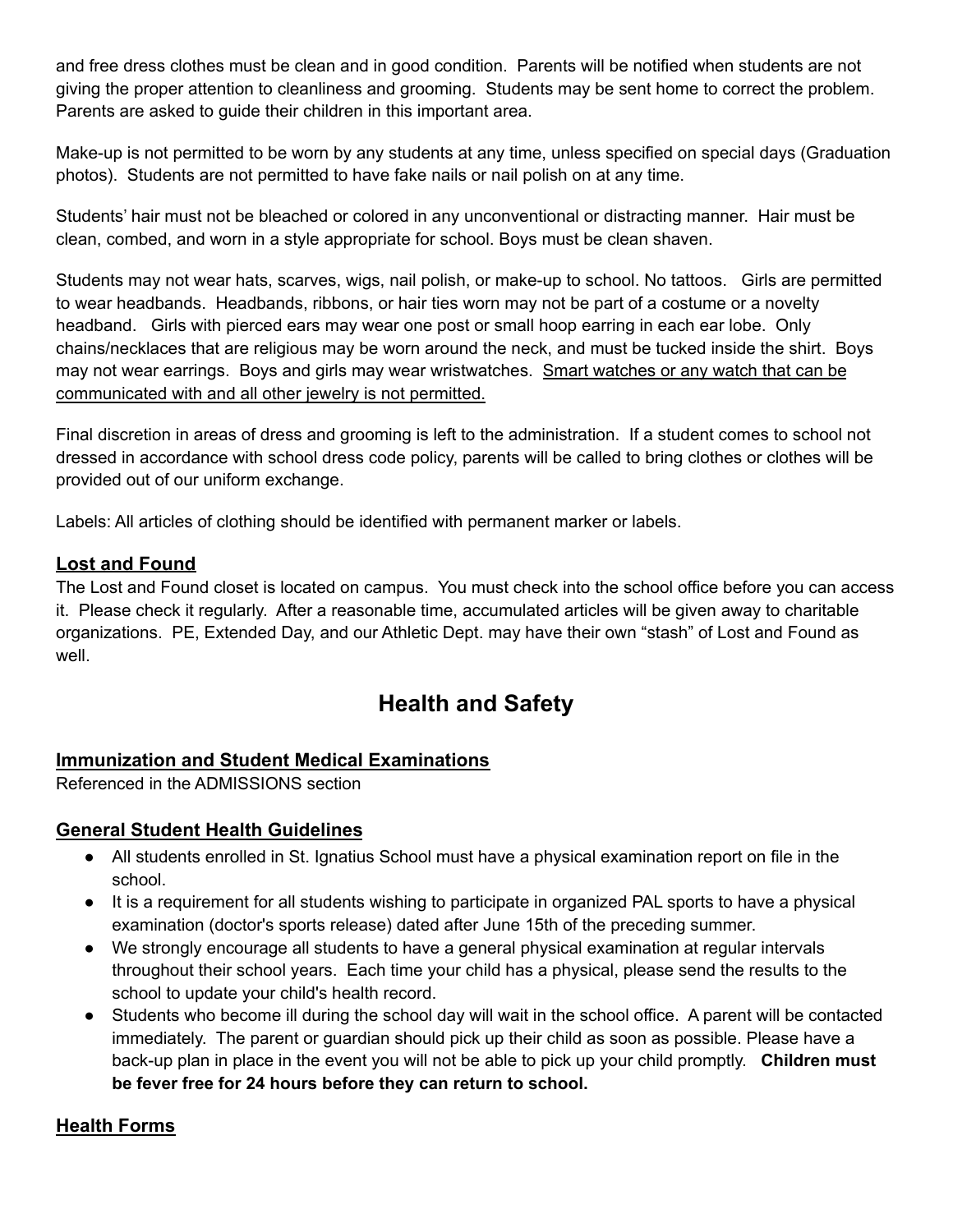Please be sure that all health forms are returned to the school office prior to the opening of school or as soon as possible at specified times during the school year.

### **Emergency Cards**

Each family is responsible for keeping their Schoolspeak Emergency information per child updated. Any change in address or phone number must be reported to the office to ensure timely contact should a student become ill or hurt; these contacts must be immediately updated on SchoolSpeak. In order to ensure that every family can be reached asap, each year, every family should verify that their phone numbers are correct as well as their service provider.

### **School Insurance Coverage**

All St. Ignatius Parish School students are covered by insurance for injuries incurred on the school grounds, during school-supervised activities, and to and from school and school-supervised events, and during official distance learning periods The registration fee includes coverage by the Myers-Stevens and Toohey Company for all students. Insurance information is available on our website. In the event of an injury, parents may obtain a claim form from the school office. The injury must be brought to the attention of the office the day the incident occurs. This coverage is secondary to family primary insurance coverage.

#### **Illness and Notification**

- Parents should notify school office personnel on the first day of a child's illness.
- Parents should notify the school immediately if they receive a diagnosis that their child has a communicable disease.
- Students who are obviously sick or feverish may not attend school; a child must be fever-free for 24 hours before returning to school.

#### **Medications**

- The school does not provide medications of any kind.
- Students are prohibited from having any medications, prescribed or over-the-counter, on their persons on school grounds, and all such medications must be kept in the school office. If a student's condition potentially requires epi-pens for severe allergic reaction or inhalers, the school will develop a plan with the parent and physician for the maintenance and potential use of those medications.
- Prescribed or over-the-counter medications must be brought to the school office by the parent in the original container.
- Only in RARE instances will the school permit a student to take medication at school. The parent is urged, with the help of the family health care provider, to work out a schedule of taking medication outside of school hours. The only exceptions involve special or serious problems where it is deemed absolutely necessary to take the medication during school hours; the principal has final authority, in consultation with the Catholic School Department and Catholic Mutual Group, in determining what procedures or administration of medications can or cannot be undertaken by the school staff.
- If it is essential that medications be administered at school, these medications must be administered from the school office only.
- NO member of the faculty or staff in the school office is permitted to administer any medication without the following:
	- 1. A signed written statement from the parent or guardian of the child
	- 2. A written statement from the physician detailing the method, amount, and schedule by which the child will come at the designated time with specific instructions included for emergency treatment if an allergic reaction should occur.
	- 3. All medication must be kept in its original container which must be clearly identified with a prescription label with the child's name, drug identity, dosage instructions, physician's name,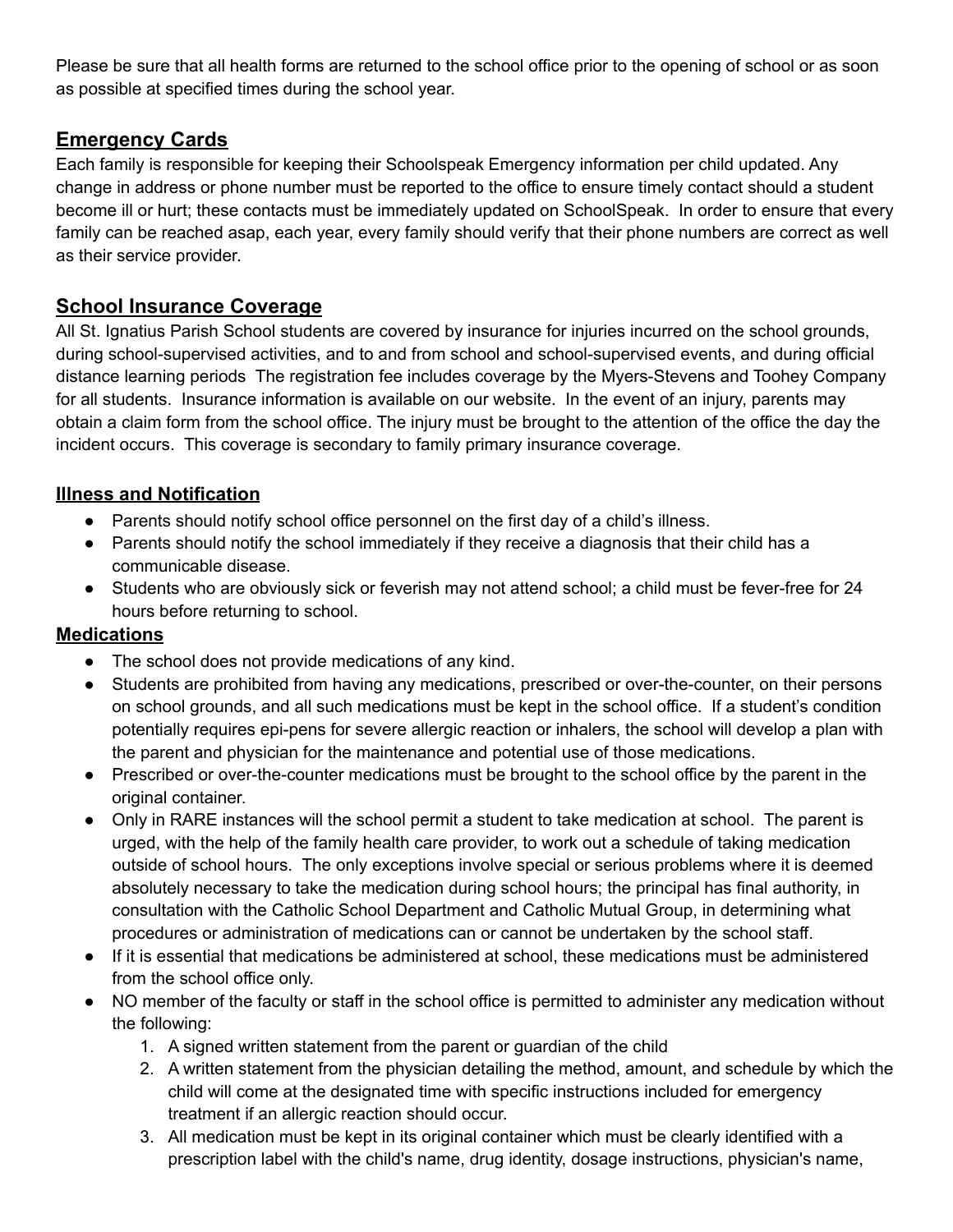and prescription date (for over-the counter medications, the original commercial container will suffice); the prescription must be current (and over-the-counter medications within the expiration limits).

4. Medical treatment is the responsibility of the parent and the family health care provider. While office personnel will make every attempt to administer medications as requested, the school will not be held responsible for missed doses or mis-administration of any kind.

### **Medication Forms**

The school office can provide the appropriate medication forms that cover the above requirements. These forms must be updated annually. A new form MUST be completed by the physician and parent each school year if the need continues.

### **Illness at School, Injury, and First Aid**

Should a student become ill or injured, the school will make every effort to contact the parent(s) of the student for information and instructions. However, the school may contact emergency agencies (911) first depending on the nature of the situation. This action does not obligate the principal or the school to assume financial responsibility for the treatment of the student.

- All injuries to the head, no matter how small, must be made known to the parent as soon as possible.
- Students who become ill or injured at school, may not leave the school on their own; parents (or other designated adults on the emergency form) are required to pick up an ill or injured student as soon as possible after being notified.
- In the case of an injury at school, school staff will render first aid, with or without parental consent, using a reasonable and ordinary standard of care.
- If a student is stabilized, school staff will await instructions from parents or emergency staff regarding further action.

### **Students with Severe Allergies**

Families with students who have identified severe allergies should work with the school as follows:

- Provide written notification (health record) to the school of an at-risk student's allergies that pose a serious threat to the student.
- Confer with qualified school representatives to develop a plan that *reasonably* accommodates the at-risk student's needs throughout the school campus and facilities.
- Provide the school with written medical documentation, instructions, and medications as directed by a physician or health care professional.
- Include a photograph of the student on the written form.
- Provide properly labeled medications and replacement medications, as required after use or upon expiration.
- Review policies/procedures with the school representatives, the child's physician, and the student (if age-appropriate) after a reaction has occurred.
- Provide and update current emergency contact information.
- Educate the child in the self-management of his/her allergy including the following:

-safe and unsafe foods and exposures

-strategies for avoiding exposure to unsafe foods or other items such as sharing foods with others or consuming food or drink where ingredients are unknown

-symptoms of allergic reactions

-how and when to tell an adult he/she may be having an allergy-related problem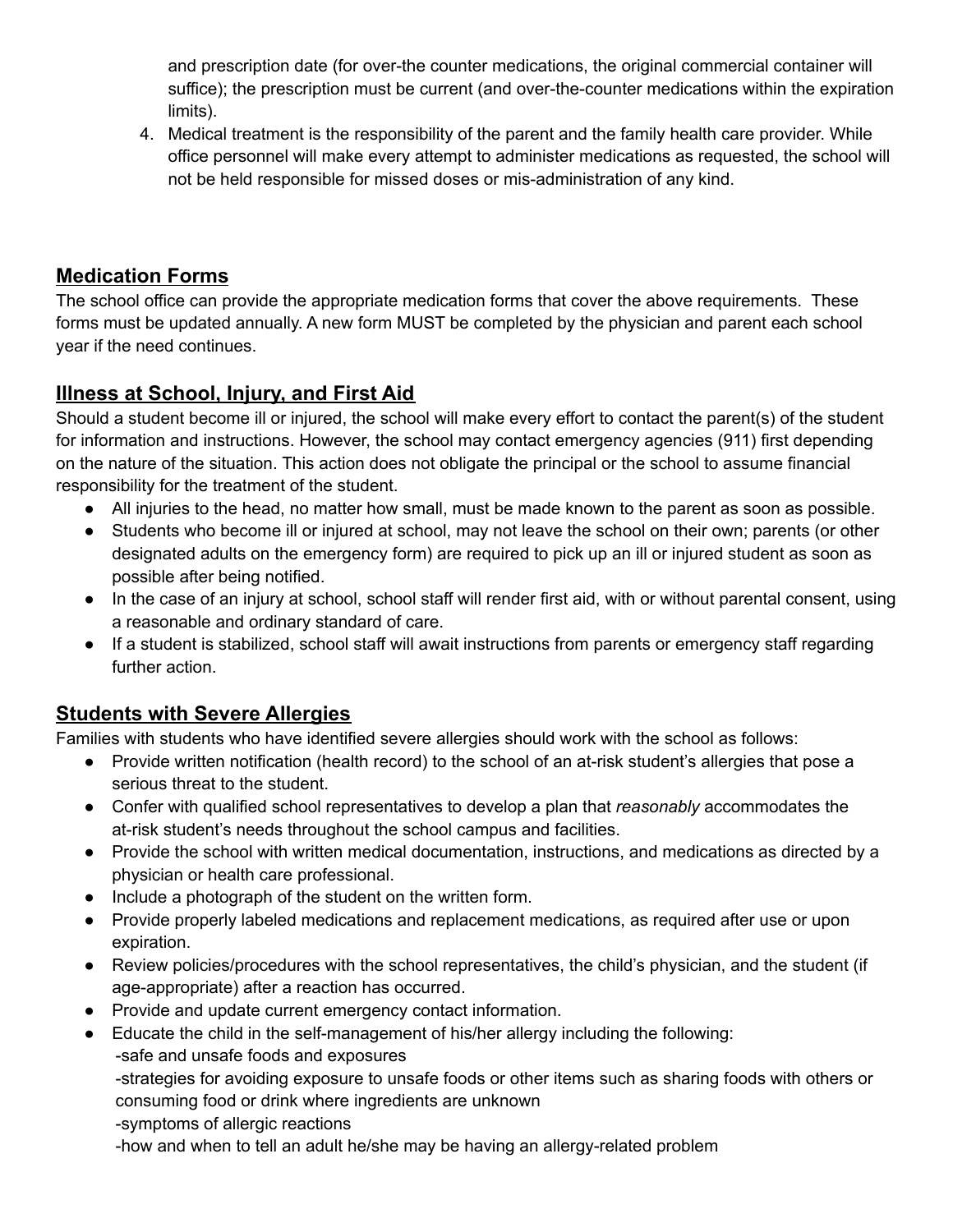-how to read food labels (if age-appropriate)

### **Head Lice**

Head lice (or pediculosis) is a common occurrence in elementary and middle schools. When it is identified, procedures that follow must be taken. The school understands that pediculosis may not be an indication of neglect or lack of cleanliness, and where possible, confidentiality will be observed.

- When a student has been identified as having nits and/or lice, the school will contact the parents/guardians to pick up their child for immediate treatment.
- The siblings of the infected student will also be screened.
- The classmates of a student identified as having nits and/or lice may also be screened.
- The student and family will receive information about pediculosis and instructions on treating their child and their home to remove all nits and/or lice.
- Upon return to school, the student will need to be screened at the school office by a school employee for nits and/or lice before being allowed to return to the classroom.

### **Mandated Reporting**

St. Ignatius Parish School is legally required to comply with the *Child Abuse and Neglect Reporting Act.* Those employees of the school who are designated "mandated reporters" by law are responsible to report suspected occurrences of child abuse or neglect to the proper authorities (Child Protective Services, police department, sheriff department, etc.). Although such reports are typically confidential, if a parent/guardian discovers the identity of a school employee who made a report of child abuse, the parent/guardian may not retaliate against the employee in any way for making the report.

### **Student Threats of Harm to Self or Others**

St. Ignatius Parish School will treat student threats to inflict harm to self, to others, or to destroy property very seriously. Practical jokes or offhand comments of a threatening nature will be considered serious and will be investigated. Threats that are substantiated may result in disciplinary actions, up to and including dismissal. Law enforcement may be called.

- Anyone hearing or becoming aware of any threat is to report it directly to the principal or his/her designee.
- Threats of harm to self will be treated differently than threats of harm to others.
- The student making the threat will be removed to the office and kept under adult supervision at all times; the student may be suspended pending an investigation.
- All threats will be reviewed and investigated in a prompt and thorough manner, and the investigation will be kept confidential to the extent practicable.
- If the threat is judged credible and serious, the principal will notify the following groups/individuals of the threat: parents, pastor, potential victims and their parents, the Catholic School Department, and the police or health care professionals as appropriate.
- The student will not be allowed to return to school until the investigation has been completed and final disciplinary or therapeutic action, if any, has been determined.
- If the principal, after investigation and consultation, determines there is sufficient evidence of a risk of harm by a student, to others, and/or to property, the principal will continue the student's suspension and not consider the readmission of the student to the school until appropriate counseling which is acceptable to the school occurs; the guidelines for this procedure will be handled on an individual basis. Any costs for counseling will be the responsibility of the family.
- In some cases, the nature and credibility of the threat is such that the principal may request withdrawal of the student, or expel the student, without possibility of returning to the school.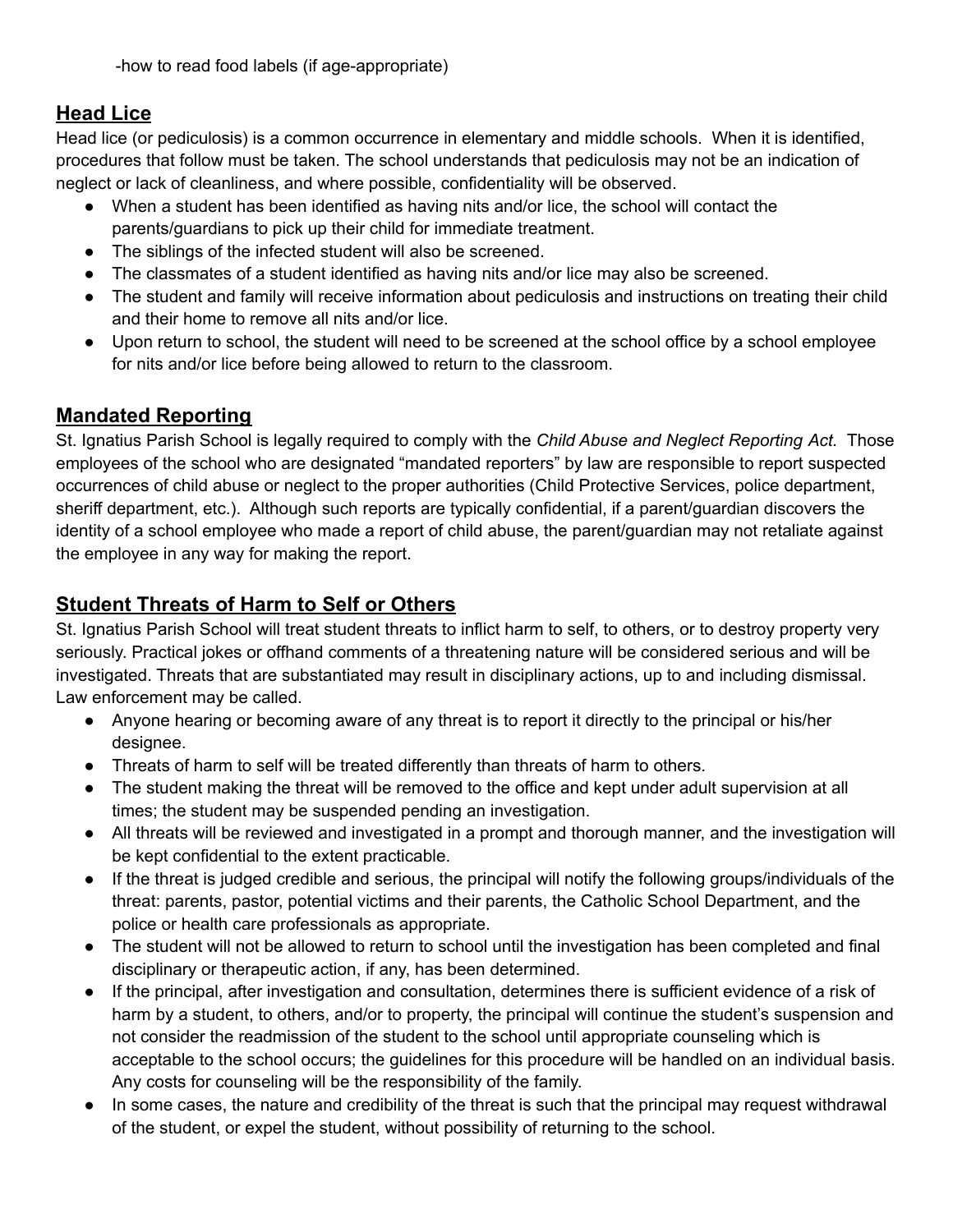### **Safety and Security Phone Line**

Saint Ignatius Parish School has established a voice mailbox to accept messages of concern regarding threats (including threats of self-harm) or reports of criminal activity. A staff member is designated to check for messages at the beginning of each school day. The Safety and Security line is accessed by calling (916) 488-3907 and dialing extension 185.

### **Pregnancy**

Human life at all stages, including the preborn child, is a sacred gift from God, and an abortion is never an alternative at any stage of pregnancy. Students who become pregnant deserve and need the full support of the school administration, teachers, and other students.

- Ordinarily the expectant student shall be allowed to remain in school.
- The school will continue to assist the student through graduation, including the ceremony and other related activities. However, if attendance in the classroom is judged not to be in the best interest of the student or the school community, other arrangements will be made. Counseling will be required of the students involved; any costs for counseling will be the responsibility of the family.
- Any student who publicizes and advocates an abortion either planned or already obtained will be asked to leave school.
- This policy pertains to the boy or girl directly involved, or to any student continuing to spread rumors about an alleged abortion.

### **Severe Illness Outbreak**

If the school administration should decide that illness among students and/or staff is severe enough to make the running of the school either unsafe or infeasible, school will be closed until safety and feasibility can be reasonably restored. Interim steps prior to the closing of school may include any of the following measures:

- Custodians will disinfect surfaces and door handles.
- Preschools may act independently from schools.
- Instructional Assistants may act as substitute teachers.
- Classes not part of the core curriculum may be cancelled and teachers of special classes may act as substitute teachers.
- School administration, office staff, and extension staff may act as substitute teachers.
- Classes may be combined.
- Distance learning may be implemented (see also the EMERGENCY section).

## **Concussion Policy**

A concussion is a complex injury that causes a disturbance in brain function. It usually starts with a blow to the head, face, or neck, and is often associated with temporarily losing consciousness. However, it is important to understand that a blackout is only one possible symptom. When an athlete suffers a concussion, the brain suddenly shifts or shakes inside the skull and can knock against the skull's bony surface. If left untreated, a concussion can lead to a slow brain bleed.

### **Symptoms**

The signs and symptoms of a concussion can be subtle and may not show up immediately. Symptoms can last for days, weeks, or even longer. Common symptoms after a concussive traumatic brain injury are headache, loss of memory (amnesia), and confusion. The amnesia usually involves forgetting the event that caused the concussion. Signs and symptoms of a concussion may include:

- Headache or a feeling of pressure in the head
- Temporary loss of consciousness
- Confusion or feeling as if in a fog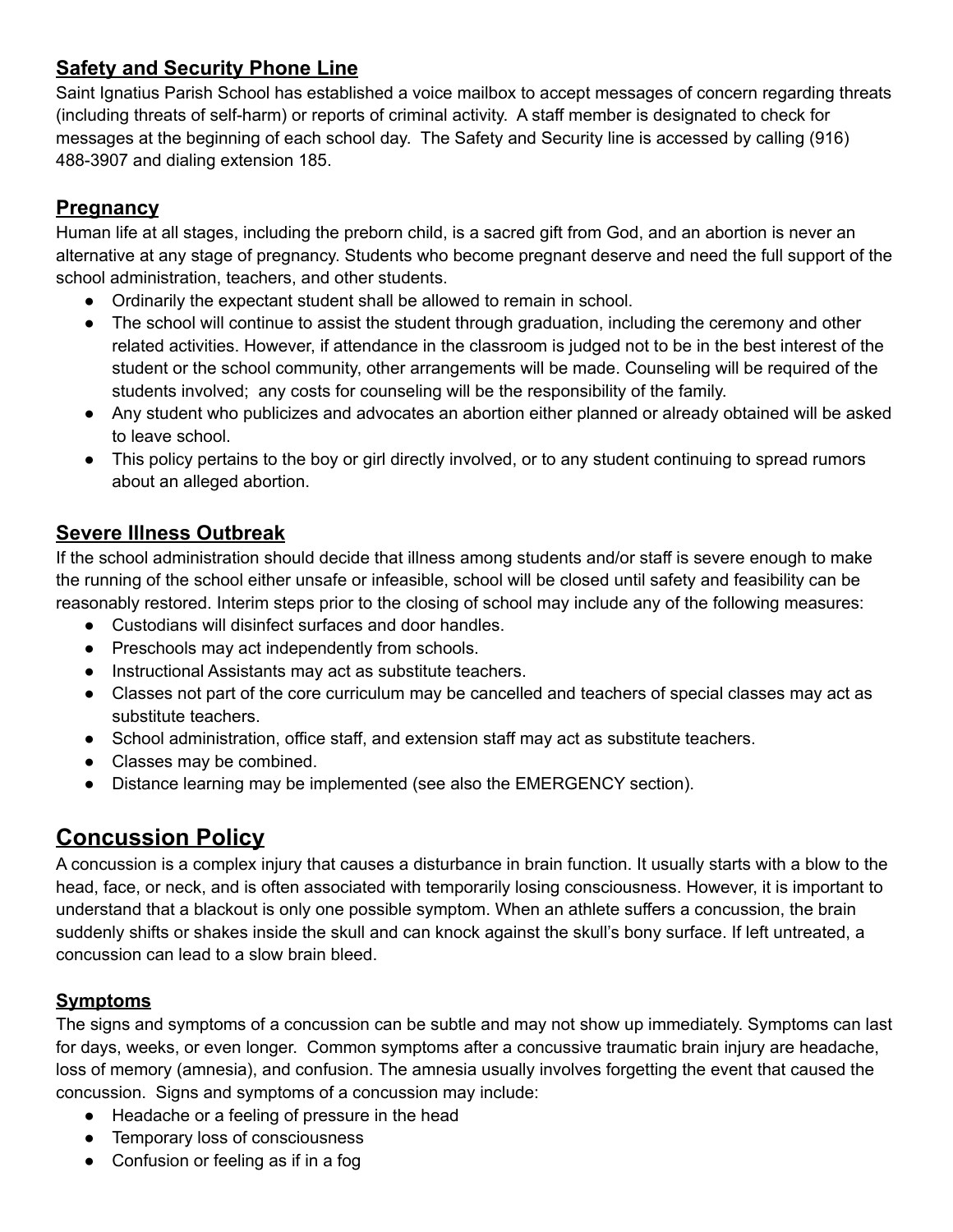- Amnesia surrounding the traumatic event
- Dizziness or "seeing stars"
- Ringing in the ears
- Nausea
- Vomiting
- Slurred speech
- Delayed response to questions
- Appearing dazed
- Fatigue
- Loss of consciousness
- Seizure or convulsions

The injured person may have some symptoms of concussions immediately. Others may be delayed for hours or days after injury:

- Concentration and memory complaints
- Irritability and other personality changes
- Sensitivity to light and noise
- Sleep disturbances
- Psychological adjustment problems and depression
- Disorders of taste and smell

#### **Symptoms in younger children:**

- Appearing dazed
- Listlessness and tiring easily
- Irritability and crankiness
- Loss of balance and unsteady walking
- Crying excessively
- Change in eating or sleeping patterns
- Lack of interest in favorite toys or hobbies

With a loss of consciousness, it is clear that emergency medical services are needed. However, the non-blackout symptoms listed above must not be ignored. Unfortunately, a pervasive mindset in some sports is that getting "dinged" is part of the game and the athlete needs to tough it out. This thinking is dangerous because it exposes the child to further injury when his or her brain needs a rest and prevents him or her from obtaining a proper medical assessment as soon as possible.

#### **Following Injury**

The following steps must be followed (by the athlete, parents, teammates, and coaches) whenever an athlete has experienced a bump or blow to the head or body and evidences any of the symptoms or signs of a concussion:

- 1. Remove the athlete from play immediately.
- 2. Call 911 and/or administer first aid as appropriate.
- 3. Inform the athlete's parents or guardians about the possible concussion and provide them with the CDC fact sheet on concussion.
- 4. Ensure that the athlete is evaluated by a health care professional.\*\*
- 5. Keep the athlete out of play and practice the day of the injury and until a health care professional, experienced in evaluating for concussion, states in writing that the athlete can safely return. The arrangements and cost of the health care provider are the responsibility of the parent.
- 6. Athletes should limit all forms of physical activity.
- 7. Athletes should minimize the use of all electronics (including cell phones, computers, TV, etc.) and be in a quiet atmosphere as much as possible. Social interaction, sporting events, concerts, etc., can all have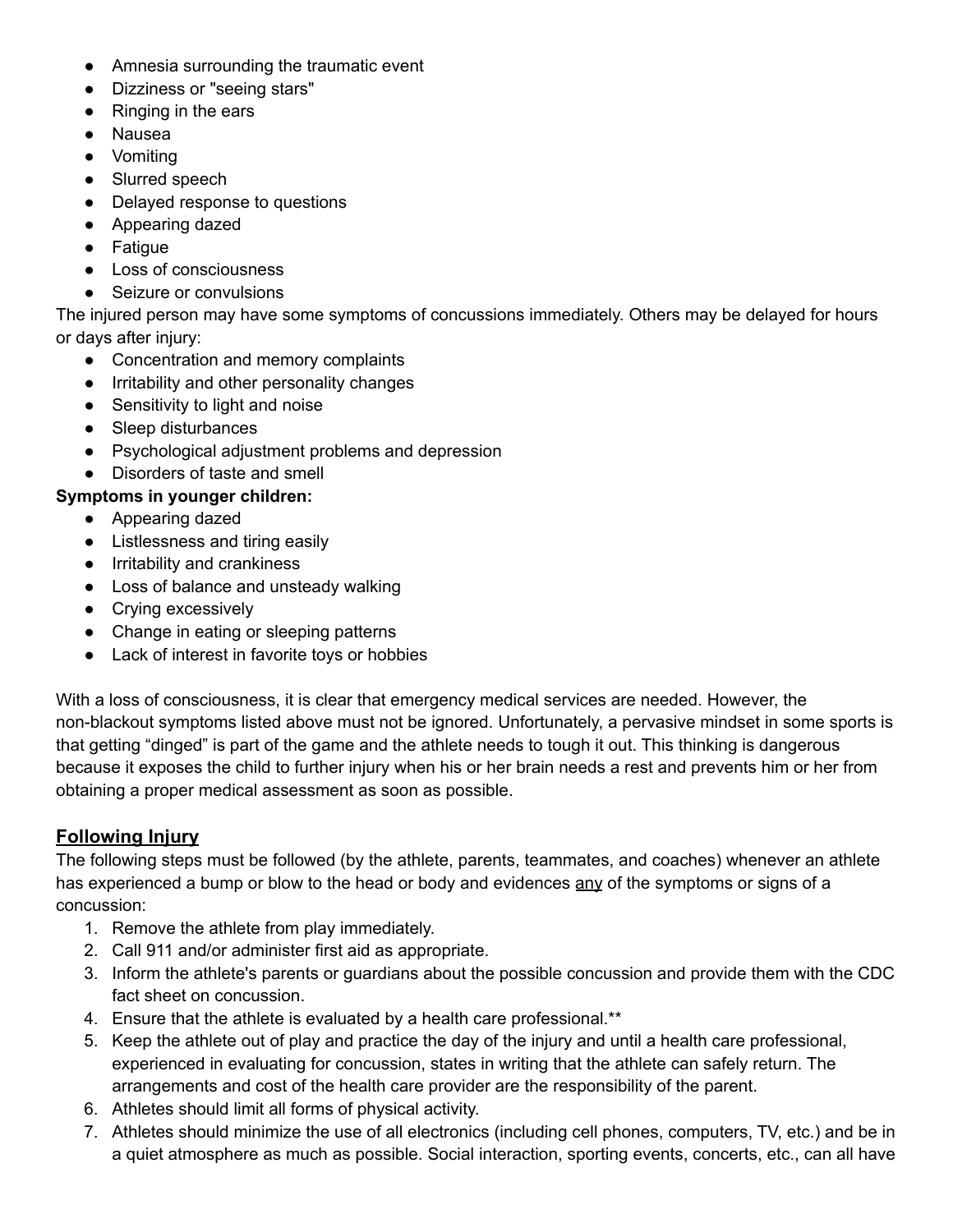a negative impact on recovery.

\*\*Health care professional" means a physician of medicine, physician of osteopathic medicine, licensed nurse practitioner, licensed physician assistant, or licensed physician of psychology; any of these medical professionals MUST have had training in neuropsychology or concussion evaluation and management.

#### **Return to a Sport**

Players with even the MILDEST concussion symptoms should NOT return to a game or practice. They should be assessed by a physician immediately. If symptoms do not appear until several hours after the game, the child should still seek medical assessment. UNDER NO CIRCUMSTANCES CAN AN ATHLETE RETURN TO PRACTICE OR GAME WITHOUT CLEARANCE FROM A MEDICAL PROFESSIONAL.

Anyone who has suffered a concussion needs to rest the brain until all the symptoms are gone. This means the athlete should be able to read, do math, and think at his or her usual pace with no headaches, fatigue, or other symptoms. This can mean a few days resting at home, not doing school work, and refraining from any exercise.

There is no timetable chart to follow; each athlete needs a treatment program tailored to his or her symptoms and circumstances. Younger children seem to take longer to recover than adults, and it is not unusual for children to be out of sports for a month after suffering a concussion. If a player suffers one concussion, he or she is more likely to sustain future concussions. Researchers believe the younger the child, the more vulnerable the brain may be to these repeated concussions.

#### **Second Impact Syndrome**

If someone with a concussion too hastily returns to contact sports or activities, a second concussion can result in Second Impact Syndrome — a potentially fatal condition. Second Impact Syndrome is when another blow to the head (even a minor one) results in the brain losing its ability to control its own blood flow, which increases pressure in the head and can lead to death, usually within 2 – 5 minutes. Second Impact Syndrome most often affects young athletes (in junior and senior high school), but any athlete who returns to a sport too soon is at risk.

#### **Return to School**

Following concussion, NO student may return to school until cleared to do so by the physician. Because the needs for recovery from concussion are dependent on many factors, parents should work with the school and physician regarding a plan for returning to school and full academic work. Students recovering from concussion may not attend field trips, dances, etc., until they have been fully cleared by the physician. Reasonable accommodations regarding gradual re-entry to class and full academic activities may include the following:

- Extra time to complete classwork, homework, and tests
- Reduction of workload
- Postponement of high-stakes testing, large projects, and standardized testing
- Provision of hard copies to limit iPad use or online access
- Wearing of sunglasses for sensitivity to light
- Supervised breaks during the day
- Modified/shortened school day
- Incomplete grades (rather than zeroes) until recovery takes place

In extreme cases, a student may need to be placed on home study.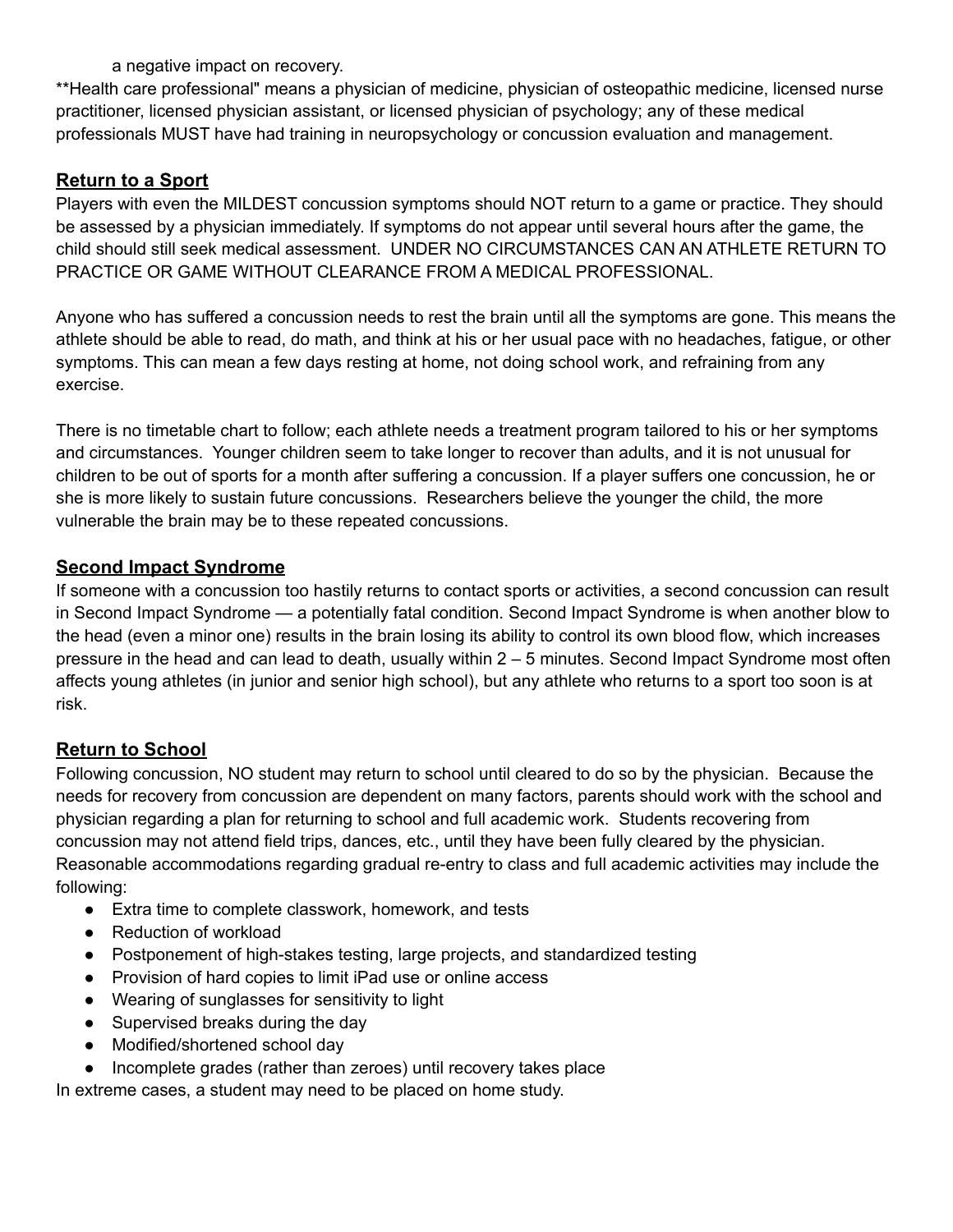## **Sudden Cardiac Arrest Policy**

#### **SUDDEN CARDIAC ARREST**

Sudden Cardiac Arrest (SCA) occurs suddenly and often without warning. It is triggered by an electrical malfunction in the heart that causes an irregular heartbeat. With the heart's pumping action disrupted, the heart cannot pump blood to the brain, lungs, and other organs. Seconds later, a person loses consciousness and has no pulse. Death occurs within minutes if the victim does not receive treatment.

#### **WHO is at RISK for SCA?**

Thousands of sudden cardiac arrests occur among youth each year, as it contributes to the #2 medical cause of death of youth under the age of 25 and is the #1 cause of death of student athletes during exercise. While a heart condition may have no warning signs, studies show that many young people do have warning signs or symptoms but neglect to tell an adult. This may be because they are embarrassed, they do not want to jeopardize their playing time, they mistakenly think that they are out of shape and need to train harder, or they simply ignore the symptoms, hoping the signs will go away.

#### **POSSIBLE WARNING SIGNS AND RISK FACTORS**

- Fainting or seizure, especially during or right after exercise
- Fainting repeatedly or with excitement or startle
- Excessive shortness of breath during exercise
- Racing or fluttering heart palpitations or irregular heartbeat
- Repeated dizziness or lightheadedness
- Chest pain or discomfort with exercise
- Excessive, unexpected fatigue during or after exercise

#### **REMOVAL FROM ACTIVITY**

A pupil who faints during or following participation in an athletic activity must be removed from play and may not return to play until he/she is evaluated and cleared by a physician or surgeon.

## **Opioid Use**

Parents should work closely with physicians regarding the use of opioids to treat pain and familiarize themselves and their students with the Opioid Factsheet.

#### **Opioid, Concussion, and Sudden Cardiac ArrestFact Sheet Acknowledgement**

California State Law requires each athlete (and his or her parent for those 17 and younger) participating in an athletic program that takes place outside of the regular school day sign an acknowledgment of receipt that the athlete and his or her parent have received an Opioid Factsheet, a Concussion Factsheet, and a Sudden Cardiac Arrest factsheet before the athlete may participate in practices or competition. The factsheets will be distributed by the school.

## **Emergency Procedures**

#### **Emergency Care Plan**

The school's emergency care plan follows clear and practiced safety procedures in the event of fire,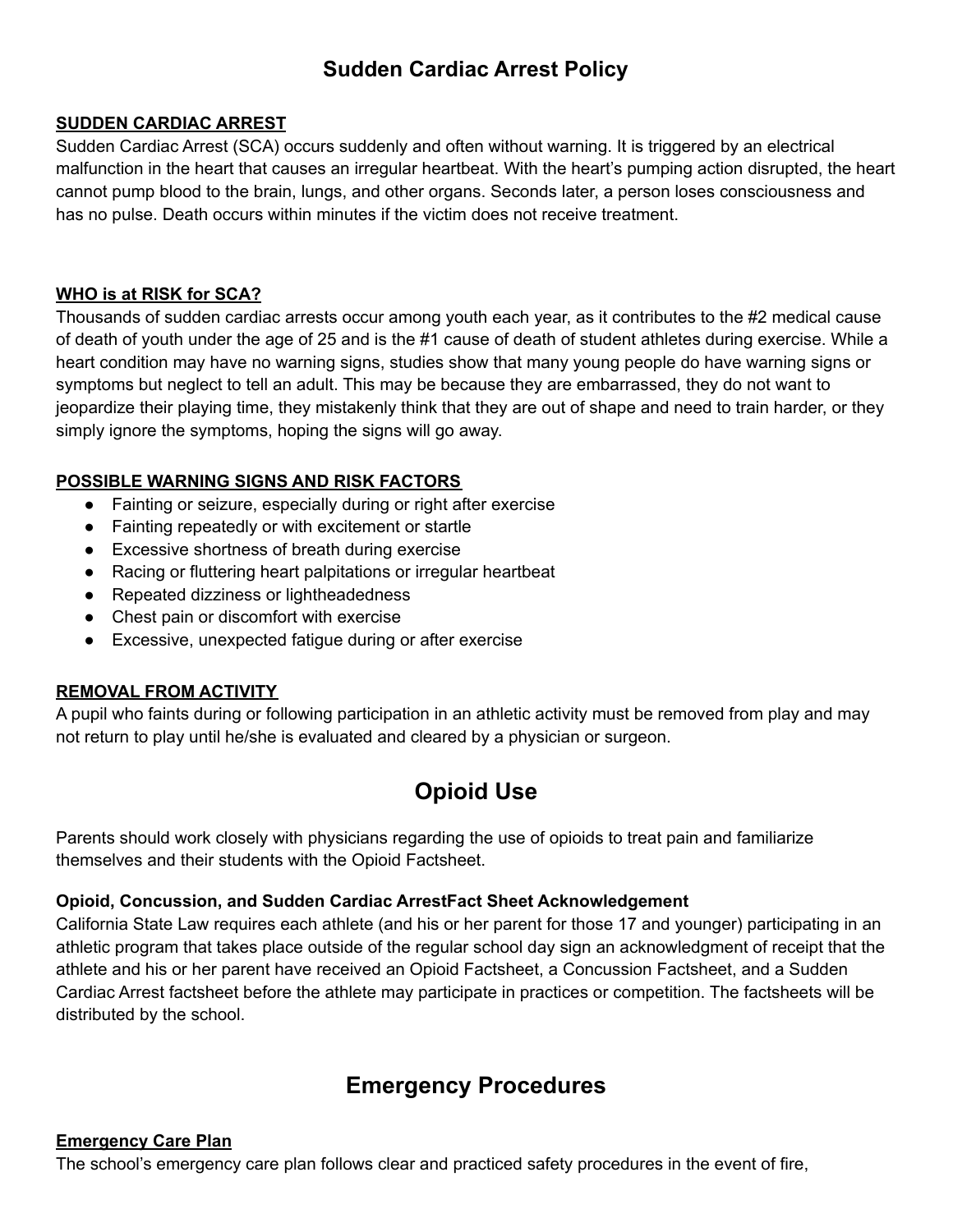earthquake, lockdown, active shooter, bomb threats, and other emergencies.

- In the event of an actual school-wide emergency, the automated SchoolSpeak system will provide parents/guardians rapid notification by text message and/or email. Must have current mobile number AND correct carrier on schoolspeak.
- Parents should not call the school directly but wait for notification; school lines need to be used for calling out only.
- Parents should not block access to the school—access needs to be available for emergency vehicles.
- Should it ever become necessary to evacuate and relocate off campus, St. Ignatius Parish School has arranged a safe haven at either Good Shepherd (corner of Arden/Morse) or Arden Middle School (corner of Watt/Arden).
- In the event of a city/countywide disaster, parents should tune to a local Emergency Broadcast Station to receive emergency instructions.
- All students will be accounted and cared for by school staff and necessary emergency steps will be taken. Parents will be notified as soon as possible through SchoolSpeak emergency features and/or school emergency phone contacts.
- No student will be allowed to leave school care unless an appropriate, competent adult comes to sign a release.

### **EMERGENCY DRILLS and EVENTS**

#### **FIRE**

Fire drills take place regularly.The school will follow instructions of the Fire Department.

#### **EARTHQUAKE**

An earthquake drill will take place periodically after fire drills once the students return to class. In the event of an actual earthquake, school staff will remain on site until parents can be notified, all students are accounted for, and all students have been released to appropriate adults. Parents should be aware that routes to school may be blocked or impassable.

#### **LOCKDOWN/ACTIVE SHOOTER**

Lockdown drills will take place periodically. In event of an actual lockdown, law enforcement will be involved as soon as possible (or may call for the lockdown). The school will notify parents via SchoolSpeak as soon as possible.However, the safety of students is the primary importance; this may mean that the school needs to be made secure before parents can be contacted.

#### **BOMB THREAT**

Law enforcement will be called and the school will follow their instructions. Parents will be notified when the school is instructed to do so.

#### **FLOOD**

The school will follow emergency agency instructions. Students may be evacuated if called for. Parents should await notification via SchoolSpeak.

For any other emergencies, the steps of the Emergency Care Plan above will be followed.

#### **School Closure and Communication**

Unplanned school closure may occur for a variety of reasons. Student and staff safety is the primary reason for closure, and communication to all stakeholders will be as timely as possible.

#### **Reasons for Closure**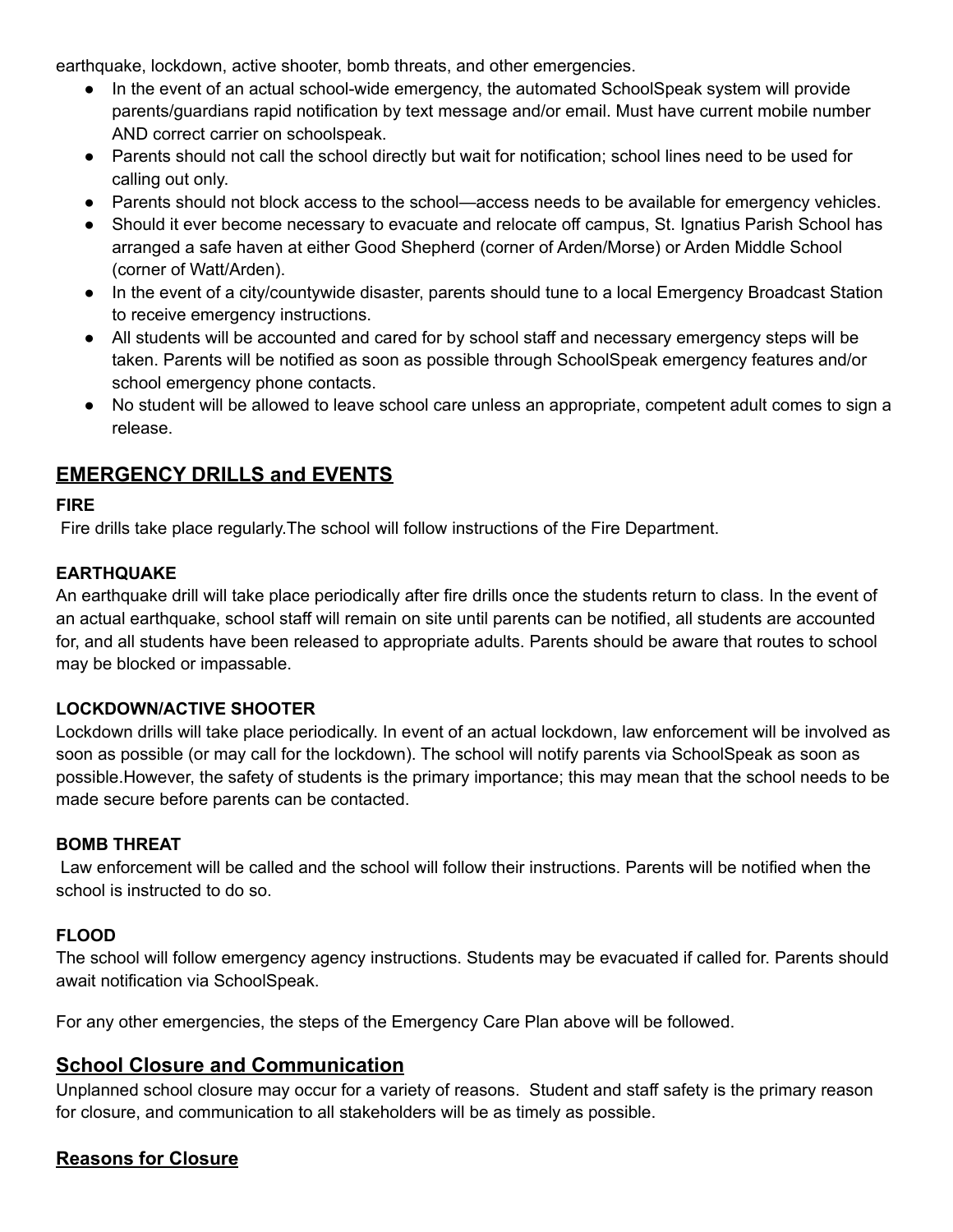- Evacuation/closure order from local authority for any reason
- Power shutoff when school cannot function
- Water shutoff
- Extreme weather conditions including potentially unsafe conditions for the transportation of students to and from school (snow, high winds, flooding, etc.)
- Extreme heat or cold depending on school's ability to control inside temperature
- Air quality index (AQI) at or above 200
- Presence of visible smoke which cannot be mitigated by ventilation system
- Absences of staff due to their personal evacuation orders which are substantial enough to prevent reasonable school operation
- Illness outbreak/epidemic that is deemed substantial
- Any other extreme condition making it unsafe to open school (chemical spill, etc.)

#### **Essentials for School Operation**

- The safety of students and staff is not compromised
- Functional plumbing (running water, functional toilets, etc.)
- Functional fire alarm system
- Functional door locks
- Reasonable internal room temperatures
- Adequate ambient light in classrooms
- Operable means of communication on site and with the outside
- Ability of staff and families to travel to and from school safely

#### **Process and Procedures for Determining School Closure**

- Students and families are best served when the school is open. Therefore, decisions regarding closure are often made in the early morning when factors may be assessed for that day.
- The Principal and the Regional Director (or Executive Director) are the only persons authorized to close school.
- There may be extenuating circumstances which cause one school in an area to close while another remains open (e.g., availability of staff, local AQI, or functioning HVAC systems).
- When a school is closed, all events scheduled at the school for that closure are also cancelled (meetings, performances, sports, etc.) unless otherwise noted by the Principal.
- In the event of an epidemic, pandemic, or fire season a school may be closed intermittently or for an extended period at which time distance learning may be implemented.
- Tuition payments continue during all closures.

#### **Communication**

- The Principal will notify all stakeholders (staff, parents, etc.) through the SchoolSpeak system as early as possible the evening before a closure and as early as possible on the day of a closure.
- In the rare case that SchoolSpeak is not functional, an alternate procedure for communication will be implemented and parents notified.
- It is the responsibility of parents/guardians to have their contact information updated on schoolspeak. In case of an emergency, a text may first be sent to alert the community to check their email. In order to receive an emergency text your phone number AND current carrier must be correct.

#### **Make-up Days**

- If more than 2 days are missed due to unscheduled school closures, these days may be made-up at the end of the school year; alternately, the principal may decide to implement changes to the daily schedule to make up the lost time.
- Families should be made aware that the week after the scheduled ending of school is reserved for make-up days. Therefore, vacations should not be scheduled for this week.
- During extended closures when distance learning is implemented, make-up days are not necessary as teaching/learning continues through the closure of the physical campus.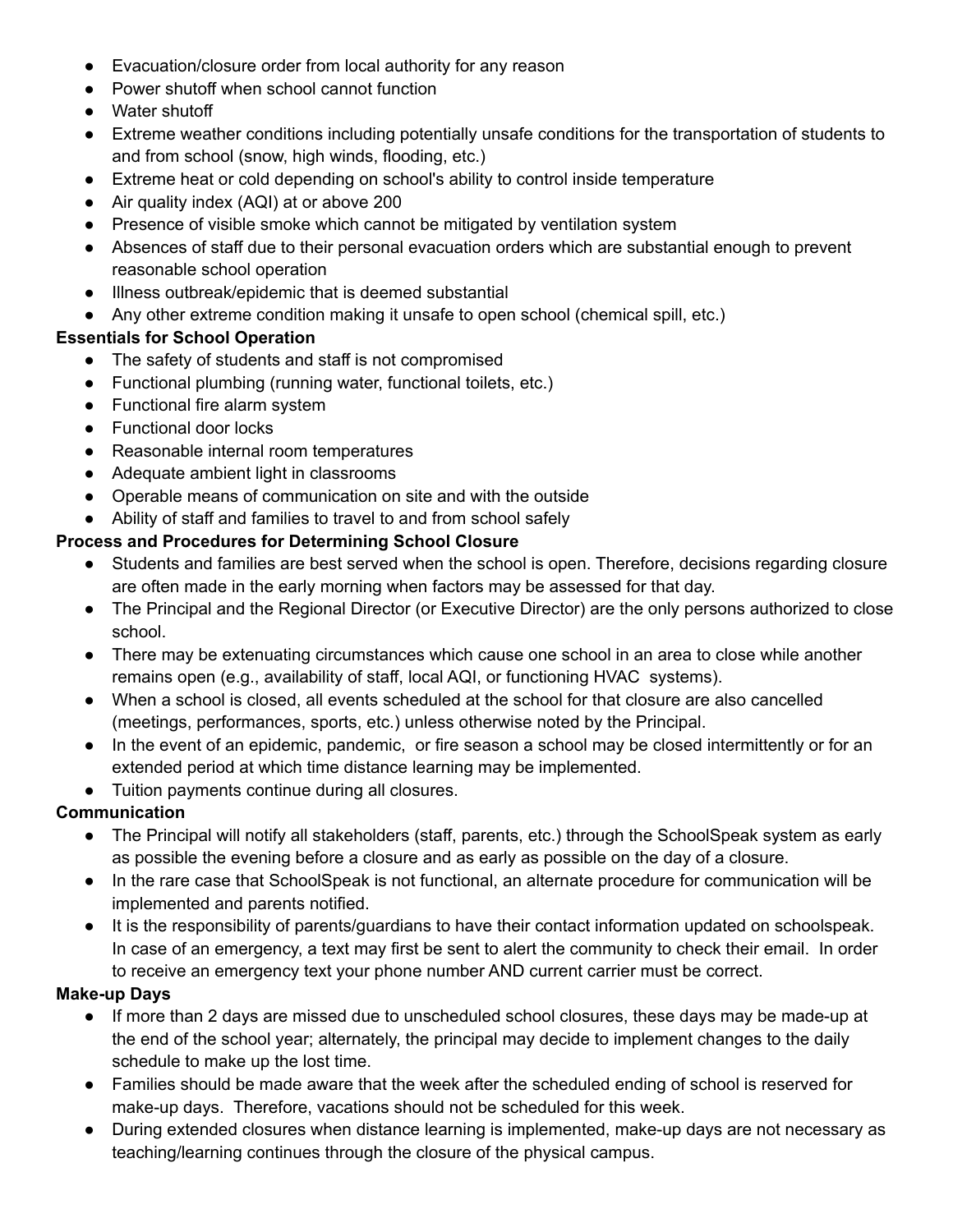Tuition payments continue during all closures.

## **Student Discipline**

The values of Catholic education are the foundation for all interactions and relationships at St. Ignatius Parish School. A student is considered at all times and places a member of the St. Ignatius Parish School student body. This is an honor and privilege and therefore, students must be conscious of their actions at all times, whether on or off campus, including but not limited to, games, dances, rallies, assemblies, service projects, field trips, and other gatherings. Courtesy and respect should be manifested at all times. Any behavior or attitude that stands in opposition to Catholic Christian values, on or off campus, toward anyone in the community, will be viewed as a very serious violation of the school's code of conduct. St. Ignatius Parish School reserves the right to review and consider instances of student conduct and actions, regardless of when or where such conduct or actions occur, if they express or show an incompatibility with the mission and philosophy of the school; such actions may result in a student being barred from participation in school activities and may subject a student to the full range of disciplinary sanctions up to and including termination of enrollment.

The St. Ignatius student is expected to conduct himself according to principles of Christian behavior:

- to be honest in all dealings with fellow students, teachers, and school personnel;
- to cooperate positively with fellow students, teachers, and school personnel;
- to respect always the person and the rights of all;
- to obtain permission from the proper authority for the use of any of the school facilities or materials;
- to be courteous, attentive, and respectful when fellow students, teachers, administrators, visitors, or performers address individual classes or the assembled student body;
- to be responsible for the care of all materials loaned to the student for the course of studies during the year;
- to respect parish and school property at all times.
- Students are not permitted to share school communication of any kind on Social Media.
- Students, parents, or any third party who record an online lesson without expressed permission from the classroom teacher is prohibited.
- Live or recorded lessons are not permitted to be shared on social media, through emails, or any communication between families. Live and recorded lessons are used with the expressed purpose for the classroom student to learn.
- Students are not permitted to take pictures during a live or recorded lesson except without the expressed permission of the classroom teacher who is facilitating the lesson. Pictures taken without permission and then posted may result in suspension or expulsion.

### **Academic Integrity**

Personal academic integrity is essential for building community and promoting social justice. To cheat is to act dishonestly or in violation of established rules, procedures, or codes of conduct. In an academic environment, there are three principle forms of cheating:

- Violating the procedures of a test, including, but not limited to, copying answers, accessing test keys, using a copy of a previous test, using notes or materials not allowed, or altering answers on a corrected test which has been returned.
- Plagiarizing, which pertains to the rights of intellectual property; plagiarism is the appropriation of another's ideas and/or language, in part or whole, without necessary assignment or credit. Plagiarism includes copying homework/labs, and quoting, paraphrasing, or summarizing another's written work including sources off the internet or oral statements without proper citation.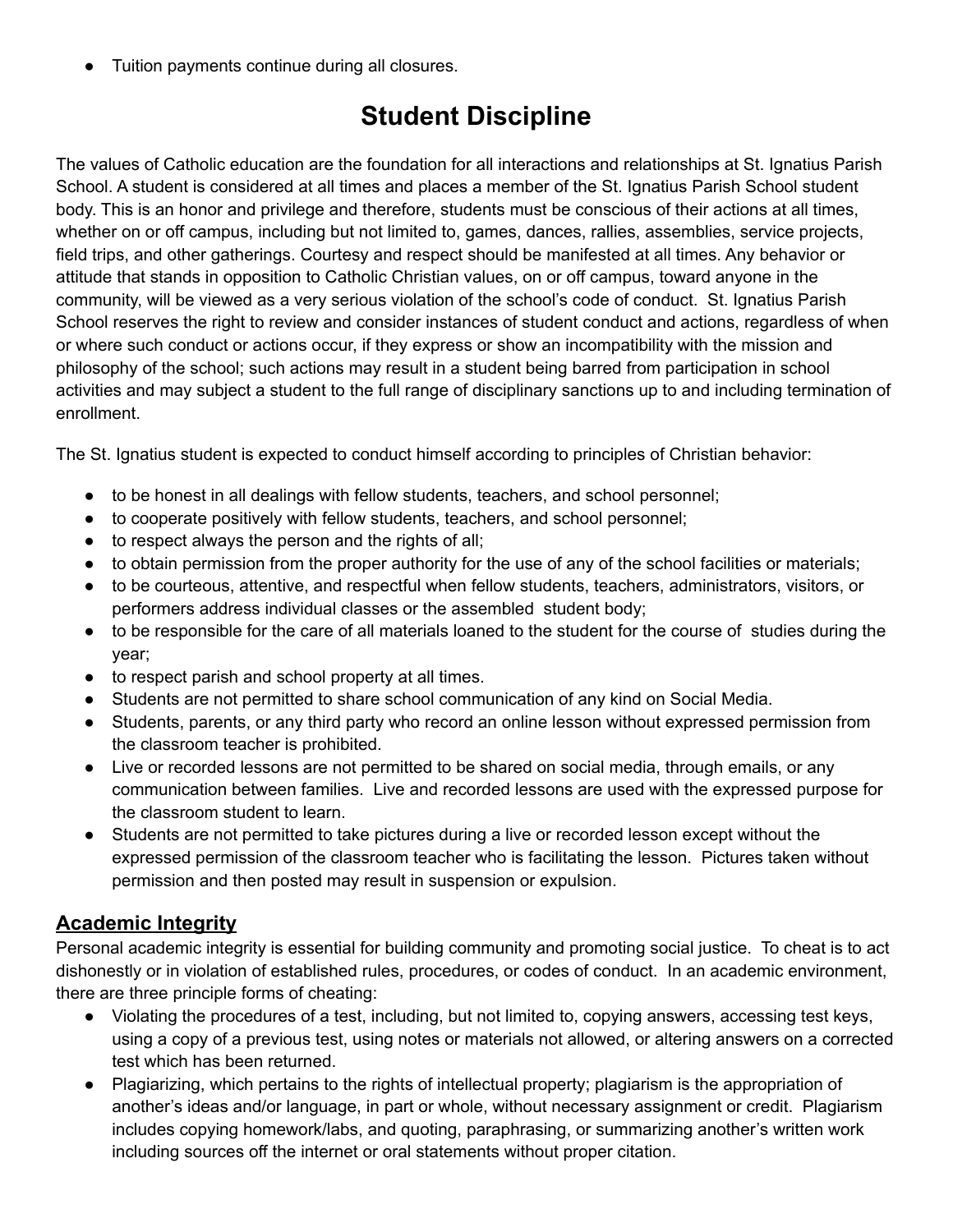● Knowingly enabling another student to cheat.

Sanctions for cheating are at the discretion of the teacher (and, if necessary, the principal) and may include receiving a zero on the exam or work in question, loss of privilege, or suspension.

#### **Vandalism**

Students and their parent(s) are liable for all damage to equipment or school property caused by the student and appropriate disciplinary actions will be taken.

### **Discipline**

At St. Ignatius Parish School, discipline is regarded as an aspect of moral guidance – a means to encourage students to adopt acceptable responses and patterns of behavior. In addition to the school rules outlined above, each classroom teacher has specific rules to ensure a positive learning environment. The teachers will review these at Back-to School Night. It is imperative that teachers and parents work together to ensure a positive result for each child.

Most of the discipline is handled routinely within the classroom setting. Teachers may require a student to spend morning recess in formal detention in the science room. In grades 5-8, students who accumulate 3 or more recess detentions in a trimester, may result in a before school detention. For severe infractions, before school detention may be the immediate consequence.

For the lower grades, more serious transgressions students are given a Blue Slip with a written explanation of the offense. The Blue Slip must be signed by a parent and returned to the teacher the following school day. Repeated detentions will be reflected in the citizenship grade. Parents will be notified when students exhibit a pattern of unacceptable behavior. The repeated receipt of Blue Slips is considered a matter of grave concern and may lead to suspension of the student. See the reasons and procedures for suspension outlined in the Diocesan Guidelines in this document.

### **Student Behavior Expectations/Guidelines**

- 1. School rules are meant to insure the safety and comfort of all of the students. The rules are structured to create an atmosphere where students will thrive intellectually, morally, spiritually, physically, and socially. Each student's behavior must foster this atmosphere..
- 2. Students will be required to sign an Internet Use agreement before their work in the technology lab begins. Violation of this agreement may result in lost privileges with technology which may result in a failing grade. Suspension or Expulsion may also occur.
- 3. To ensure the safety of the students and facilitate supervision, the students must be dropped off in the back parking lot before school and picked up in front of the Parish Center after school. Students arriving before 7:45 a.m. and/or remaining after 3:10 p.m. must check in to Extended Services.
- 4. Younger students may wait quietly outside of their older sibling's classroom until he/she is dismissed then walk together to the car line. Parents should inform the teacher that they would like to follow this procedure.
- 5. Students may leave campus during the school day only if they are signed out in the office by a custodial parent or responsible adult.
- 6. Students participating in sports or other after school activities may remain on campus under the supervision of the coach or the adult in charge of the activity. Students must not leave campus and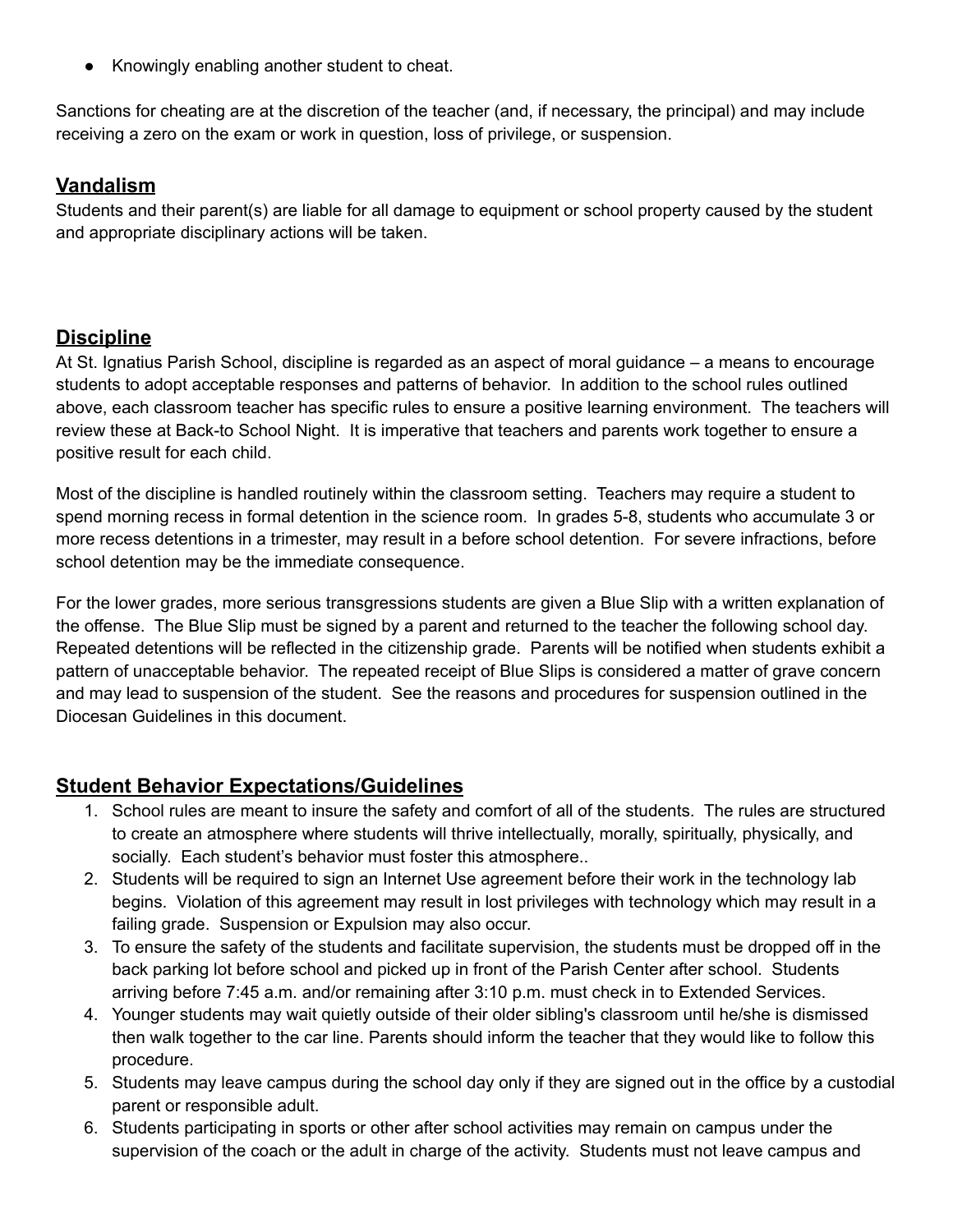return unless accompanied by a parent or responsible adult.

- 7. Students must walk bicycles while on campus and lock them to the bike racks. Skateboards, roller skates, scooters, and roller blades are not allowed on campus.
- 8. Students must respect the school property by keeping the classrooms, hallways, lunch areas, restrooms, and playground clean at all times. Students must clean their lunch area and place trash in the proper receptacle. Chewing gum is never permitted on campus. Any damage to school property should be reported to the office immediately.
- 9. Backpacks should be of the average size which is no larger than 20inx12in. Rolling backpacks are permitted. Larger duffle bags and suitcases are not permitted for school books and supplies. Athletic bags and gear must be able to be stored safely outside of the classroom.
- 10. Students must not use electronic games, recorders, laser pointers, iPods, MP3 players or cell phones on campus, including Extended Services.
- 11. Students are not permitted to bring toys or games from home unless prior permission has been granted by the classroom teacher or program director, such as Extended Day Program.
- 12. Students are not permitted to have agreements to trade toys or any items on school property. This includes selling items to each other.
- 13. During periods of distance learning, all school rules and policies apply to the student who is working remotely.
- 14. Students participating in class remotely may not share access to the class with anyone not enrolled in the class nor invite others who are not enrolled to attend the session with them.
- 15. Students must participate in a remote video session from a location free from distractions and without inappropriate materials in the background.
- 16. Students and parents or any third party, are not permitted to record an online lesson without the express permission of the classroom teacher AND principal.
- 17. Live recorded lessons are not permitted to be shared on social media, through emails, or any communication between families.
- 18. Students, parents or third parties are not permitted to take pictures during a live recorded lesson without the express permission of the principal and classroom teacher who is facilitating the lesson. Pictures taken without permission and then posted may result in suspension or expulsion.
- 19. Students are not permitted to share any school communication on Social Media or with any outside entity.
- 20. Students are not permitted to have a cell phone visible between 7am-6pm while on campus. Phones are not permitted in Extended Day, at athletic practices, or in the pick up line. Phones that are seen, will be confiscated and a parent will need to meet with the principal to pick it up.
- 21. Gum is not permitted on campus at any time.
- 22. Students are to eat in the assigned area...not on the playground.
- 23. To ensure safety and supervision, students must play in their designated areas.
- 24. Students are to wear uniforms daily unless otherwise instructed. The uniforms must comply with the guidelines set forth in the Uniform section of this handbook. When students wear free dress, they must comply with the regulations set forth in the Free Dress Code in this handbook.

### **Right to Search**

While students generally possess the right of privacy of person and personal effects, that right must be balanced against the school's responsibility to protect the health, safety, and welfare of the whole school community. Because school officials have a legitimate interest in personal safety and protection of all students within their care and custody, the school administration reserves the right to conduct searches when there is reasonable suspicion that the search will reveal evidence that the student is violating the law or school policies. School officials do not need a warrant or permission from a parent or guardian to conduct such a search.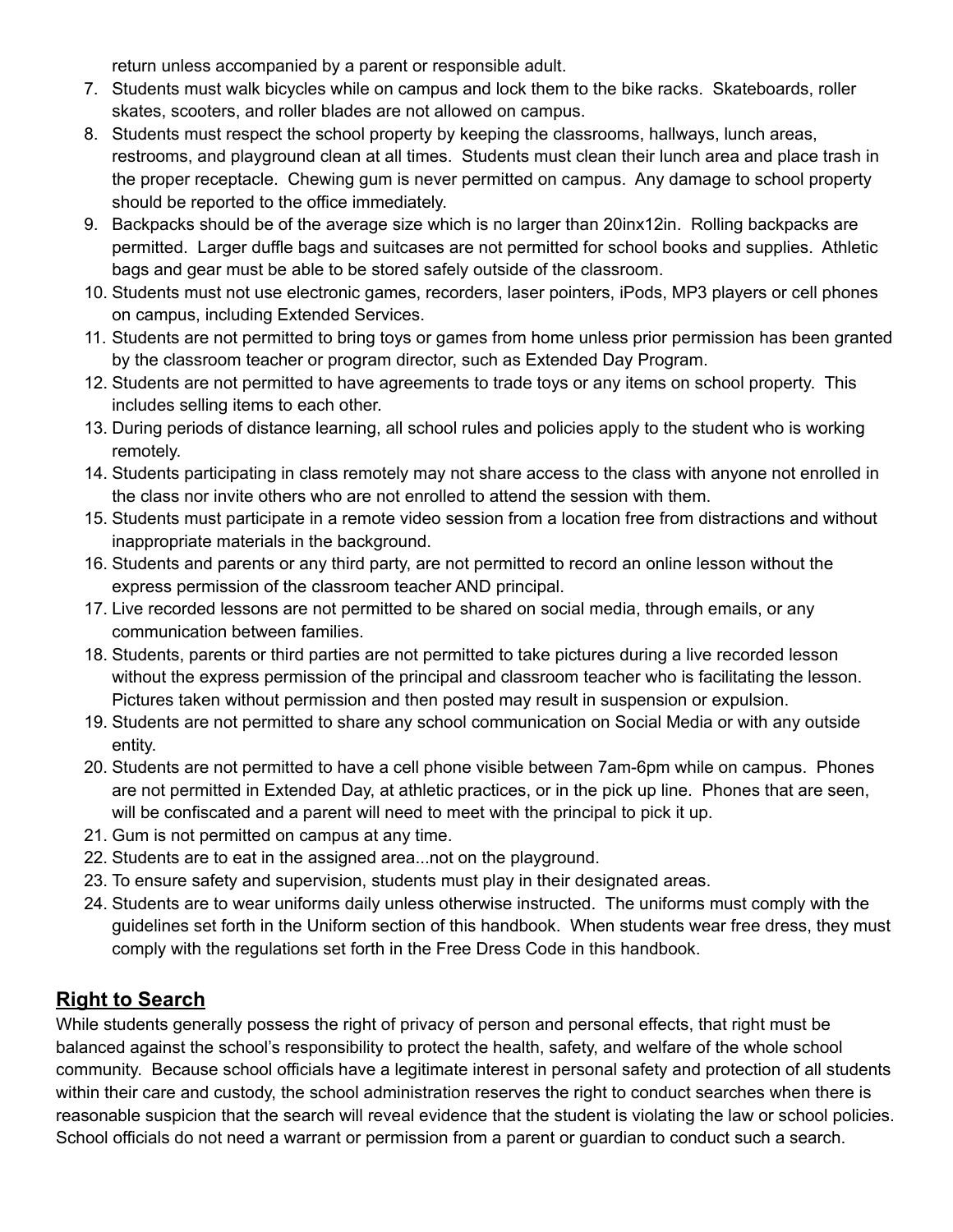School officials therefore reserve the right and responsibility to conduct, and a student must submit to a search of his/her person, automobile, clothes, bags, cell phone, and electronic equipment when reasonable suspicion exists. A search of a student's person would occur only with appropriate supervision by a faculty or administration member of the same sex, and the school will notify the parents/guardians of the fact that the search was conducted. The school also reserves the right to search any area of campus and school property including all lockers and school computers and all electronic devices. Refusal to comply with a search process will be grounds for disciplinary action, which may include expulsion.

### **Interviews by Officials**

- Law enforcement officers have the right during the school day to interview students who are suspects or witnesses. Child Protective Services representatives may conduct interviews to investigate reported child abuse or neglect.
- Before releasing a student for an interview, the school employee in charge must confirm that the person seeking the interview is properly authorized and presents appropriate identification as well as confirm that the interview is being conducted as part of the interviewer's professional duties.
- The school employee in charge will inform the parents/guardians that such an interview will take place, except when law enforcement or the agency has a specific reason not to inform the parents/guardians. In all events, an adult, either a parent/guardian or a school staff member, will be present for any interview unless the student being interviewed elects otherwise.

### **Disciplinary Actions and Sanctions**

The principal and other school personnel may interview students at any time for the purpose of investigation. Parents may not attend such investigations unless they are invited to do so by the principal. The following sanctions may be imposed upon students in the sole discretion of the school in any order:

- Parent and student conference
- Denial of specified privileges
- Detention: Students are assigned to recess or before school detention duty. Failure to serve detention will result in additional disciplinary action.
- Probation: The principal may place a student on behavioral probation; the student and parent will be notified in writing of the reason for probation, resulting consequences and/or restrictions, the period of the probation, and how the probation may be ended.
- Suspension (see below)
- Withdrawal: Parents may be given the option to voluntarily withdraw their child rather than face expulsion.
- Expulsion (see below)

### **Suspension**

Suspension is a disciplinary action to be used at the sole discretion of the principal. Suspension is not intended to be corrective in and of itself; instead, suspension sends the message that the offending behavior does not belong at school. A student may be placed on suspension for serious misconduct or continuing misconduct on or off campus. Suspension is typically served off campus but may be served on campus at the discretion of the principal. Suspension ordinarily should not exceed five consecutive school days. However, a student may be suspended from campus longer than this in certain circumstances which may include, but are not limited to, the following: awaiting results of a pending investigation, awaiting documentation of professional evaluation, or when isolation is deemed to be in the best interest of the suspended student or the community. Parents will be notified immediately and are expected to pick up the student as soon as possible; parents will remain involved in the process through verbal or written communication or conferencing. Suspension does not carry an academic penalty, and the student should keep up with classwork and homework.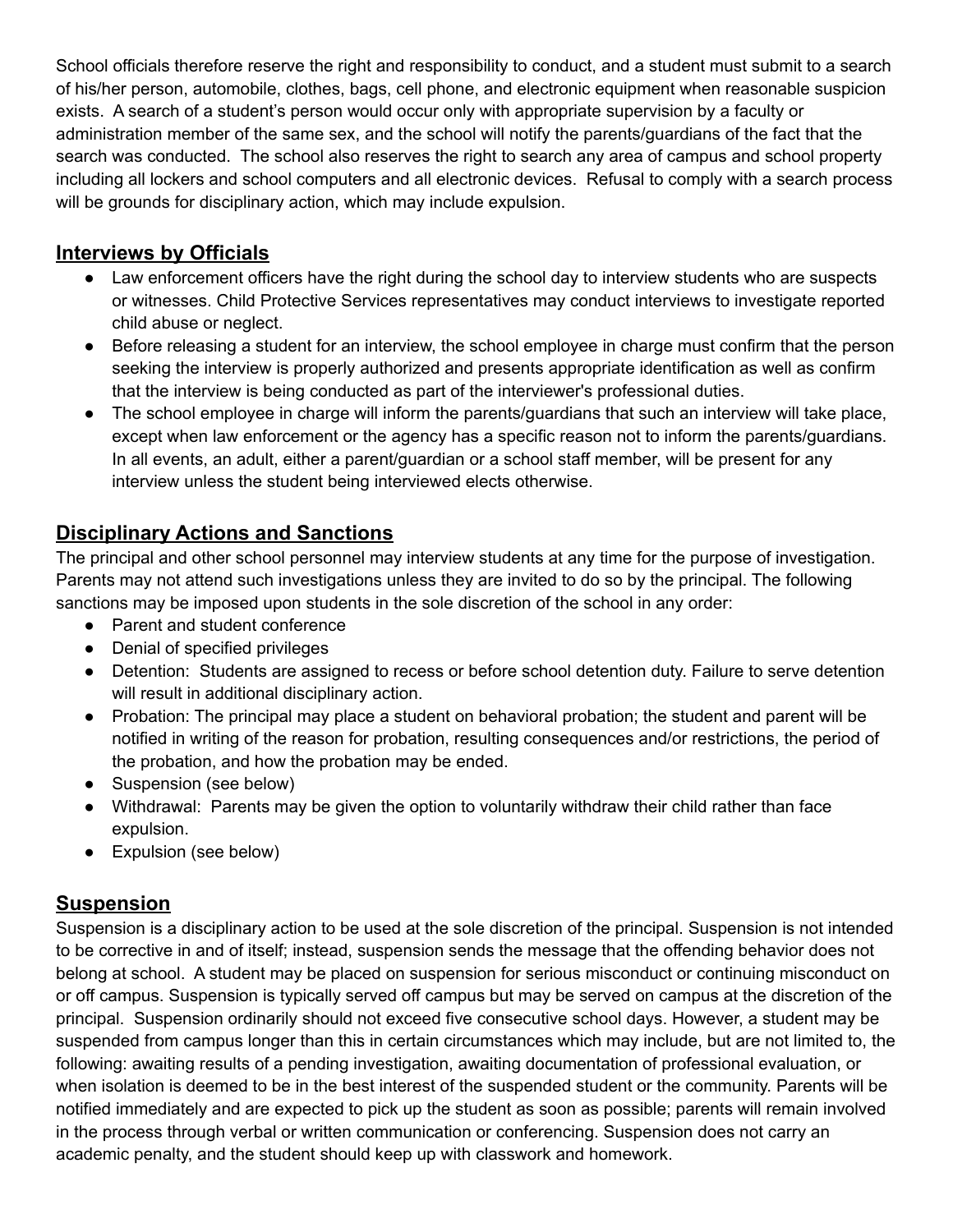Since the grounds for suspension ordinarily differ in degree from the grounds for expulsion, parents and students will be informed that continued or repeated misconduct may result in a recommended withdrawal or expulsion.

#### **Reasons for Immediate Suspension**

At the discretion of the principal, the following offenses committed by students are potential reasons for immediate suspension which may also lead to expulsion. This list shall not be considered as exhaustive:

- 1. Serious disobedience, insubordination, or disrespect for authority including, but not limited to, the following:
	- Refusal to obey school rules;
	- Refusal to follow directions;
	- Refusal to answer when spoken to directly;
	- Giving sharp, rude answers in a disrespectful tone of voice;
	- Causing interruption in classroom procedures;
	- Cheating, plagiarism, or dishonesty of any kind;
- 2. Language or behavior which is immoral, profane, vulgar, or obscene on or off campus;
- 3. Purposeful and/or targeted behavior that maligns another student or adult;
- 4. Use, sale, distribution, or possession of drugs, alcohol, or any other legally controlled substance or drug or vaping paraphernalia;
- 5. Injury or harm to persons or property, vandalism, or serious threat to same;
- 6. Sexual, physical, visual, or verbal harassment/bullying or abuse of staff, students, parents, or guests of the school;
- 7. Hazing;
- 8. Sale of any material on school grounds without proper authorization;
- 9. Unauthorized absence or continued tardiness;
- 10. Assault with, or possession of, a lethal instrument or weapon;
- 11. Serious theft or dishonesty;
- 12. Outrageous, scandalous, or seriously disruptive behavior;
- 13. Conduct at school or elsewhere which would reflect adversely on the Catholic school or church;
- 14. Not adhering to the internet use agreement, hacking into the school computer system, or viewing or attempting to view material through the internet that is deemed inappropriate per the Internet Use Agreement; or
- 15. Sexting (the sending, receiving, or forwarding of sexually explicit messages, photographs or images between digital devices or the sharing of such communication with others).

### **Expulsion**

Expulsion is an extreme and permanent disciplinary action enacted for the common good; the authority to expel resides solely with the principal. Ordinarily, an expulsion is the result of continued disciplinary offenses, on or off campus, that have not been remedied by lesser disciplinary actions such as detention, probation, or suspension. Immediate expulsion could result from actions, on or off campus, which are a violation of criminal law, which are serious enough to shock the conscience or harm the reputation of the school or parish community, or which pose a threat to the health, welfare, or safety of the student or the school community. The student will typically be placed on suspension (see above) if he/she is not already suspended, and parents will be notified immediately. Conferencing will take place with the principal, parents, appropriate staff, and the pastor of the parish if he or the family so desire; the student may be included for part of the conference. If a decision is made to terminate the student's enrollment, the parents may be given the option to voluntarily withdraw the student by a specified date. Otherwise, the student will be expelled. Full credit will be given for all work accomplished by the student up to the moment of withdrawal or expulsion.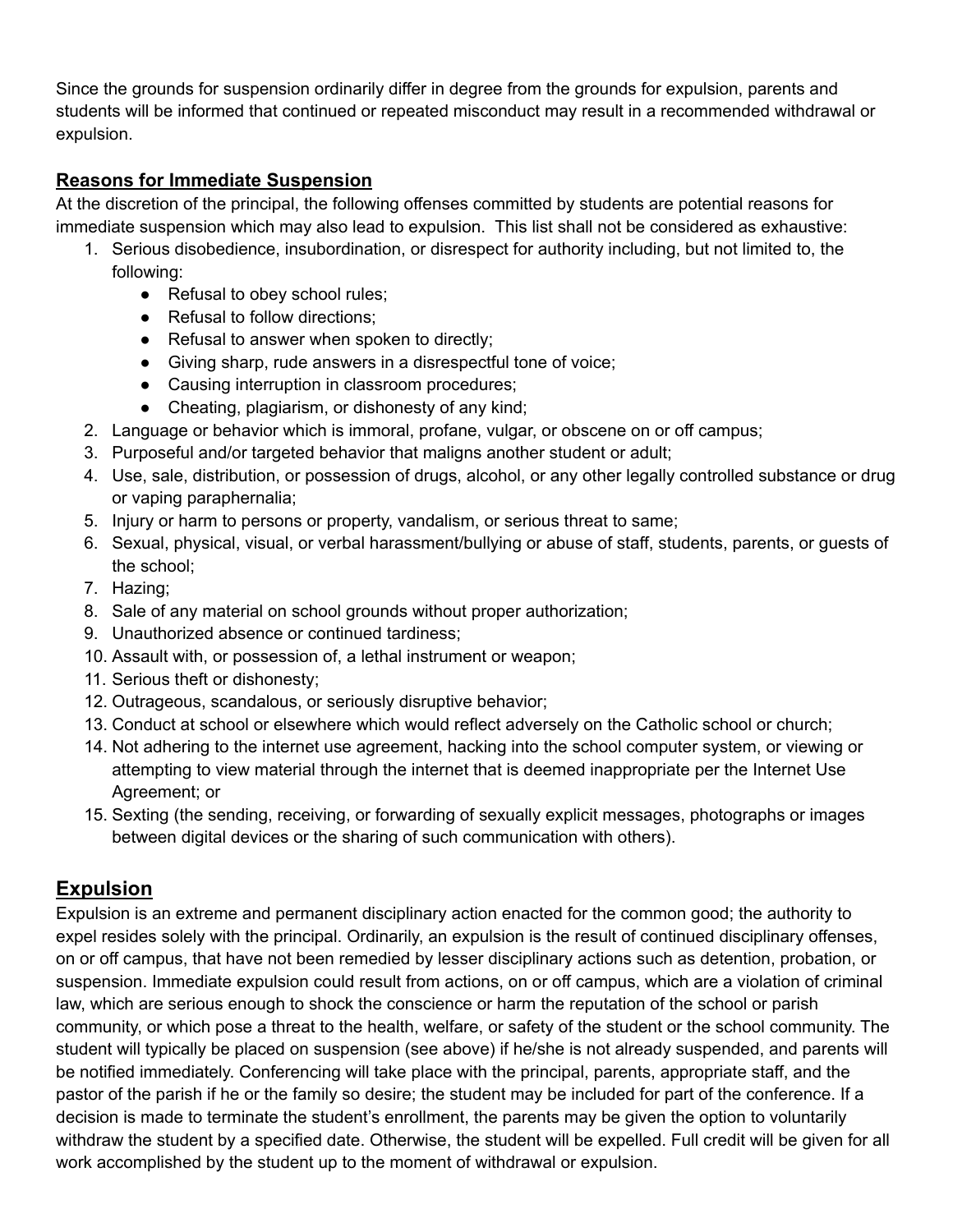### **Disciplinary Records**

Disciplinary records are private documents of the principal and are kept separate from the student's cumulative file and will not follow the student beyond enrollment at St. Ignatius Parish School; they are not available to students or parents.

### **Information and Communication Technology Policies**

#### **Online Social Media and Networking Policy for Parents and Students**

St. Ignatius Parish School recognizes that many different social networks exist on the Internet (Twitter, Facebook, Tik Tok, and Instagram, among others). Millions of people, including students and parents, utilize one or more of these networks on a daily basis for both professional and personal purposes. These services provide different methods of communicating and interacting with other users, in both public and private ways. These tools include message and photograph posting, emailing, instant messaging, group discussions, blogging, and video/photo sharing.

Due to the popularity of social networking sites and the way they can facilitate effective and efficient communications between users, the use of social networking in connection with Catholic school activities presents many opportunities for enhancing the experience of students and their families. Without proper controls these communications are often unlimited, potentially affording access by unknown third parties (including those who would prey upon young people via the Internet). The nature of social networking sites leaves open the possibility of abuse and misuse (including by students and their parents), necessitating the following standards of conduct for all individuals connected with Catholic schools.

#### **Ethics and Responsibility**

When a Catholic school student or parent is using online social media (of any variety), that individual must always bear in mind that the material he or she posts reflects upon the school, the parish, the Diocese, and the Roman Catholic Church as a whole. As a consequence, it is imperative that all students and parents conduct themselves in an ethical and responsible manner when using online social media. Specifically, the following standards of conduct should be observed at all times:

- Any official organization of the school, such as CSAC, Parent Club, Boosters Club, etc., may only develop online media with the permission of the school administration. If approved by the school administration, it must be a link from the official website of the school. All materials placed on it must receive prior approval from the school administration. Failure to do so by any organization of the school could result in the organization being disbanded.
- Content that has the potential to be a source of scandal for the Church should never be posted. Examples of such content include, but are not limited to, obscene, harassing, offensive, derogatory, or defamatory comments and images that discredit or cause embarrassment to the school, the Diocese, or the Catholic Church, or to other students, parents, diocesan (school) employees, or parishioners.
- If a student or parent regularly identifies him or herself as a student or parent of the school in a personal website, blog, or social media account, he or she should make it clear on those personal sites that the views expressed there are his or hers alone and that they do not necessarily reflect the views of the school, the parish, or the Diocese. For example, he or she can post the following notice, in a reasonably prominent place: "The views expressed on this site are solely my own and do not necessarily reflect the view of St. Ignatius Parish School, or Parish, or the Diocese of Sacramento."
- Students and parents should be ethical and responsible participants in social media. They should at all times attempt to be accurate, truthful, and respectful in any public postings.
- Students and parents may not use school, parish, or diocesan trademarks, or reproduce any school,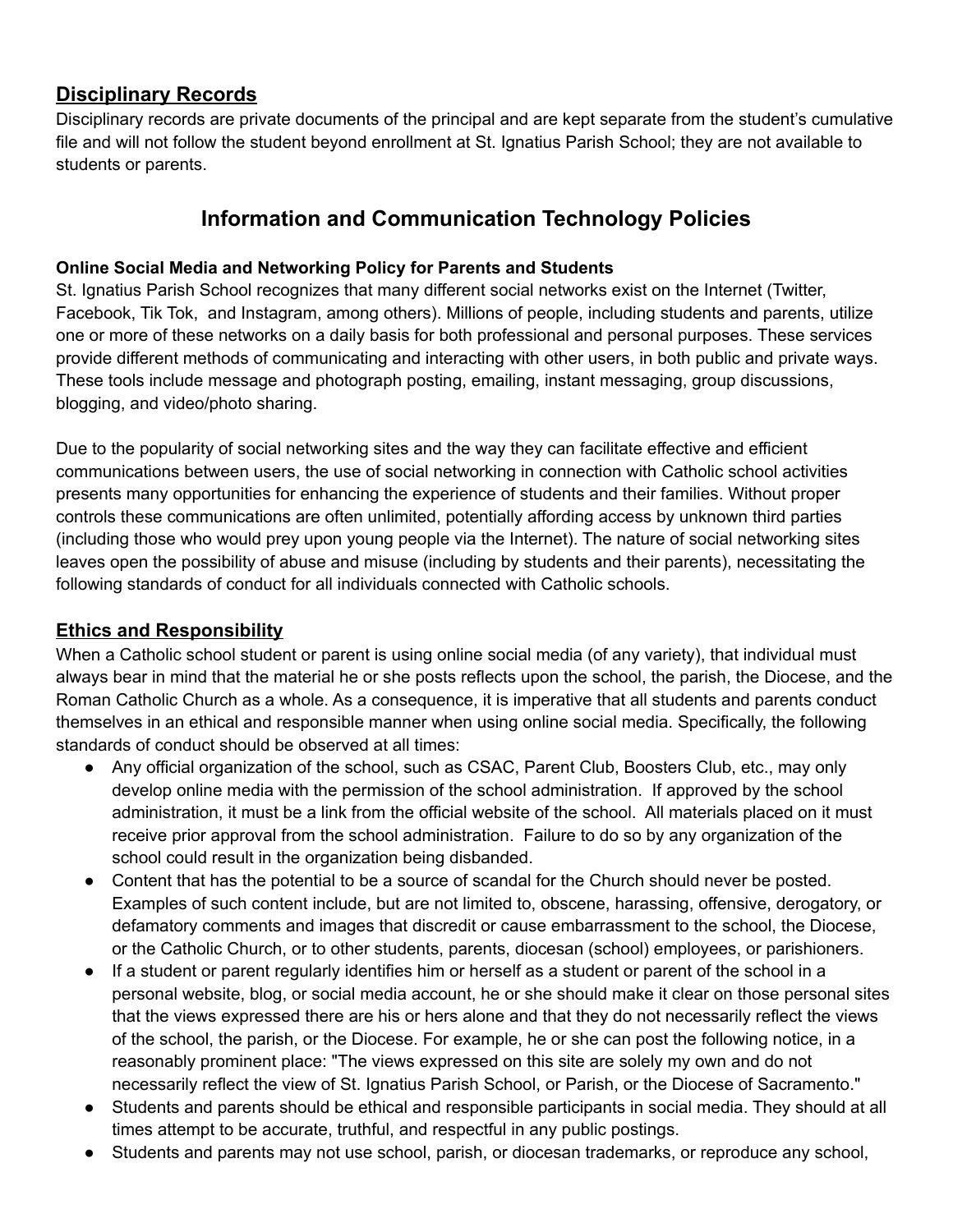parish, or diocesan materials or logos without express permission from the principal, pastor, or their designees.

#### **PHOTOGRAPHS AND VIDEOS**

Because digital images are easily created and reproduced, photographs and video files are extremely common on the web, and they are freely posted and passed along by users of online social media. It is the policy of the Diocese that privacy concerns, particularly as they relate to images of minors, are to be observed and respected in online social media use connected to its schools.

St. Ignatius Parish School has no desire to intrude into or restrict the rights of parents and students to freely post personal photographs on their online social media sites as they see fit. If, however, they intend to upload photographic images or video files related to Catholic school activities or members of the school or parish community or related Catholic communities, then students and parents must all observe the following guidelines:

- Prior permission should be obtained from any third parties depicted in photographic images or video files prior to being uploaded. If individuals decline such permission, their privacy should be respected and the image should not be posted.
- Students, parents, or any third party who record an online lesson without expressed permission from the classroom teacher is prohibited.
- Live or recorded lessons are not permitted to be shared on social media, through emails, or any communication between families. Live and recorded lessons are used with the expressed purpose for the classroom student to learn.
- Pictures are not permitted to be taken during a live or recorded lesson except without the expressed permission of the classroom teacher who is facilitating the lesson.
- If photographs or videos, particularly those of minors, are posted with or without permission, and the student or parent asks that it be removed, the student or parent's wishes should be observed.
- Even if parents have granted permission for the use of photographs or video images of their children, care should be taken to ensure that any such postings do not identify the child by name, unless there is specific permission granted by the parent for the additional connection.

#### **Discipline for the Policy Above**

Failure to observe the foregoing guidelines may result in disciplinary measures being imposed by the school. Discipline in this context will be determined by the school, based upon the particular facts of any incident, but can mean suspension or expulsion (for student misconduct) or involuntary withdrawal of a child from the school (for parent misconduct).

## **Harassment and Bullying**

St. Ignatius Parish School affirms the Christian dignity of every person, the right of each person to be treated with respect, and is committed to providing a learning environment that is free from harassment/bullying. Harassment/bullying of or by any student is prohibited. Every school will treat allegations of harassment/bullying seriously and will review and investigate such allegations in a prompt, confidential, and thorough manner. Allegations that are substantiated may result in disciplinary actions, up to and including dismissal.

1. Elementary and secondary students are undergoing a period of rapid growth in their maturity and social skills. It is not unusual for a student to make a mistake in his or her social interaction with another student. Any mistake should be corrected so that the student may learn from it and treat other students respectfully. An honest mistake should not be considered harassment/bullying. Part of any investigation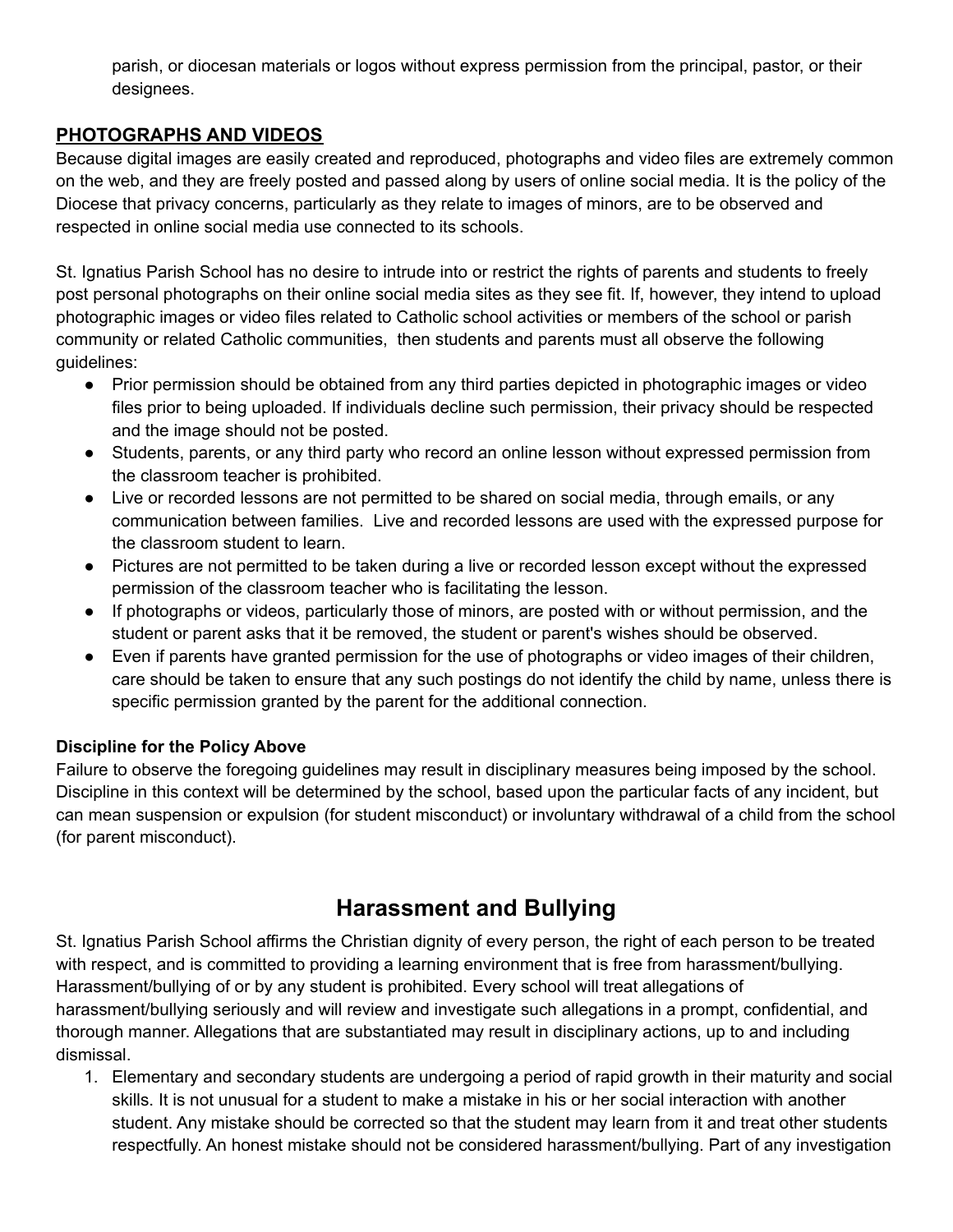into a charge of harassment/bullying will be to determine if the incident was a mistake, normal peer conflict, or something deliberate or repeated.

- 2. Harassment/bullying is unacceptable conduct that is deliberate, severe, and repeated (conduct that falls under the following categories that is not repetitive may, at the discretion of the principal, still be subject to the same consequences/sanctions as ongoing conduct). Harassment/bullying occurs when an individual is subjected to treatment that is hostile, offensive, or intimidating based on such factors as an individual's sex, race, religion, color, national origin, or physical or mental ability. Harassment/bullying can occur any time during school, school related activities, and outside the school. It includes, but is not limited to, any of the following:
	- Verbal Harassment/Bullying: Derogatory, demeaning, or inflammatory words, whether oral, written, or electronic;
	- Physical Harassment/Bullying: Unwanted physical touching, contact, assault, deliberate impeding or blocking of movements, or intimidating interference with normal work or movement;
	- Visual Harassment/Bullying: Derogatory, demeaning or inflammatory posters, cartoons, written words, drawings, pictures, web pages or gestures;
	- Sexual Harassment/Bullying: Unwelcome sexual advances, requests for sexual favors, and other verbal or physical conduct of a sexual nature. Such conduct includes, but is not limited to, the following: sexually demeaning comments, sexual statements, or jokes; suggestive or obscene letters, phone calls, texts, or e-mail; deliberate, unlawful physical touching; leering, gesture, or display of sexually suggestive objects or pictures.
	- Cyber-Harassment/Bullying: Willful and repeated harm inflicted on other persons through various forms of electronic media; provocative material, pictures, images, or attempts to be harmful or cruel to another student or individual through offensive electronic distribution using a cell phone, camera, the internet, or other electronic devices; or sexting (the sending, receiving, or forwarding of sexually explicit messages, photographs or images between digital devices or the sharing of such communication with others).
	- Hazing: Any method of initiation, pastime, or amusement engaged in with respect to a student organization which causes, or is likely to cause, bodily danger or physical harm, or tends to degrade or disgrace a student attending the school. May be a one-time occurrence and not be ongoing
	- Any individual seeing or hearing about any incident of harassment/bullying is encouraged to follow the procedures below. If the harassment/bullying stems from the principal, the person being harassed/bullied is to contact the pastor and the Regional Director or superintendent in cases of diocesan schools.

The following procedures are to be followed for filing and investigating a harassment/bullying claim:

- A. Students who feel aggrieved because of conduct that constitutes harassment/bullying should, depending on the severity of the conduct, directly inform the person engaging in such conduct that such conduct is offensive and must stop.
- B. If the student does not feel comfortable with the above, is unable to do so, or the offensive conduct does not stop, he/she shall direct his/her complaint to the principal or to a member of the school staff, who will then report it directly to the principal. Parents of students involved are to be contacted as soon as possible and will be kept apprised of the status of the response efforts of the school as those steps are undertaken.
- C. The student(s) alleging harassment will be asked to complete a written complaint. Students at the primary level may verbally explain their complaint rather than writing it. The claim will be investigated thoroughly, and confidentiality will be maintained to the extent practicable.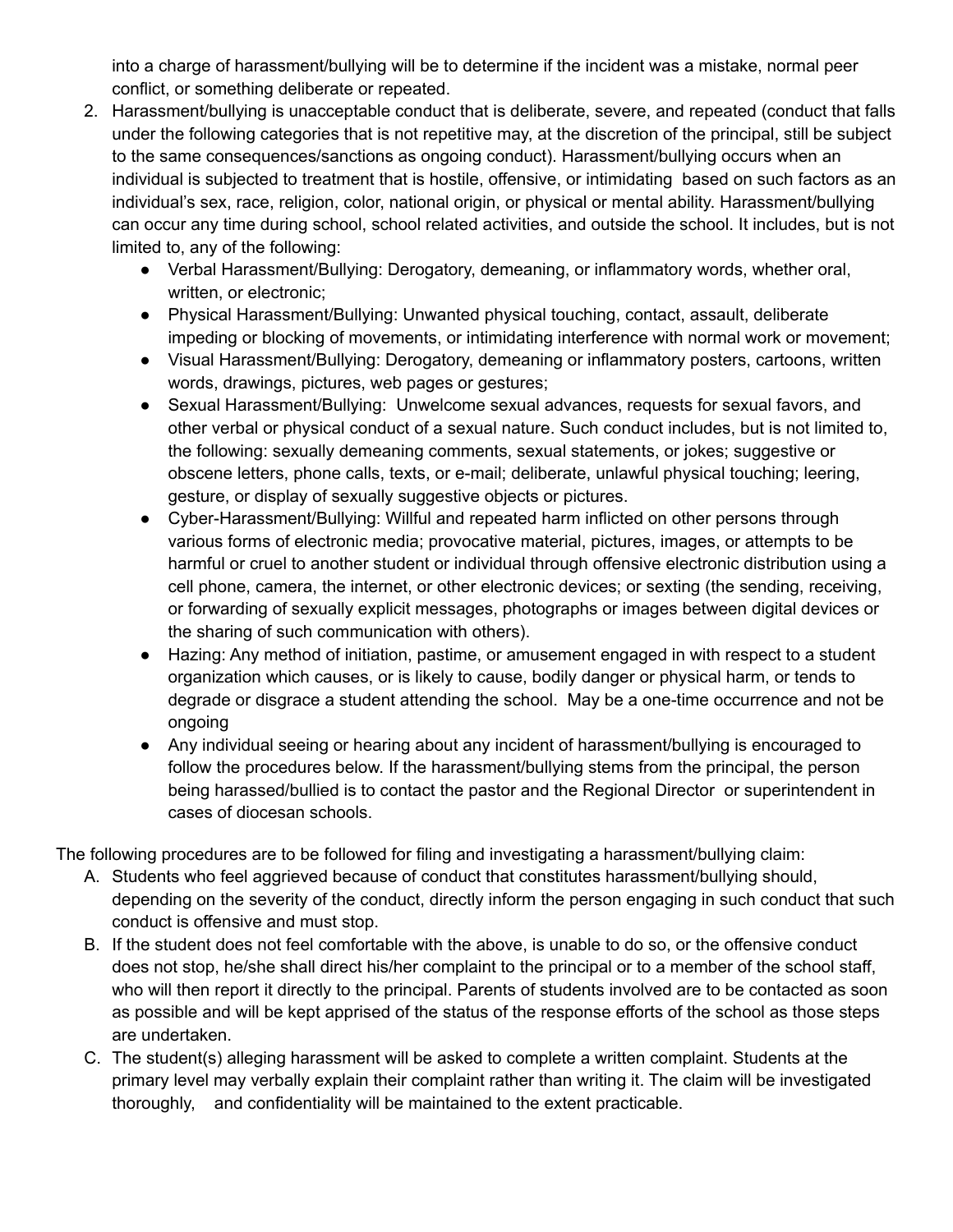- D. The investigation will include a meeting with the student alleged to have harassed/bullied, sharing with that person the nature of the allegations, as well as the name of the person bringing the allegations. Where the school deems it appropriate, witnesses may also be interviewed.
- E. Once the facts of the case have been gathered, the principal, in consultation with the Pastor and Regional Director (or Superintendent for Diocesan high schools), will decide what, if any, disciplinary action is warranted. The disciplinary action will relate to the nature, context, and seriousness of the harassment/bullying and can include all disciplinary actions up to and including immediate expulsion; if appropriate, law enforcement may also be contacted.
- F. If a party disagrees with the decision, he or she has the right to appeal the outcome to the Catholic School Department of the Diocese of Sacramento. The Department will address the appeal according to its procedures in effect at that time, which will be provided to all those involved in the appeal.
- G. If the complaint is against a non-employee or non-student, such as a parent, volunteer, or vendor, the school will take steps, within the extent of its power, to investigate and eliminate the problem
- H. **REPRISAL AND/OR RETALIATION**: Reprisal or retaliation against any complaining student or witness, by any student or parent, is strictly prohibited. Any student or parent who engages in such a reprisal or retaliation will be subject to an appropriate disciplinary response, up to and including immediate expulsion from the school.

### **Controlled Substances**

St. Ignatius Parish School emphasizes a commitment to a positive, faith-based environment for learning and the continued good health and safety of its students. Therefore, students, on or off campus, may not be in possession of, under the influence of, and/or use controlled substances, look-a-likes, or paraphernalia, nor engage in solicitation or distribution thereof.

The term "controlled substance" for the purposes of this handbook typically refers to any illegal drug, marijuana, alcohol, tobacco, tobacco products, e-cigarettes and vapor products, or the intentional misuse of prescription medication. The intentional misuse of other types of substances may also be addressed under this policy, at the discretion of the school administration. A full listing of drugs that are illegal under federal law can be found in the Controlled Substances Act (21 U.S.C. §§ 801, et. seq.).

The school expects parents and students to support all policies on the use of controlled substances:

- Parents/guardians and older siblings or family members are legally and morally responsible any time they provide or allow the use of controlled substances by underage minors.
- Students may not possess, solicit, use, or be under the influence of controlled substances or paraphernalia, on or off campus, or at supervised or unsupervised activities or events.
- Students may not host an event where controlled substances are present or used.
- The presence of students any time controlled substances are used or distributed presumes some level of participation and may result in the same consequences as those using or distributing the substances.
- Students participating in any activities, real or pretend, involving paraphernalia or "look-alikes" associated with controlled substances may be subject to disciplinary action.
- Students may not sell or distribute any controlled substance on or off campus.
- Any student (or parent/guardian on behalf of a student) who freely approaches a counselor, administrator, teacher, coach, or other staff member for help regarding a controlled substance problem will be assisted in the spirit of counseling (unless the student is found to be using the counseling mechanism to avoid disciplinary action). However, this "spirit of counseling" will require strict adherence to all policies regarding controlled substances; requirements will be handled on an individual basis.
- The presence of students at after-hours school events (such as school or parish fundraising dinners) where alcohol is served to adults does not constitute a violation of this policy.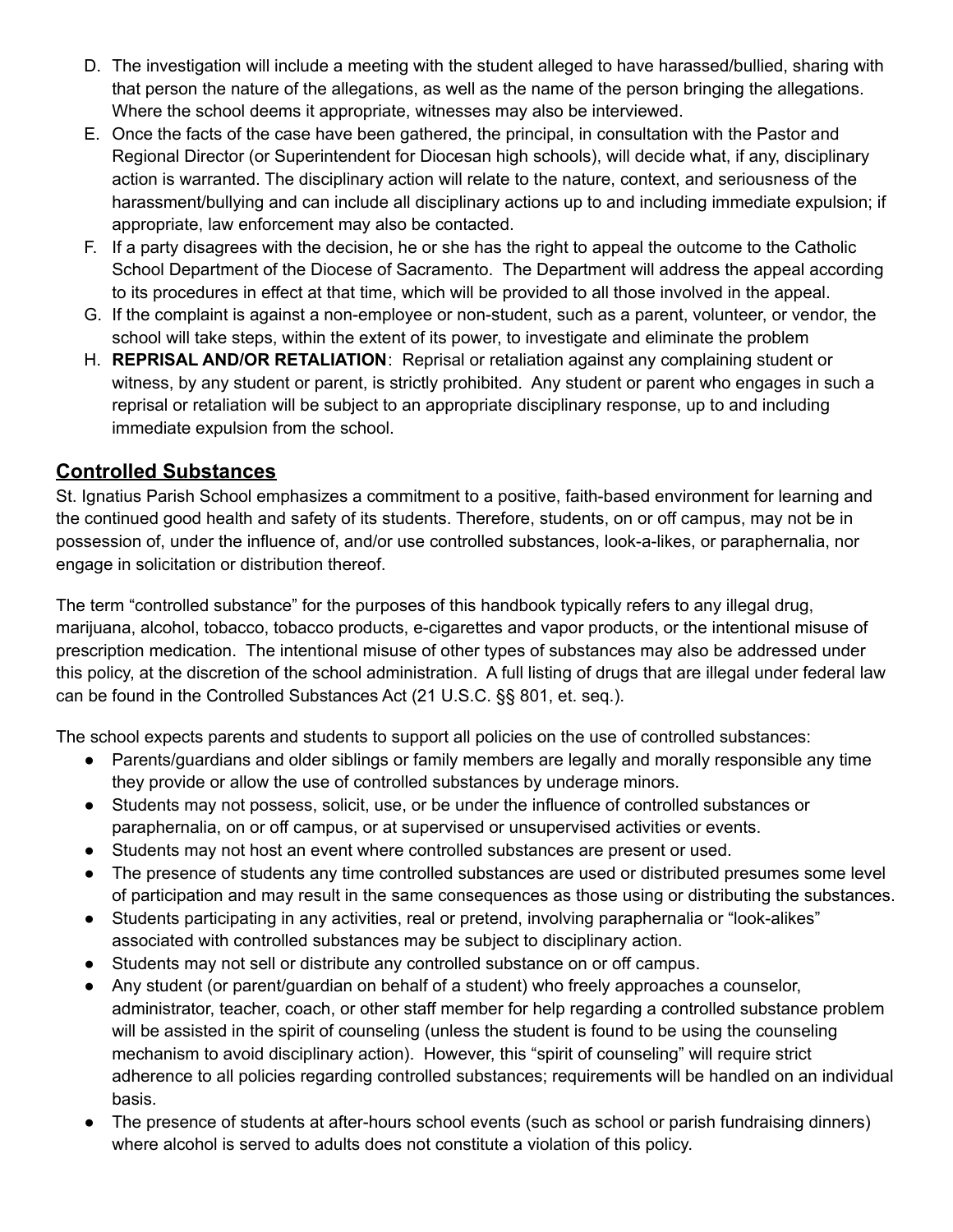Upon at least reasonable suspicion that a student has violated this policy, any of the following actions may be taken, as deemed necessary by the school:

- Parent(s)/quardian(s) will be notified.
- A search of the student's belongings (backpack, bag, clothing, electronic device, etc.), desk, locker, or cubby may take place.
- The student may be suspended from school pending an investigation.
- The student and parent(s)/guardian(s) will conference with the principal and/or other school officials.
- The student may be asked to be drug tested once or periodically at a location approved by the school; the cost of drug testing is the responsibility of the parent(s)/guardian(s).
- The student may be placed on a behavior contract which may include professional evaluation, counseling, involvement with a support group, rehabilitation if recommended by the evaluation, random drug testing, and any other provision deemed necessary by the school administration. Any costs for the above will be the responsibility of the family.
- The student may be suspended following an investigation.
- The school may ask the parent(s)/guardian(s) to withdraw the student.
- The student may be expelled
- Law enforcement and/or child protective services may be contacted.

Nothing in the school's controlled substance policy should be construed to mean that, as a result of this policy, St. Ignatius Parish School has undertaken a duty to detect, prevent, or treat drug or alcohol use by students, even if such use becomes apparent.

### **St. Ignatius Parish School Technology Acceptable Use Policy**

To ensure that all students comply with school rules regarding electronic equipment, the following policies and procedures have been established for using school computers, electronic devices, the wireless network, the Internet, and all peripherals; these policies also apply to the use of any personal electronic equipment which is brought to campus, either with or without permission, or used off campus for any school-related activity or where any member of the parish or school community is in any way involved. No set of policies and procedures can provide rules to cover every possible situation or device. Instead, what follows is designed to express a framework and to set forth general principles when using electronic media and services. All policies are inclusive of the use of computers and electronic devices including, but not limited to, iPads and other tablets and notebooks, mobile phones and other similar devices, Apple watches or similar devices, the wireless network, the network, the Internet, and all peripherals. When a student uses technology, on or off campus, of any variety, he/she must always understand that the actions taken are not just a reflection on him/her but a reflection upon the school. It is imperative that all students handle themselves in accordance with the mission and philosophy of St. Ignatius Parish School, our Diocese, and our Roman Catholic Church. At school, permission by the classroom teacher must be given BEFORE any technology is used. This opportunity is a privilege, not a right; therefore any student who violates any portion of this Acceptable Use Policy (which students in grades 4-8 sign) will immediately lose the privilege to use technology at school for the remainder of the school year and may be subject to other disciplinary action. The policies, procedures and information found on the agreement are schoolwide. Teachers/Staff may establish additional policies and requirements for use in their classrooms or situation.

- 1. All students who use technology agree to abide by the Internet Use Agreement (signed by each student). This agreement will cover ethics, security, and digital identity. All of which will be explained.
- 2. Technology is to be used only for the reading of school approved material, completing assignments, assessments, or projects. Technology is not permitted to be used for communication, entertainment,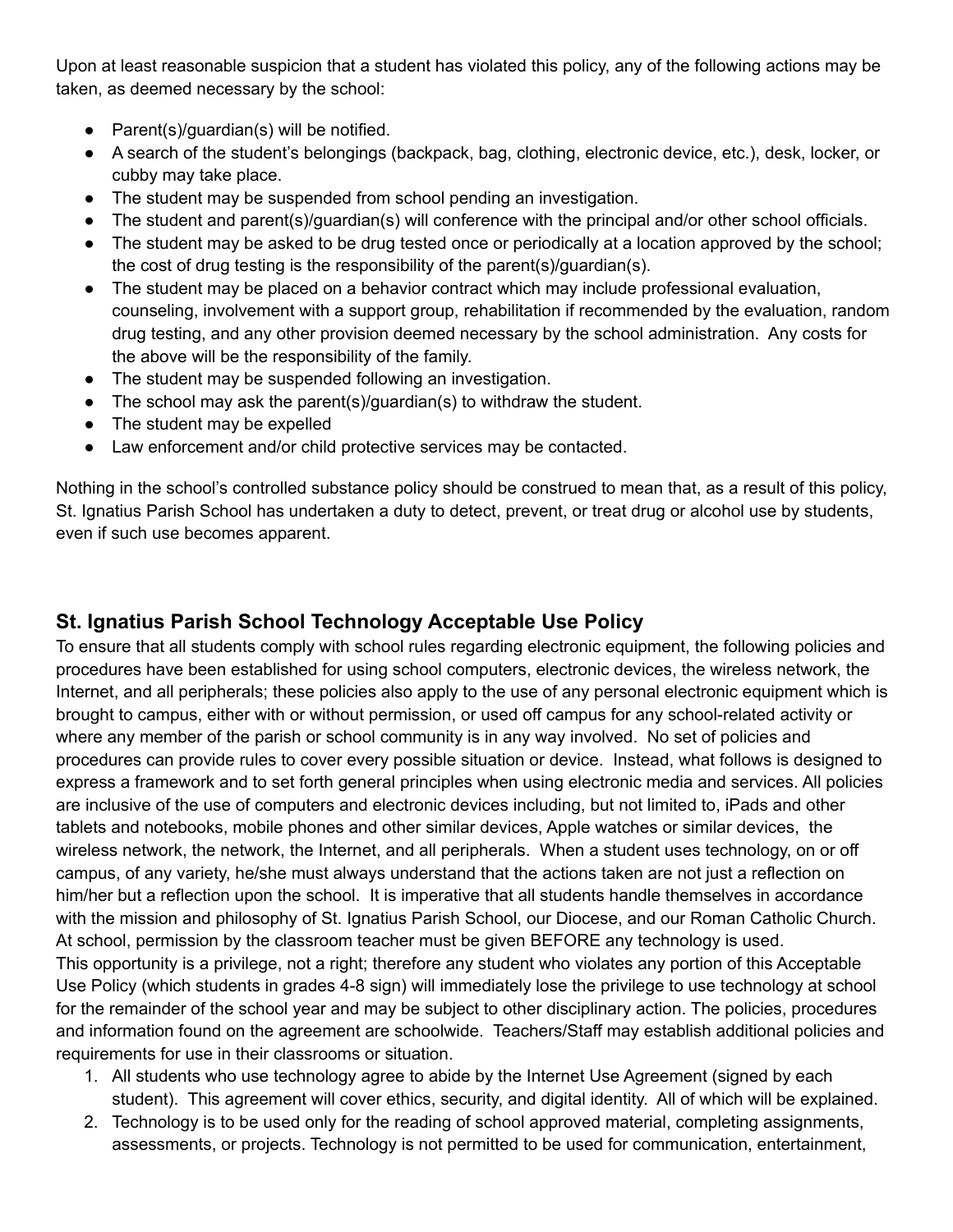music, social media, gaming, etc.

- 3. Students may not use technology to record and/or photograph or video images of a person or persons on or off campus, unless it is part of an assigned project under the supervision of a classroom teacher or staff member.
- 4. The school reserves the right to review the contents of any device a student uses.
- 5. St. Ignatius Parish School has selected a technology protection measure (internet filtering) for use with the school internet system. The filtering technology will always be configured to protect against access to material that is obscene, illegal, and material that is harmful to minors, as defined by the Children's Internet Protection Act. St. Ignatius Parish School, may at times, reconfigure the filtering software to best meet the educational needs of the school and address the safety needs of the students. Files stored on the network are treated in the same manner as other school storage areas, such as lockers. St. Ignatius School reserves the right to inspect files stored in our network, included to but no limited to, all forms of electronic communication.

### **Social Media Use**

- Use of social networks at school may be limited by school personnel.
- Students who use social media must adhere to the discipline policies in this handbook, the Technology Use Policy, the Diocesan Online Social Media and Networking Policy for Parents and Students, and the Harassment and Bullying Policy.
- Students are reminded that they are always St. Ignatius Parish School students, both on and off campus, and that ALL electronic content is both public and permanent.
- St. Ignatius Parish School reserves the right, at its discretion, to review and/or request removal of any student's social media content. Failure to comply may result in disciplinary action.
- Permission of the school administration is required for the use of the school's name, initials, logos, pictures, property, or representations of the faculty, staff, students, or other individuals. Deliberate publication or postings of such material on the Internet without permission may result in serious disciplinary action, including dismissal from the school and the contacting of law enforcement.

#### **Use of Electronic Devices Owned or Issued by the School and personal devices brought to school with or without permission**

- Electronic devices owned or issued by the school are to be used for academic purposes only.
- Students have no reasonable expectation of privacy in their use of the school's electronic equipment or network or personal electronic device at school.
- The school reserves the right, upon reasonable suspicion that the search will reveal evidence that the student is violating the law or school policies, to review any student's electronic devices, files, and messages including, but not limited to, email, photos, texts, video, and other applications to ensure compliance with all school rules. Students must comply with all requests for access.
- All users are only permitted to log on to their own school-issued account. Sharing of account and /or account information is prohibited and may result in the account being disabled.
- All users may never move, change, or disconnect any of the hardware or wires/cables.
- Regardless where it takes place, students have no right to add, copy, delete, or alter any operating system software, application system software, and system setup or equipment configurations of devices owned or issued by the school.
- Use of technology on campus or at school functions or events is subject to inspection and audit by the school administration, which may include a physical inspection of material contained on, or accessible by, the device. Students agree to cooperate with any such inspection.
- All students must agree to abide by the following Acceptable Use Pledge.

### **Acceptable Use Pledge Covering Electronic Devices**

● I will use my electronic devices in ways that are appropriate, educational, and meet St. Ignatius Parish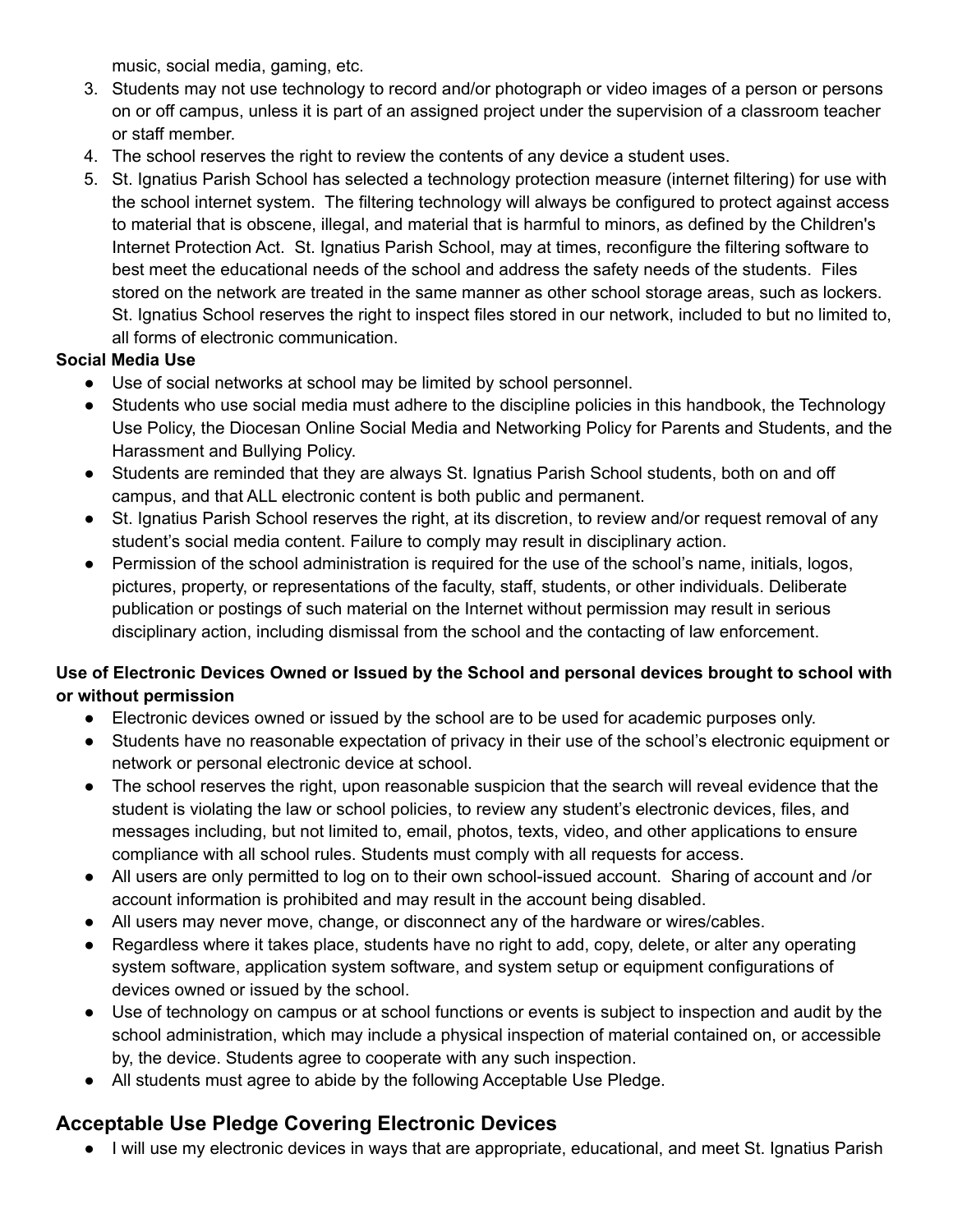School expectations as outlined in the Parent/Student Handbook.

- I will use appropriate language when using emails, journals, blogs, or any other forms of communication.
- I will not create, or encourage others to create, discourteous or abusive content.
- I will not use electronic communication to spread rumors, gossip, or engage in any other activity that is harmful to other persons.
- I understand that electronic devices used by me are subject to inspection at any time without notice and remain the property of the school.
- I understand that my other electronic devices (including but not limited to my cell phone) are subject to inspection at any time based on a reasonable suspicion that they contain information pertinent to a violation of law or school policies.
- I will take proper care of all electronic devices that are issued to me.
- I will never leave my electronic device unattended, and I will know where it is at all times.
- I will protect my electronic devices by keeping them stored in the provided case at all times.
- I will never provide my password to other individuals.
- I will keep food and beverages away from my electronic devices since these may cause damage to the device.
- I will clean the screen with a soft, antistatic cloth ONLY and will use no cleaners.
- I will not disassemble any part of my electronic device or attempt any repairs.
- I will not place decorations (such as stickers, markers, etc.) on the electronic device.
- I will not remove or deface the serial number or other identification on any electronic device.
- I will be responsible for all damage or loss caused by neglect or abuse.

#### **Distance Learning**

During periods of distance learning, all school rules and policies apply to the student who is working remotely. Students participating in class remotely may not share access to the class with anyone not enrolled in the class nor invite others who are not enrolled to attend the session with them. Students must participate in a remote video session from a location free from distractions and without inappropriate materials in the background.

#### **Consequences for Violations of Information Technology Policies**

Students who violate the rules set forth in these policies will be subject to all customary disciplinary actions, including but not limited to, the following:

- Payment for labor charges and/or parts necessary to undo changes or restore any equipment or system to its proper operating configuration as determined by the network administrator and St. Ignatius Parish School administration.
- Removal of the student from a course of instruction, suspension, and/or expulsion from St. Ignatius Parish School.
- Contact law enforcement if there is a reasonable suspicion that the law has been violated.

#### **Computer Internet Use**

Students have Internet access through the Computer Lab and in the classrooms. Students are required to abide by the St. Ignatius Internet Use Agreement. By enrolling at St. Ignatius Parish School, parents and students agree to read, discuss, and follow the St. Ignatius Internet Use Agreement. Non-compliance with the St. Ignatius Internet Use Agreement is grounds for withdrawal of Internet privileges and/or more serious disciplinary action of suspension or expulsion.

#### **Internet Use Agreement**

St. Ignatius Parish School students will be participating in online activities and projects which will include the use of their Google for Education account for Google Classroom, blogs and other educational and sharing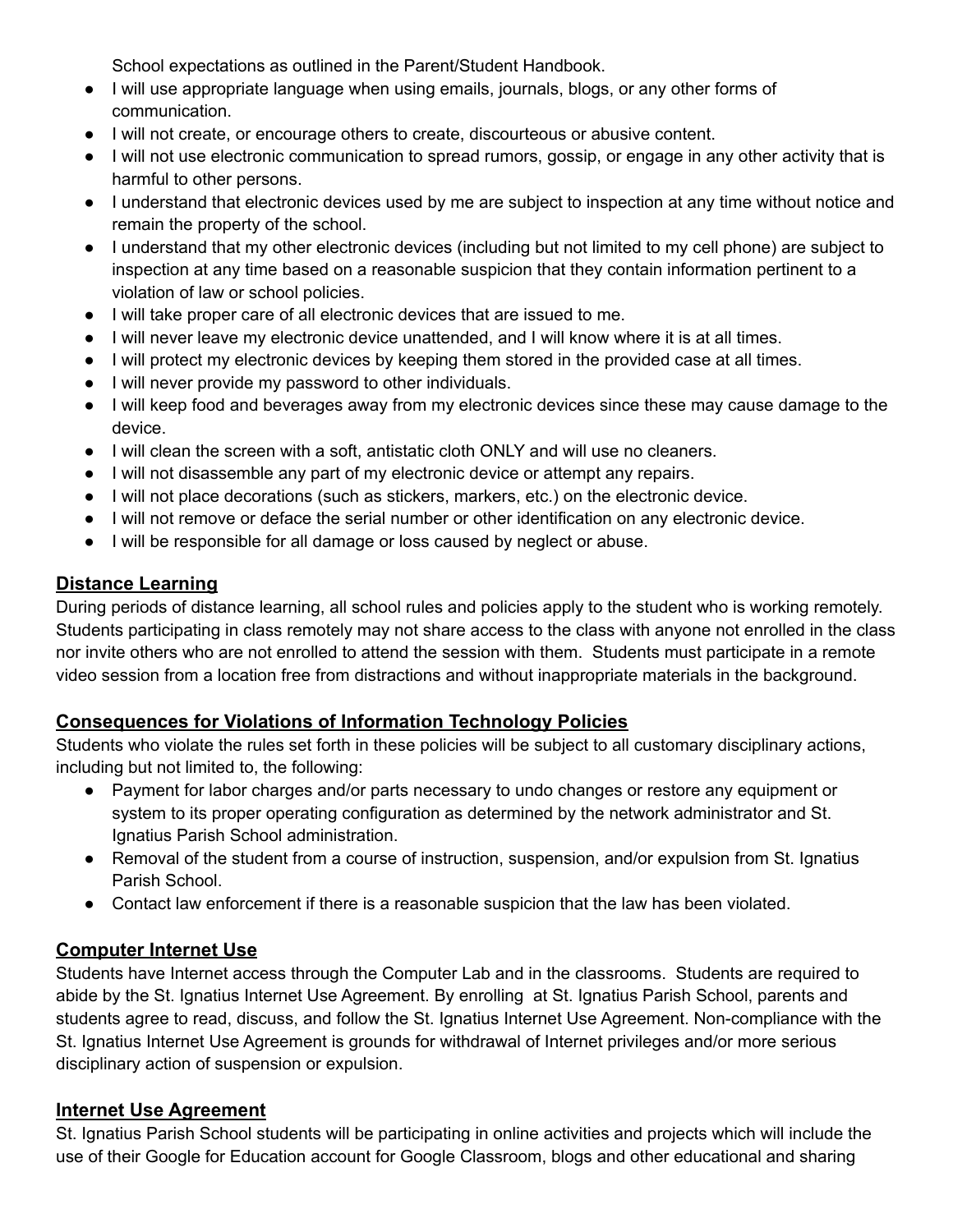websites. Students should understand that our online activities are an extension of the classroom. All work posted should be proofread for spelling and grammar errors and must be appropriate for school. Content published online by students may include, but is not limited to:

- Multimedia, written, oral and artistic projects to supplement all curriculum areas and demonstrate understanding of technology and/or other curriculum area concepts
- Comments on each other's work
- Postings to class or individual school related blogs or websites

### **Online Safety**

The following safety precautions are in place for all online activities:

- Only the teacher (or other teachers in collaborative projects) can approve registrations.
- Online work will be moderated. All content is subject to teacher approval and/or deletion.
- No full names of students or photos or videos in which students can be identified will be used without specific permission.
- Students will participate in ongoing online safety training and digital citizenship during the year.

### **Terms and Conditions**

- Students should not change settings on devices or download any software or apps.
- Students should not have any expectation of privacy when participating in these online activities. All activities will be monitored.
- Students should not edit or delete the work of another without permission.
- Every reasonable effort will be made to monitor online conduct in order to maintain a positive learning community. Students are not to browse outside the scope of the assignment. Social media sites are prohibited.
- Students should not include any information, images or video online that could compromise their safety or the safety of other members of the St. Ignatius community.
- All students will be respectful in their postings, comments and edits. Inappropriate language, personal insults, profanity, spam, racist, sexist or discriminatory remarks, or threatening comments will not be tolerated.
- Students should not share their login information or protected information about the site with anyone other than their parent/ guardian and the teacher.
- If a student suspects that a password or other protected information has been compromised, the teacher should be notified immediately.
- Any student who is aware of violations of this agreement by others must report these violations to the teacher immediately.
- Uncited use of copyrighted material in postings, files, or comments will be deemed as plagiarism and consequences will be administered accordingly.
- All use of the internet must be in accordance with the policies defined in St. Ignatius Student/Parent Handbook and the terms and conditions of the sites being used.

### **Consequences of Violating the Internet Use Agreement**

Access to the resources on the Internet is a privilege, not a right, and inappropriate use will result in the cancellation of those privileges. St. Ignatius rules pertaining to suspension and expulsion will apply to the use of school computers.

Any violation of the above terms and conditions may make the violator subject to:

- Immediate termination from participation in online projects, with all related sacrifice of points toward grades.
- Discipline through the school code of conduct, where applicable. At the teacher's discretion, a warning may be given in the case of minor infractions.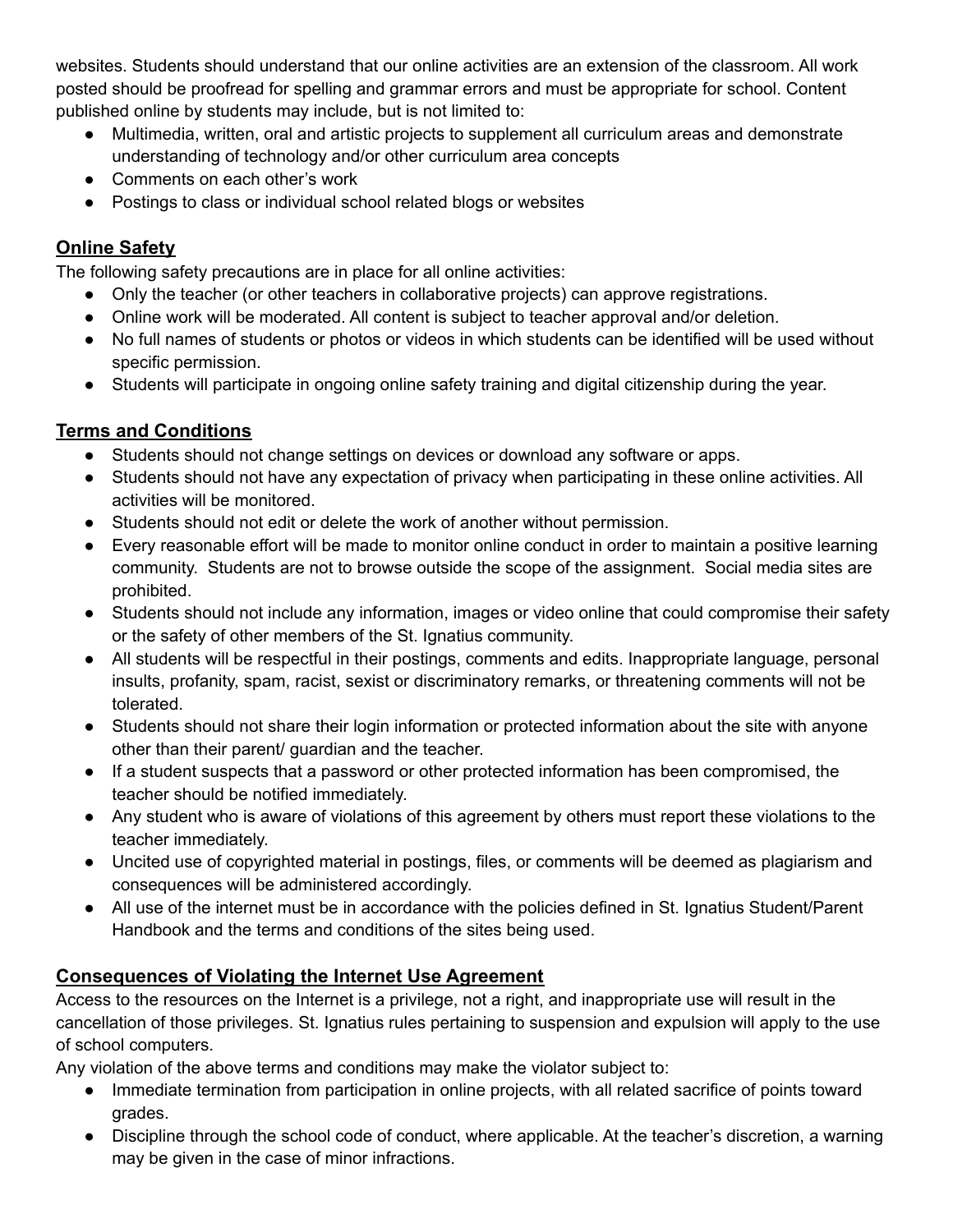#### **Discipline for the Policy above**

Failure to observe the foregoing guidelines may result in disciplinary measures being imposed by the school. Discipline in this context will be determined by the school, based upon the particular facts of any incident, but can mean suspension or expulsion (for student misconduct) or involuntary withdrawal of a child from the school (for parent misconduct).

## **Extra-Curricular Activities**

Diocesan Events

- Academic Decathlon: at team-based academic competition (grades 6-8)
- Speech Contest: an individual speech competition (participation varies)

#### **Student Council**

The purpose of our student council is to encourage students to assume positions of leadership and to participate in planning school activities. The St. Ignatius Student Council will meet in Executive Session once a month and in General Session once a month. Student body officers are elected from grades 7 and 8 and class representatives are elected from grades 1 through 8. The council organizes and sponsors activities throughout the school year. Student body officers will be elected in September.

#### **Social Events - Student Parties Outside of School Time**

St. Ignatius Parish School permits our eighth grade families and their eighth grade students to participate in Cotillion. Parents take the role as organizers and supervisors for these dances. Supervised social events and dances help students develop appropriate social skills in a Christian, Catholic context. Such events are only open to students enrolled at the school. A fee may be charged. Rules and guidelines will be published prior to any event.

#### **Student Parties Outside of School Time (**not sponsored by the school)

Parents who may sponsor dances and/or parties outside of school time are asked that, if the party is to be advertised at school (e.g., invitations handed out at school), such parties are inclusive of the entire class. Parents and students are reminded that behavior rules and sanctions of the school apply.

St. Ignatius School has a "no limousine policy" and does not allow limousines to deliver students to on or off-campus events or wait on our grounds. This includes birthday parties or any family event. This policy also extends to RV's.

#### **Extra-Curricular Participation Policy**

#### Extra-curricular eligibility

Any student whose report card grade point average falls below a 2.00 or earns any grade lower than a C-, he/she will be ineligible to participate in any extra-curricular activity until the next report card. Should a student receive a grade below C- in any subject or fall below a 2.0 GPA during the trimester, he/she will be monitored and may be ineligible to participate until improvement is noted. When a student is removed from an extracurricular activity for the second time, the student will not be allowed to participate in that activity during the same school year. Participation in any Fall sports or extracurricular activities will be based on the report card from the past spring. Students with identified special needs will be considered apart from this academic policy. When a new season of athletics begins mid trimester, the student's eligibility will be assessed the Friday before the week of tryouts will begin. If the student does not have a 2.0 or a C-or above in all subject areas the student will not be permitted to try out for a team, therefore, ineligible that entire athletic season.

#### **Transportation to Events**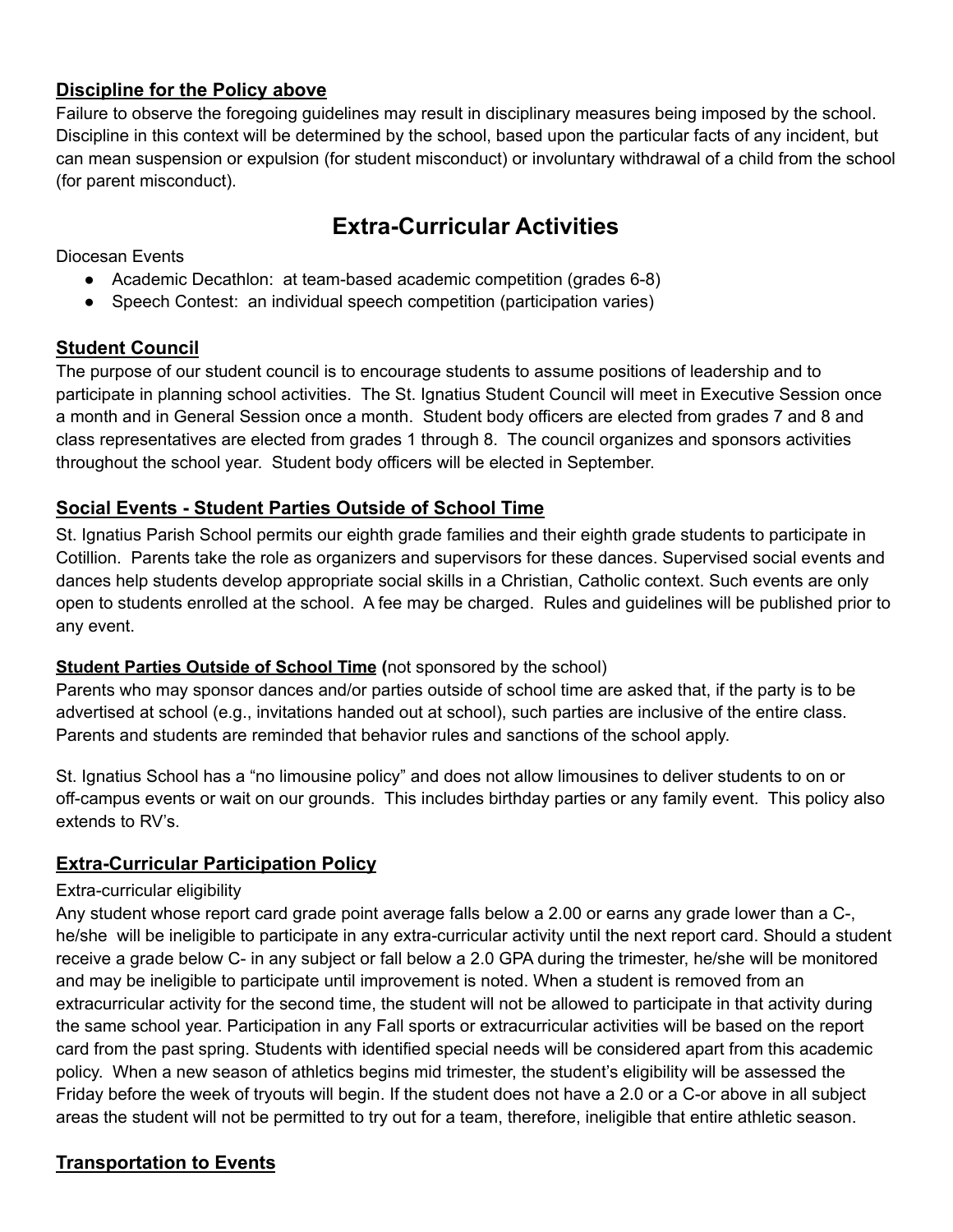All drivers who are transporting students to any school sponsored event must follow all school volunteer driver regulations. All students who require a ride to any school-sponsored activity after school hours must have written authorization from their parents/guardians allowing them to ride with drivers the parents/guardians have authorized. No student may ride in a car to or from a school-sponsored game with an adult who has not been pre-authorized by his/her parents/guardians. Coaches are permitted to drive two or more players, with prior parent permission. A single athlete cannot be the only person in the car with the coach, unless the athlete is a family member. Students should not drive themselves or other students to any school activity.

### **Parent Participation**

All parents/guardians of athletes are required to sign up for work hours in the snack bar, at game entrance, or score keeping for league games/tournaments held at St. Ignatius Parish School. For each athletic season a child participates in, the family owes 4 hours of volunteer service not to exceed 12 hours in a year. These hours also count for REGULAR parent hours. Parents who don't have a child participating in our PAL program may also work to earn their regular hours.

### **PAL Athletics**

A comprehensive sports program is available to students in grades 1-8. Competition with nearby schools and teams (football, volleyball, basketball, track, cross country, and golf) is organized through the Parochial Athletic League (P.A.L.) and the River City Soccer Club. These programs are designed to meet and encourage the health, safety, and recreational needs of our students. Parents of students wishing to participate in P.A.L. sports in grades first through eight must fill out a medical release form and parent participation form. All students planning on participating in athletics must have a current medical release form on file by the first practice. The school provides all equipment (except for golf) and uniforms. Purchases of uniforms, warm up gear, t-shirts, any team clothing is not permitted outside of the school's athletic program. The River City Soccer Club IS NOT a St. Ignatius school sponsored program and does not fall under the school administration's or the school athletic committee's jurisdiction.

The Parochial Athletic League (PAL) is an integral part of the educational mission of the schools who participate in the league as part of the Catholic Diocese of Sacramento – Parochial Athletic League. In order to participate in the league, St. Ignatius Parish School must abide by the rules and guidelines of the league. The PAL is dedicated to fostering Christian and human development, encouraging a positive vision in boys and girls through exercise, example, and athletic competition and fully recognizing the dignity of each student in Christ's image. With this mission in mind, the following goals have been determined:

- To build a community which strives to image Christ;
- To develop Christian spirit, school spirit, team spirit and personal acceptance;
- To instill Christian sportsmanship in the life-styles of the participants;
- To teach the participants the proper attitude towards winning, losing and competing with dignity;
- To develop acceptance and appreciation of others;
- To train, instruct and follow athletic/sport rules;
- To develop the students' physical abilities and coordination;
- To help form well-rounded students by fostering good health habits;
- To provide a Christian environment and outlet for youthful energy;
- To teach the positive value of athletic participation; and
- To show the necessity of practice, hard work, and time management.

These goals are founded upon the principle of the infinite worth of each person because he/she is created in the image and likeness of God.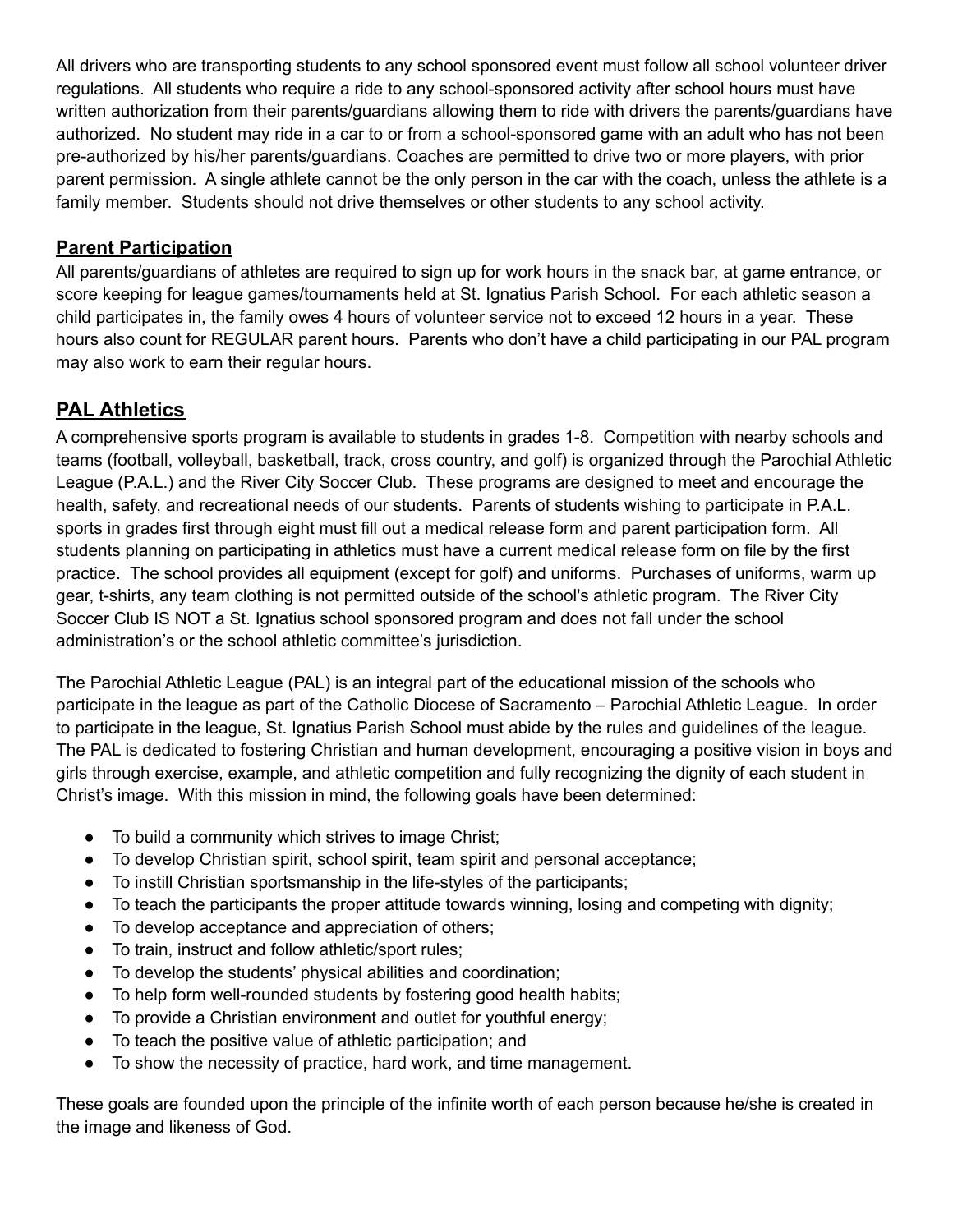### **Player Eligibility**

- A student must maintain a 2.0 or higher, with no "D's"
- Students with identified learning disabilities will have this taken into consideration for eligibility.
- A student must attend at least half of the regular school day to participate in that day's practices or games.
- Physical examination form completed by physician, required yearly after June 15th of the beginning of the current school-year.
- Students on behavioral or academic probation may be ineligible to play
- Students not regularly attending practice sessions will not be allowed to participate in games.

#### **Conduct of Players During Games and Practices**

Athletes are expected to conduct themselves appropriately at all games and practices. Athletes are expected to represent St. Ignatius Parish School in a manner that exemplifies good sportsmanship, pride, and respect. Athletes displaying inappropriate behavior will be removed from the game and face disciplinary consequences.

#### **Conduct of Parents and Fans**

- Parents and fans are expected to demonstrate good sportsmanship and respect for the coach, athletes on both teams, and other parents and fans.
- Parents should not offer coaching instructions to their children during a practice or game.
- Parents should not confront coaches with demands or complaints concerning strategy or playing time for their children during a game. Instead, parents are asked to observe a 24-hour cooling off period after a game before contacting the coach with a concern.
- All children are to be supervised by an adult during games and practices.
- Parents and fans must comply with requests from coaches, the athletic director, the principal, or other site-supervisors during a game or practice; if compliance is not demonstrated, the participants will be asked to leave the premises.
- Non-compliance with the above guidelines may place the enrollment of the students in jeopardy.
- Practices are closed at St. Ignatius. No one is permitted in the gym besides the coach and players.

#### **Playing Time**

Playing time is the prerogative of the coach who will follow PAL guidelines on this issue; coaches are required to play every player for a specified amount of time, depending on the level. Players cannot expect to play in games if they have not been attending practices, exhibiting a positive attitude, and giving 100% effort throughout these practices.

#### **Reporting Injuries and Illnesses**

Parents and athletes must report all injuries to the coach as soon as possible. Before the sports season begins, parents should discuss with the coach any special limitations their child may have. Any sports limitations should be listed on the student's Medical Release Form on file with the school.

#### **Concussion**

Please see the section titled "Concussion Policies" following the "Health and Safety" section.

#### **Communication with Coaches**

- Players are to report all injuries to the coach as soon as possible.
- Students should express any concerns to the coach first before involving parents.
- If student concerns are not resolved after speaking with the coach, parents should contact the coach to express concerns.
- If resolution cannot be achieved, all parties should involve the athletic director.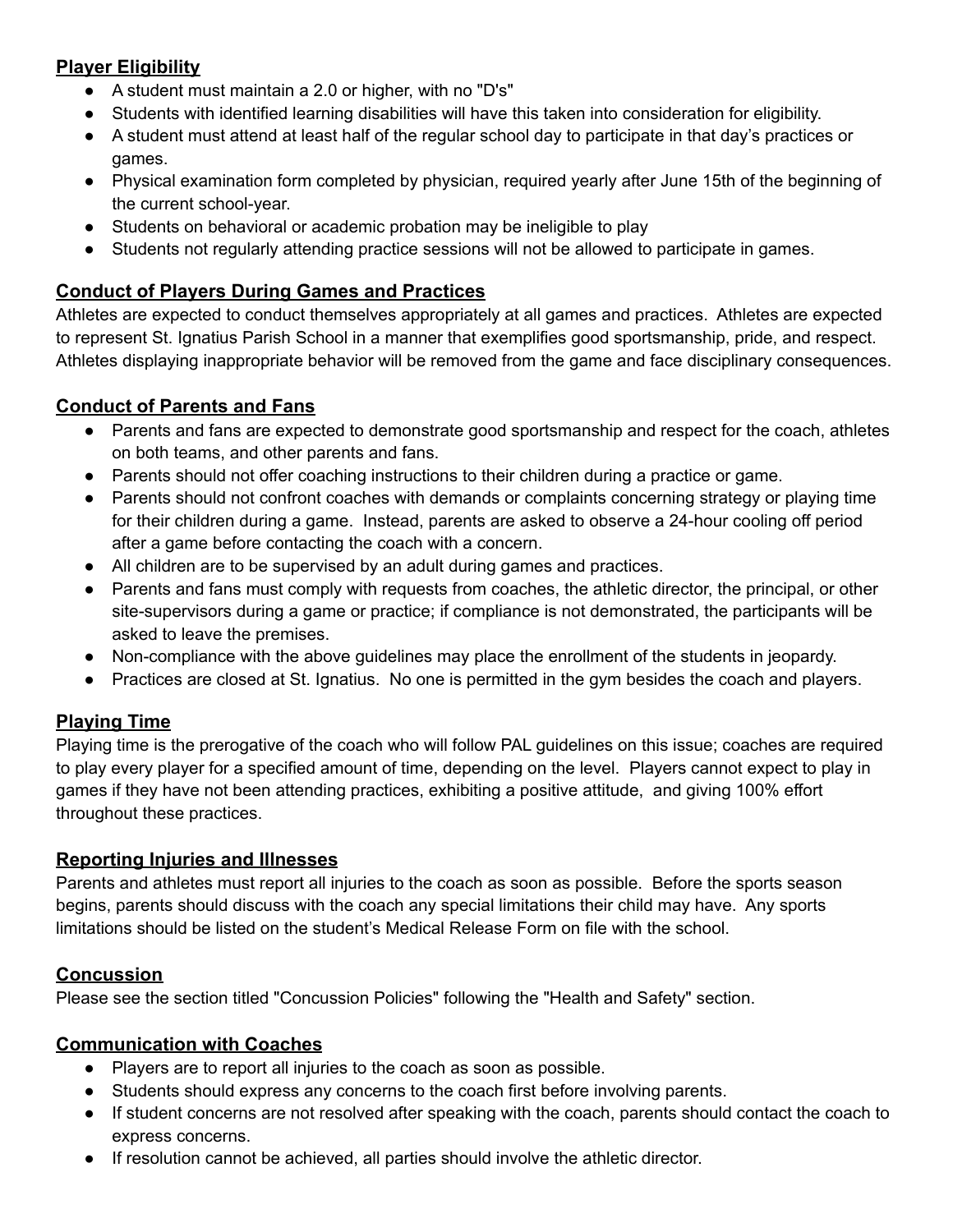● The principal should only become involved if none of these steps has achieved resolution. Decisions of the principal in athletic matters are final.

#### **Uniforms**

Sport uniforms must be turned in within a week of the last game of the season. Uniforms must be laundered and bagged, and the bag should be labeled with the athlete's name. Uniforms may only be worn during games and not during practice. Participants may lose their uniform fee deposit if uniforms are returned late, damaged, or dirty.

#### **\*\*\*\*\*\*\*\*Opioid, Concussion, and Sudden Cardiac Arrest Fact Sheet Acknowledgement**

California state law requires each athlete (and his or her parent for those 17 and younger) participating in an athletic program that takes place outside of the regular school day sign an acknowledgment of receipt that the athlete and his or her parent have received an Opioid Factsheet, a Concussion Factsheet, and a Sudden Cardiac Arrest factsheet before the athlete may participate in practices or competition. The factsheets will be provided for all families at registration time.

### **Transfer, Custody, and Student Records**

#### **Transfer of Students**

Students clearly unable to profit from the school by reasons of ability, serious emotional instability or other condition, or the conspicuously uncooperative or destructive attitude of students and/or parent(s)/grandparent(s)/ guardian(s) will be asked to transfer.

- The school will first make reasonable efforts to meet the needs of the student.
- Conferences will be held with the parent(s)/guardian(s) to advise them concerning the possibility of withdrawal for academic or other reasons and to discuss possible remedial actions and/or educational alternatives.
- $\bullet$  The final decision is made by the principal in consultation with the pastor, teacher(s), and parent(s)/quardian(s).
- Every effort is made to assist the parent(s)/guardian(s) in finding other schools or agencies with facilities to help the child.

#### **Transfer of Students Because of Parental Behavior**

Normally a child is not to be deprived of a Catholic education or otherwise penalized for actions of the parent(s). However, the principal and/or pastor may recommend transfer of a student when parent(s)/grandparent(s)/guardian(s) are consistently uncooperative and conduct themselves in a manner that is disruptive of the harmonious relationships in the school, as such conduct is itself a violation of the school's policies. Such behavior may include, but is not limited to, that which is scandalous or contrary to the mission and philosophy of the Roman Catholic Church and the Diocese of Sacramento as well as parental interference in matters of school administration and abusive language toward principal, pastor, teacher(s), anyone in the school community, or the Diocese. If parent(s) refuse to accept the recommended transfer, the procedures for disciplinary expulsion will be followed. In some instances, the school might elect not to recommend transfer, but simply expel.

#### **Transfer of Students Between Catholic Schools**

Prior to accepting a student transferring from one Catholic school to another Catholic school, the receiving principal will contact the principal of the originating school to discuss student performance, parent financial obligations, family involvement, etc. Students may not transfer from another Catholic elementary school or to a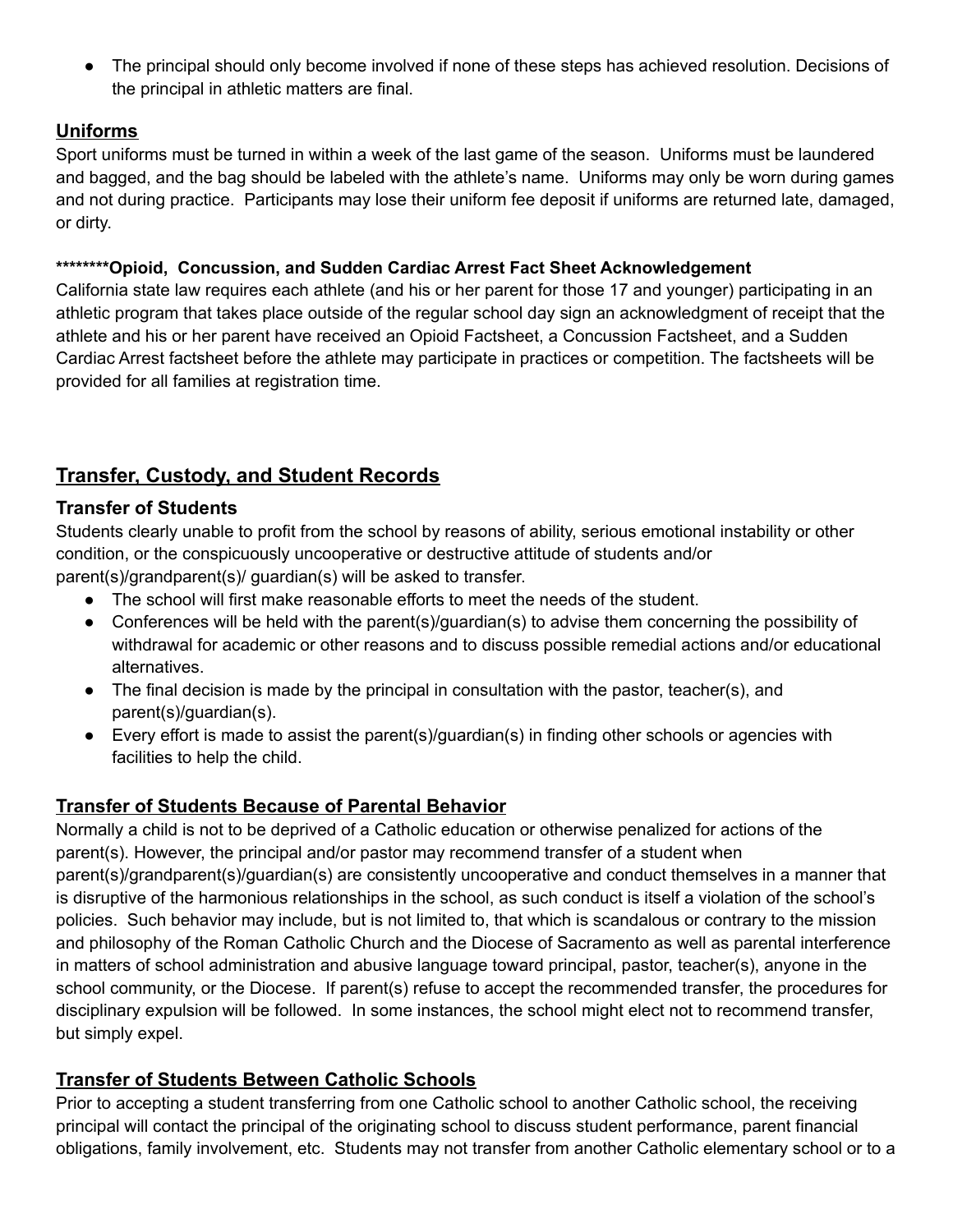Catholic High School form another Catholic (or private school) until all outstanding balances at the previous school are paid. Catholic High Schools will be notified of any outstanding balance of eighth grade applicants.

#### **Transfers**

If a child is transferring to another school during the course of the year, please inform the teacher and the principal at least a week ahead of time so that report cards and other pertinent information will be prepared for the transfer. All records are forwarded when our school office receives a written request from the new school and all financial balances are cleared.

#### **Custody of Minors**

Unauthorized organizations, agencies, or persons shall never be allowed to assume custody of any student on school premises during school hours or immediately before or after school, unless the assumption of custody is explicitly authorized in writing by the parent(s) or guardian(s).

- 1. Normally, principals should ask one other adult (e.g. pastor, teacher, secretary) to witness the presentation of the authorization unless the principal is absolutely certain that the authorization is bona fide.
- 2. In case of any doubt as to the validity of the authorization, custody shall not be granted.
- 3. In order to cooperate with student and family needs, the school should be informed of custody arrangements. It is the responsibility of the parent or guardian to inform the school of custody status and subsequent changes and arrangements. The school must ask for legal verification of these arrangements.
- 4. In the absence of any court order, the school will make every effort to remain neutral, and will assume that both parent(s) have custody of a student, and the student may be released to either parent. As part of this policy of neutrality, any parent claiming a custody right superior to the other parent will be required to present a current and valid court order or agreement demonstrating and explaining that right. Only upon receipt of satisfactory documentation will the school recognize the rights of one parent over the other with regard to a custody provision that relates to the student's enrollment at the school (such as decisions regarding enrollment or who may alter the authorized) .

#### **Rights of Non-Custodial Parents**

In the absence of a court order to the contrary, the school will provide all the child's parents, custodial or non-custodial, with equal access to the child and equal access to academic records and other school-related information regarding the child. If there is a court order specifying that there is no information to be given, no contact with the child, etc., it is the responsibility of the custodial parent to provide the school with an official copy of the court order.

#### **Students Not Living with Parents or Legal Guardians**

Students are expected to reside with their parents or legal guardians. If circumstances arise necessitating a student to live elsewhere, the school must have the parent's approval in writing or a court order. The new location must meet with the school's approval. Students must reside with a responsible adult of at least 25 years of age.

#### **Access to Student Records**

Custodial Parent(s)/Guardian(s) have access to all permanent records (the Cumulative File) maintained by the school related to their children. Students, 18 years of age or older, have this same right of access. Permanent records may be withheld for non-payment of fees

• Parent(s) may request an appointment during school hours to inspect and review the cumulative file for their children.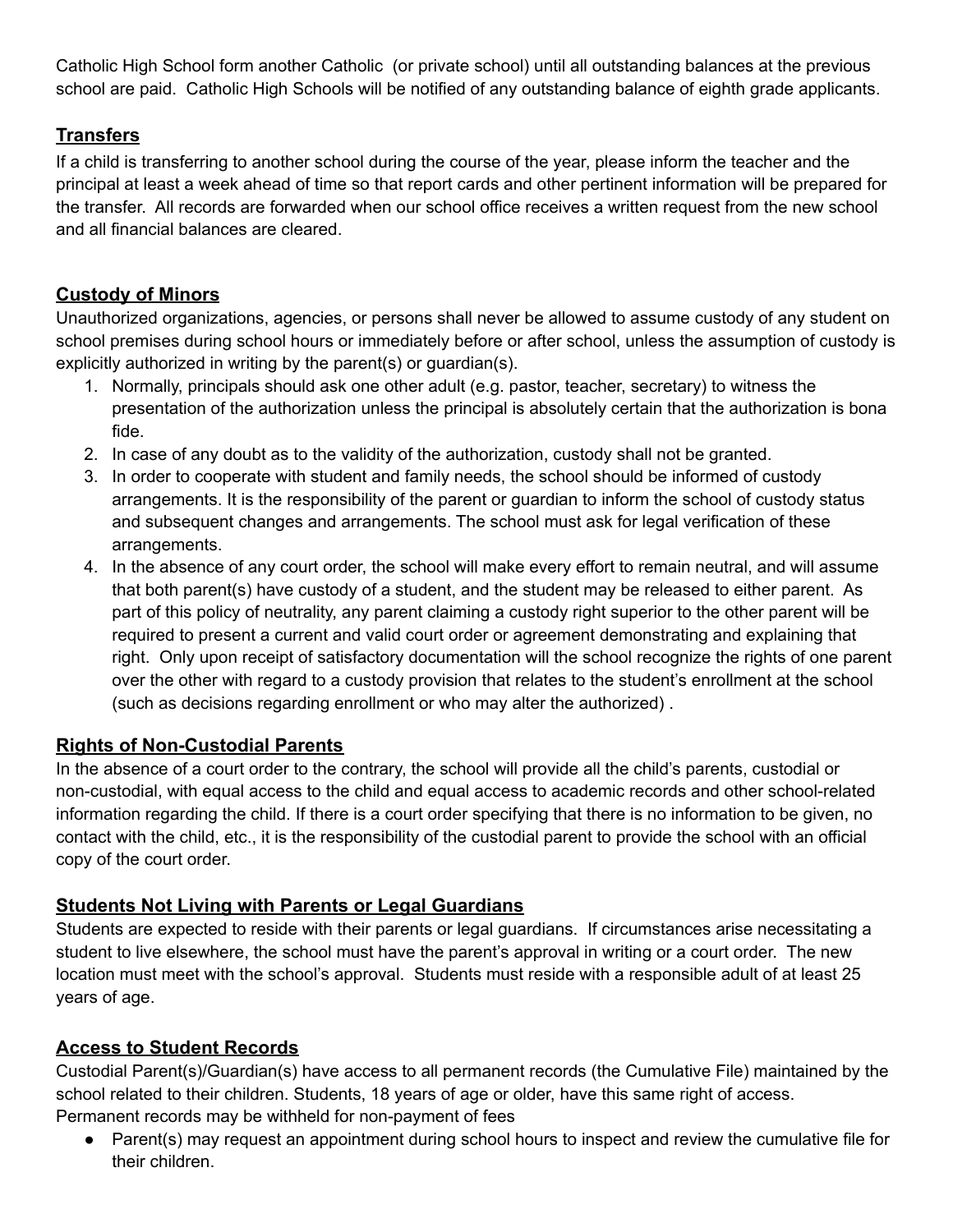- Permanent records may be withheld for non-payment of fees.
- The principal or other school staff member will be present for such a review.
- Anecdotal notes (such as a behavioral record) and psychological test results are not part of a permanent record. Parent(s) do not have a right of access to these records, nor do these records follow the student.
- Parent(s) may request and receive a copy of their child's permanent records contained in the cumulative file; parents must allow school personnel a reasonable length of time to accomplish this task. The copy will be clearly marked as a copy. Originals or the original complete file cannot be released to parents at any time.
- The Cumulative File is only forwarded to the next school at that school's request; otherwise, it remains on site.
- Schools will comply with any court order (subpoena) requesting a copy of the permanent records.

### **Religious Education**

#### **Mass Attendance**

Catholic parents of our school children are urged to attend Mass with their children. Children are taught that the Mass is the most important form of Catholic worship and are encouraged to participate actively in the Mass. Attending Mass as a family will reinforce this teaching. We encourage parents and families to participate in the Sunday liturgies as lectors, offertory gift carriers, servers, musicians, and greeters.

#### **Daily Mass**

Each class (grades 1-8) attends 8:00 Mass one morning a week. Due to the pandemic, classes were not able to attend, but we plan to resume this for 21-22. Children are asked to arrive at school a few minutes early on their Mass day so they can be settled in church with their class by 8:00. Children who arrive late should come to the school office and an adult will walk the student over to Mass or if it is too late, the student will wait in the office until Mass is over.

#### **Student Body Masses**

During the year, on Holy Days of Obligation and on special occasions, the students attend special liturgies in the church. Students must be in formal uniform attire. These Masses are scheduled on the school calendar. Parents are always welcome and encouraged to celebrate the Eucharist with the school community.

#### **Confessions**

The Sacrament of Reconciliation, sometimes incorporated in a Penitential Service, will be scheduled for the students at regular intervals during the school year – usually during Lent and Advent. Students and parents are reminded to make this reconciliation a regular part of their sacramental life.

#### **First Eucharist**

The preparation for and reception of the Sacrament of First Eucharist is included in the second grade curriculum as part of the Parish Religious Education Program.

#### **First Reconciliation**

The preparation for and reception of the Sacrament of First Reconciliation is included in the second grade curriculum as part of the Parish Religious Education Program.

#### **Confirmation**